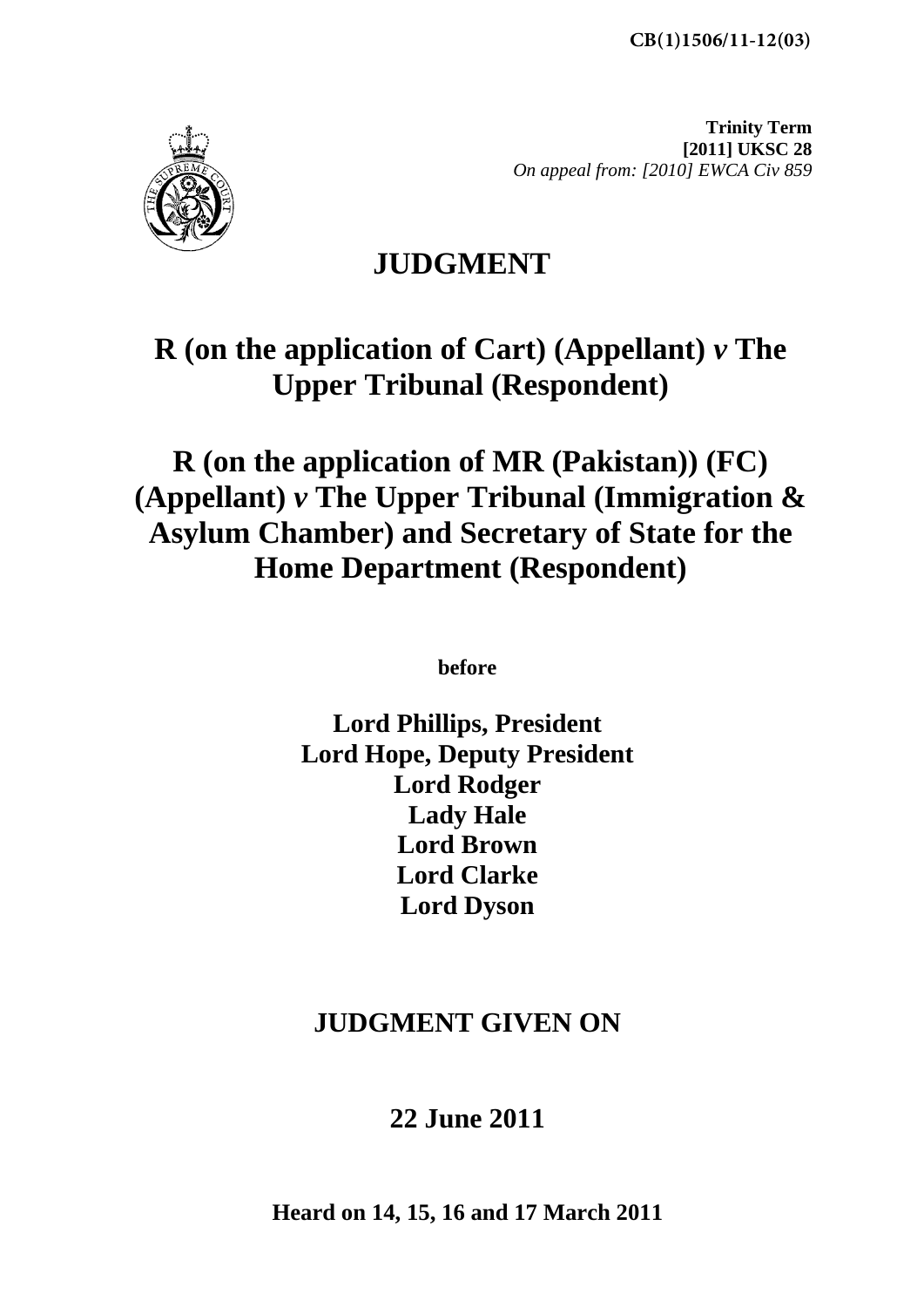Richard Drabble QC James Eadie QC (Instructed by Bates Wells & Braithwaite LLP)

*Appellant (MR) Respondent*  Natsai Manyarara Jay Patel (Instructed by Archer Fields Solicitors)

*Intervener (Public Law Project)*  Michael Fordham QC Alex Bailin QC

(Instructed by Herbert Smith LLP)

*Appellant (Cart) Respondent*  Charles Banner Samuel Grodzinski (Instructed by DWP/DH Legal Services and Treasury Solicitors)

Manjit Gill QC James Eadie QC Samuel Grodzinski

> (Instructed by Treasury Solicitors)

#### *Intervener (JUSTICE)*

Tim Buley Aidan O'Neill QC Iain Steele (Instructed by Freshfields Bruckhaus Deringer LLP)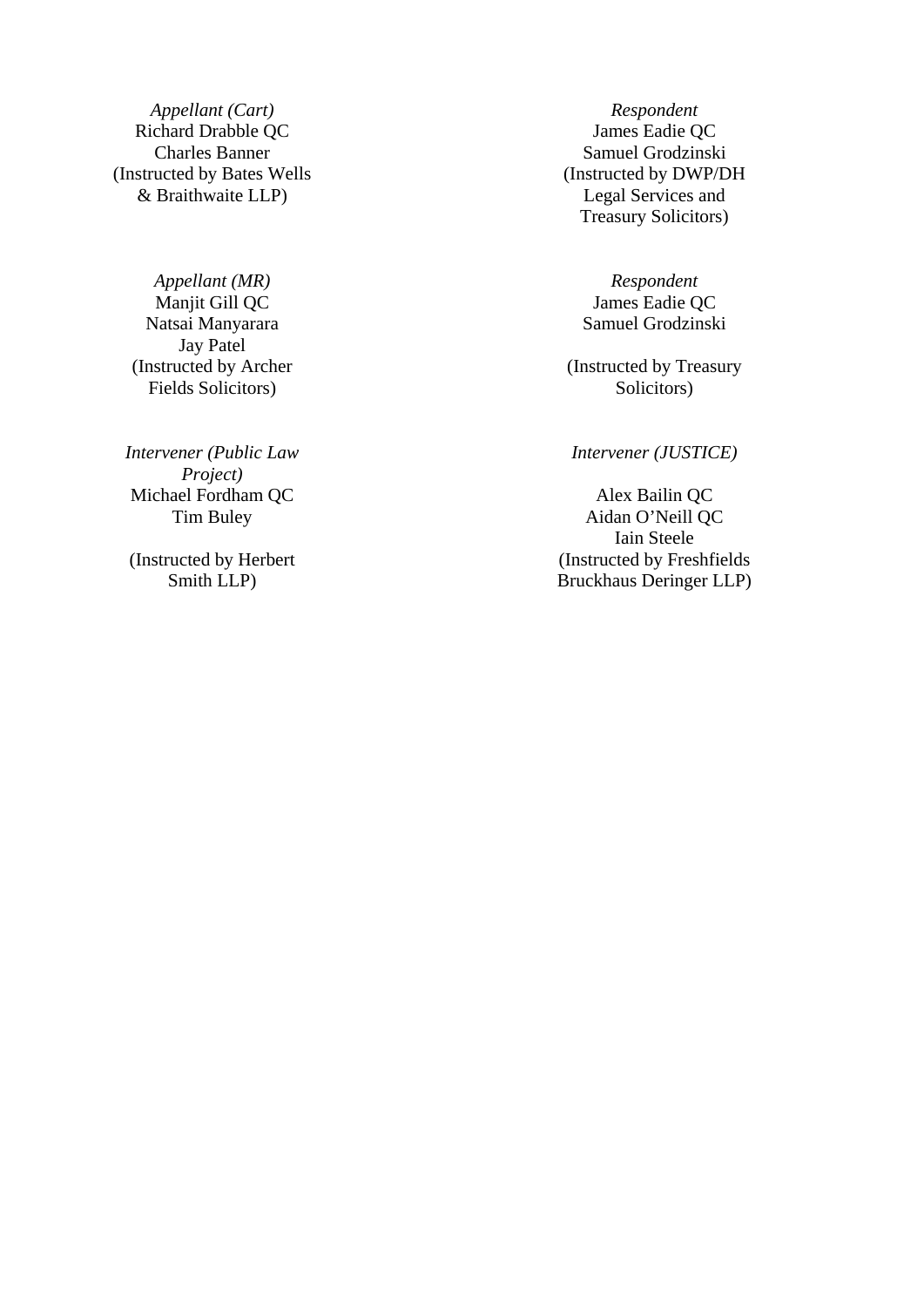#### **LADY HALE**

1. There are three cases before the Court, two on appeal from the Court of Appeal of England and Wales and one from the Inner House of the Court of Session in Scotland. This judgment deals with the two English cases, while a separate judgment will deal with the Scottish case. The issue common to all three is the scope for judicial review by the High Court or Court of Session of unappealable decisions of the Upper Tribunal established under the Tribunals, Courts and Enforcement Act 2007 (the "2007 Act"). It is no longer argued on behalf of the Government that such decisions are not amenable to judicial review at all. But it is argued that they are only reviewable in exceptional circumstances. The claimants argue that no such limit exists. The debate, therefore, has focussed upon the effect of the creation of a wholly new and integrated tribunal structure under the 2007 Act.

#### *The cases*

2. It has been helpful to hear three different cases together, all raising essentially the same question in different contexts. In all of them the claimant failed in an appeal to the First-tier Tribunal set up under the 2007 Act and was refused permission to appeal to the Upper Tribunal against that decision both by the First-tier Tribunal and by the Upper Tribunal. In all three the claimant seeks a judicial review of the refusal of permission to appeal by the Upper Tribunal.

3. In *R (Cart) v The Upper Tribunal*, Mr Cart appealed to the Social Security and Child Support Tribunal (whose jurisdiction has since been taken over by the First-tier Tribunal) against the refusal of the Child Support Agency (whose functions have since been taken over by the Child Maintenance and Enforcement Commission) to revise a variation in the level of child maintenance to be paid to his ex-wife for the support of their children. His appeal was dismissed in October 2007. He applied for permission to appeal to the Child Support Commissioners. In June 2008, Commissioner Jacobs gave him permission to appeal on three grounds but refused him permission to appeal on a fourth. The functions of the Child Support Commissioners were then taken over by the Administrative Appeals Chamber of the Upper Tribunal. Following a hearing in January 2009 the Upper Tribunal, consisting of the Senior President, Carnwath LJ, and Tribunal Judge Jacobs (as the Commissioner had now become) dismissed his appeal on the three grounds for which permission had been given and declined permission to reopen the fourth: [2009] UKUT 62 (AAC).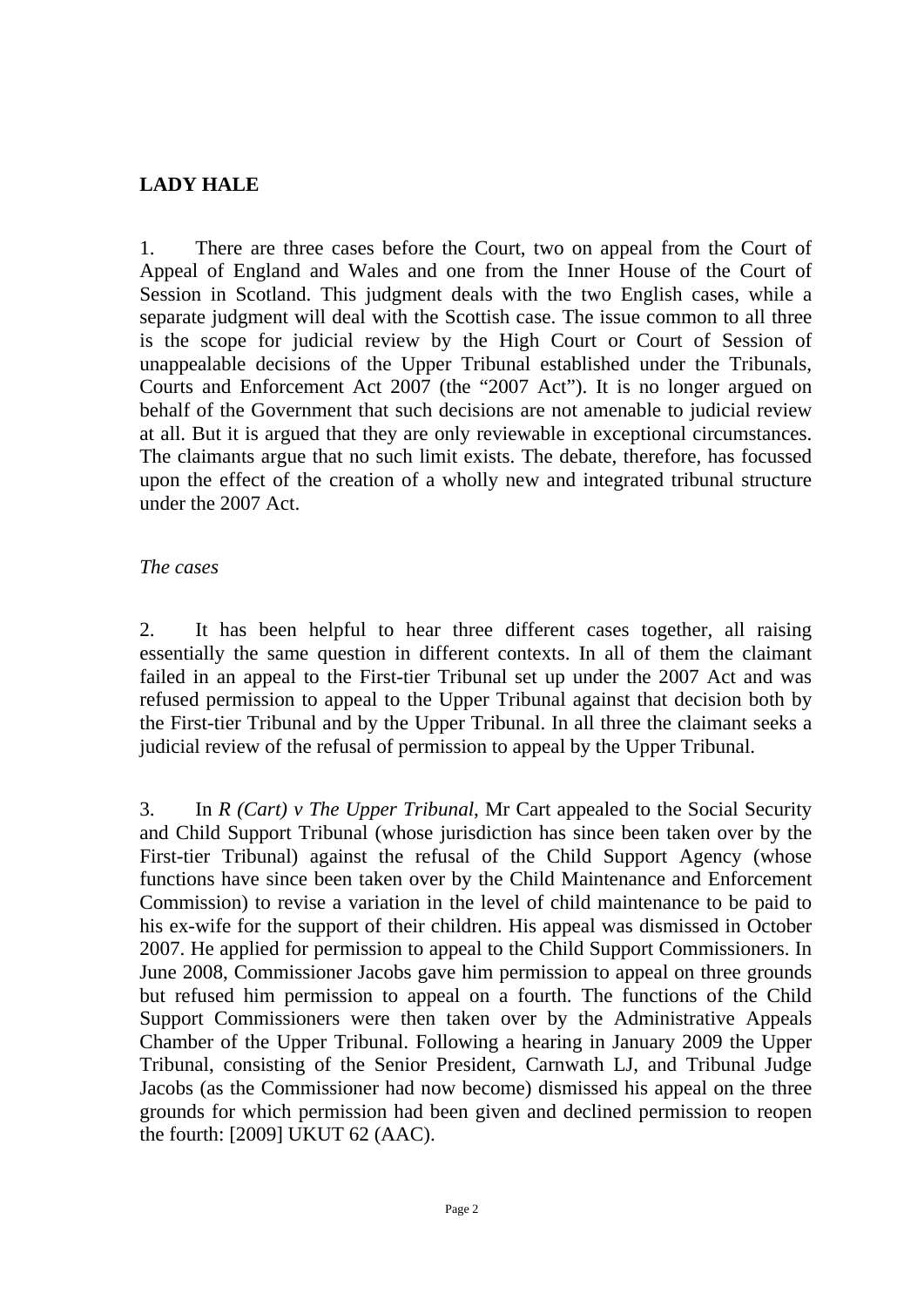4. Mr Cart sought judicial review of the Upper Tribunal's refusal of permission to appeal on the fourth point. It was agreed that the amenability of the Upper Tribunal to judicial review should be determined as a preliminary issue. In December 2009, the Divisional Court dismissed his claim for judicial review, holding that this was only available in exceptional circumstances: [2009] EWHC 3052 (Admin), [2010] 2 WLR 1012. In July 2010, the Court of Appeal dismissed his appeal, reaching the same result but by a different route: [2010] EWCA Civ 859; [2011] 2 WLR 36. It will be necessary to return to their reasoning in due course. Mr Cart now appeals to this Court.

5. *R (MR (Pakistan)) v The Upper Tribunal* concerns a native of Pakistan who has been in the United Kingdom since June 2007. At that stage he had a multi-visit visa valid until June 2009. In March 2010 he applied for asylum on the basis of his conversion to Christianity. This was refused in April 2010. His appeal to the Immigration and Asylum Chamber of the First-tier Tribunal was dismissed less than two weeks later. His application to the First-tier Tribunal for permission to appeal to the Upper Tribunal was refused in May and his application to the Upper Tribunal was refused only days later by Ouseley J, sitting as a judge of the Upper Tribunal.

6. MR sought judicial review of Ouseley J's decision. Permission to apply was granted by Judge Nicholas Cooke QC, sitting as a High Court Judge. But at the hearing of the claim in December 2010, Sullivan LJ determined a preliminary issue concerning the amenability of the Upper Tribunal to judicial review in accordance with the decision of the Court of Appeal in *Cart* and dismissed the claim: [2010] EWHC 3558 (Admin). He granted a certificate under section 12 of the Administration of Justice Act 1969, so that the appeal against his decision could "leap-frog" over the Court of Appeal and be heard by this Court together with the appeals in *Cart* and *Eba*.

7. In *Eba v Advocate General for Scotland*, Ms Eba appealed to the Social Entitlement Chamber of the First-tier Tribunal against the refusal of her claim for disability living allowance. Her appeal was also refused, as were her applications both to the First-tier Tribunal and to the Upper Tribunal for permission to appeal to the Upper Tribunal against that refusal.

8. Ms Eba's petition for judicial review of each of those decisions was dismissed by the Lord Ordinary, who followed the reasoning of the Divisional Court in *Cart*: [2010] CSOH 45, 2010 SLT 547. She reclaimed that refusal, on the ground that judicial review was not so limited. The Advocate General crossappealed on the ground that the Upper Tribunal was not amenable to judicial review at all. The First Division refused the cross appeal but allowed Ms Eba's reclaiming motion on the basis that the supervisory jurisdiction of the Court of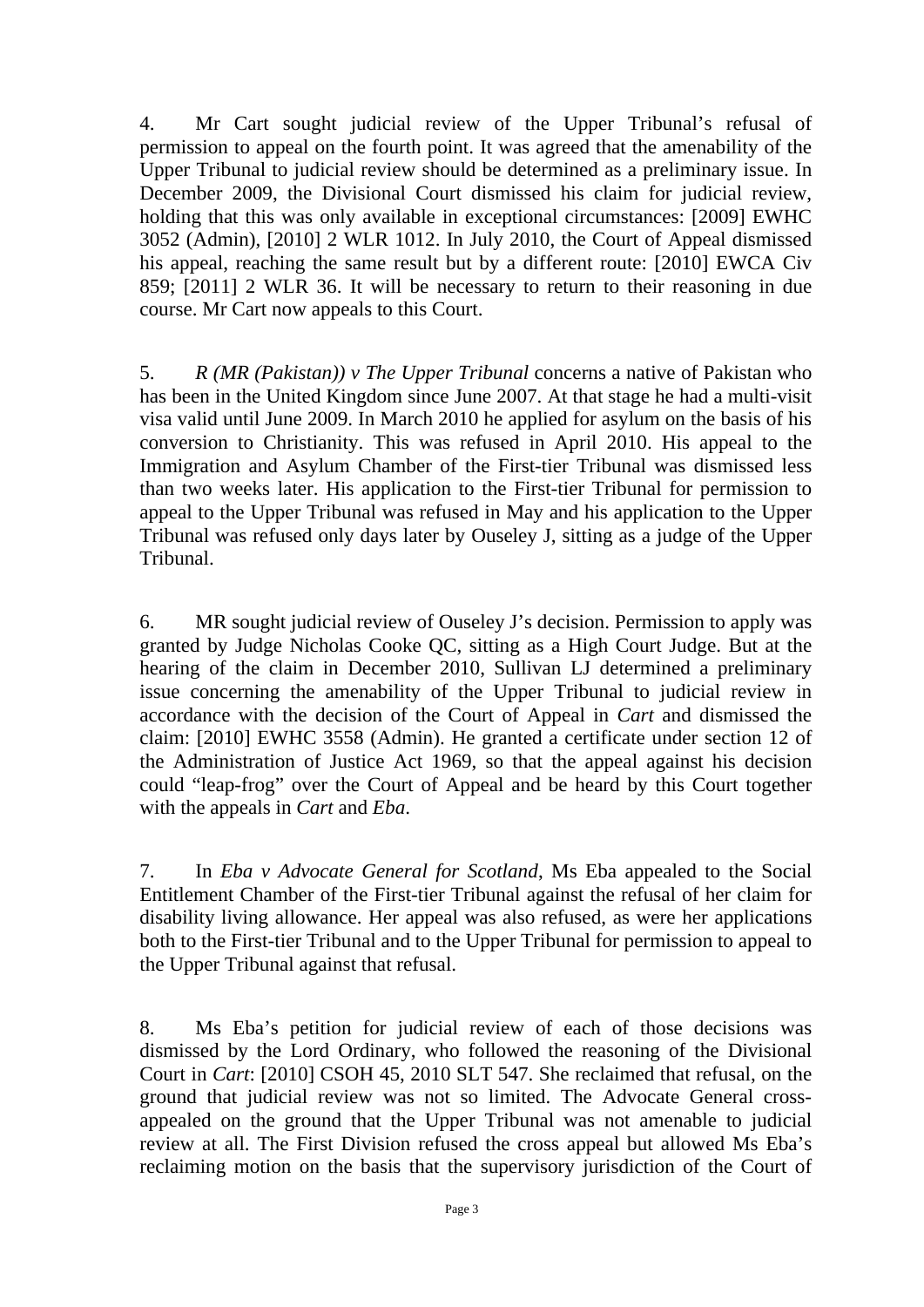Session was not so limited and that, notwithstanding the decision of the Court of Appeal in *Cart*, it did not follow that the result should be the same in Scotland: [2010] CSIH 78; 2010 SLT 1047. The First Division granted the Advocate General permission to appeal to this Court.

9. Conveniently, however, we heard first the arguments of all three claimants, Mr Richard Drabble QC for Mr Cart, Mr Jonathan Mitchell QC for Ms Eba, and Mr Manjit Gill OC for MR, followed by oral arguments for two of the interveners, Mr Michael Fordham QC for the Public Law Project, and Mr James Mure QC for the Lord Advocate, followed by Mr James Eadie QC for the Secretaries of State for Justice and for the Home Department and the Child Maintenance and Enforcement Commission and Mr David Johnston QC for the Advocate General for Scotland. Mr Alex Bailin QC and others also made helpful written submissions on behalf of the intervener JUSTICE. It has been particularly useful to be able to look at the issues in the context of the two jurisdictions, social security (including for this purpose child support) and immigration and asylum, which together make up the great bulk of the business of the new tribunal system, and in the context of the supervisory jurisdiction of the higher courts in both Scotland and England and Wales.

10. The judgment in *Eba* will deal with the supervisory jurisdiction of the Court of Session in Scotland while this judgment will deal with the supervisory jurisdiction of the High Court in England and Wales. The tribunal systems with which we are concerned, both before and after their restructuring in the 2007 Act, however, are common to both parts of the United Kingdom, and in many contexts also to Northern Ireland.

#### *The tribunal system*

11. One of the most important and controversial features of the development of the legal system in the  $20<sup>th</sup>$  century was the creation and proliferation of statutory tribunals separate from the ordinary courts. Mostly they were set up to determine claims between an individual and the state – to war pensions, to social security benefits, to immigration and asylum, to provision for special educational needs, to be released from detention in a psychiatric hospital, against the refusal or withdrawal of licences or approvals to conduct certain kinds of business, for the determination of liability to direct and indirect taxation, for compensation for compulsory purchase and so on. In some instances, they were set up to adjudicate upon statutory schemes, generally those which modified what would otherwise be an ordinary contractual relationship between private persons – between employer and employee or between landlord and tenant of residential property.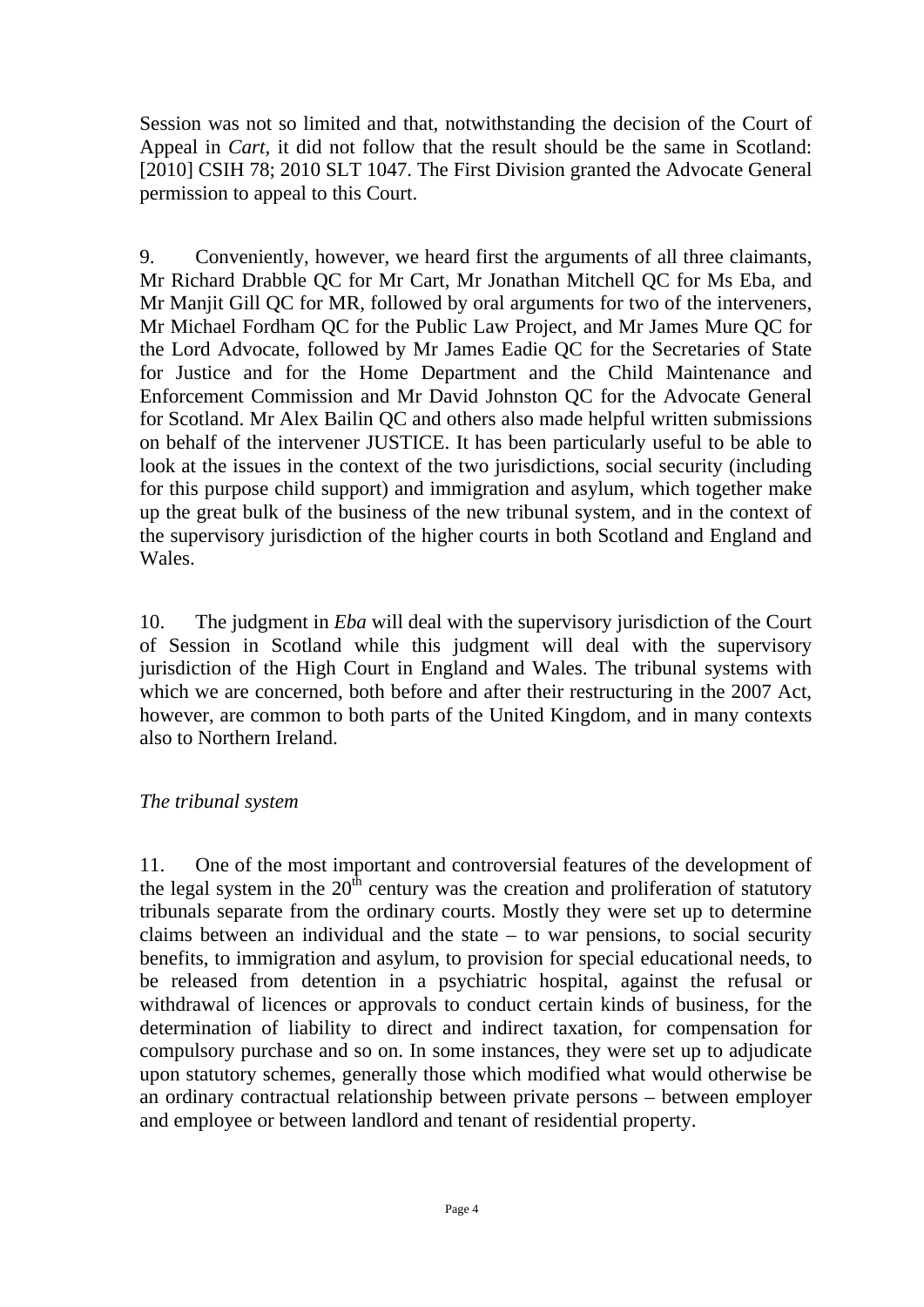12. These jurisdictions were – and remain – very diverse. The subject matter can range from liability to VAT or entitlement to performing rights or the price of leasehold enfranchisement, which can be worth millions of pounds, to the amount of weekly means-tested benefits or war pensions entitlement, which may be worth only a few pounds at a time but may mean a great deal to the claimants involved and to others like them. The judiciary, also, could – and still can - be very diverse, ranging from seconded High Court judges or senior Queen's Counsel to fee-paid part-timers from a great variety of legal professional backgrounds. In many cases, tribunals also had – and still may have - members who were not legally qualified but had other professional qualifications or experience which was particularly suited to the subject matter of the claim. Some had single tier structures, some with and some without a right of appeal to the High Court or Court of Appeal. Some had two tier structures with their own appellate tier, again with or without a right of appeal to the High Court or Court of Appeal.

13. But in general these tribunal systems shared some common characteristics. They were set up by statute to administer complex and rapidly changing areas of the law. Their judges were expected to know this law without having to have lawyers for the parties to explain it to them. Their members were expected to have relevant expertise or experience in the subject matter of the dispute, not only so that they would be able to adjudicate upon factual issues without the help of lawyers for the parties, but also so that the parties could feel confident that the overall balance of the panel (for example between employers and employees) would produce impartial results. Their procedures were also tailored to the subject matter of the dispute and they were not bound by the technical rules of evidence. While legal representation was common in those tribunals where large sums of money were at stake, and latterly in mental health review tribunals where personal liberty was at stake, the original expectation in most tribunals was that people would not need representation, or could be helped by specialist non-lawyer representatives. In theory, therefore, the respective roles of the tribunal and the parties were rather different from their roles in the ordinary courts. The tribunal was more than a neutral referee before whom each party was expected to lay out all the material necessary to decide the case for the judge to choose which he preferred (compare Bingham, *The Rule of Law*, 2010, p 89). In general, this diverse specialism was regarded as a strength rather than a weakness, although the concomitant lack of legal aid in almost all tribunals was regretted by those who saw the benefits which skilled representation could bring.

14. However, another feature of these tribunal systems was more controversial. They were mostly resourced and administered by whichever Department of State was responsible for the statutory scheme in question, rather than by the Department which was responsible for the administration of justice in the ordinary courts. This led to fears that they were not, or at least were not seen to be, sufficiently independent of those sponsoring Departments. The Department may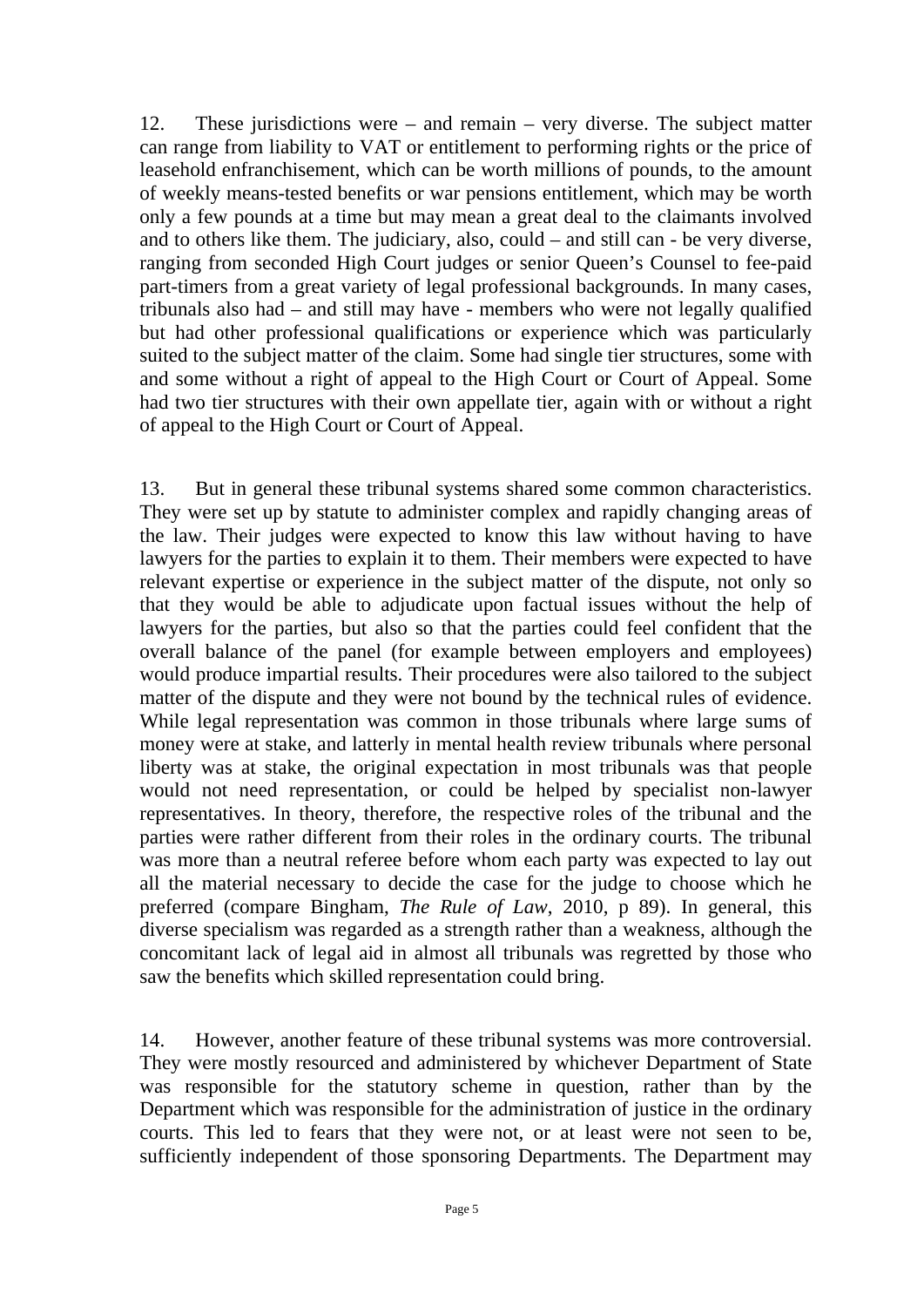have seen the independence and expertise of the tribunals as an integral part of the proper administration of a statutory scheme which was designed to bring certain benefits to the people. But others may have feared that they were simply accomplices with the Department in denying to claimants the benefits which were properly theirs. In between these two extremes, there might well be a perceived risk that the tribunals would be more inclined to accept the Departmental view of what the law was, rather than an alternative view which was more favourable to the claimant or taxpayer or whomever.

15. The system was greatly improved by the Tribunals and Inquiries Act 1958, following the Report of the Franks Committee on Administrative Tribunals and Inquiries in 1957 (Cmnd 218), with its insistence on openness and accountability to the higher courts. In particular, provision was made in section 9 for appeals to the High Court which could be applied to any specified tribunal; and all (save two) previous exclusions of judicial review were abrogated by section 11. The Franks Committee was firm that the prerogative orders were "clearly necessary in cases where questions of jurisdiction are involved and in cases where no provision is made for appeals on points of law. Accordingly no statute should contain words purporting to oust those remedies" (para 117). A later improvement was to strengthen the leadership of particular tribunal systems by introducing a presidential structure, headed by a High Court or Circuit Judge. The final solution, following the Report of Sir Andrew Leggatt, *Tribunals for Users – One System, One Service* (TSO, March 2001), was to transfer the administration of tribunals to the Ministry of Justice and to set up a new, integrated tribunal structure to take over the jurisdiction of most, but not all, of the existing systems under the 2007 Act.

16. But before turning to the effect of that Act, it is necessary to see how judicial review was employed under the old system. Judicial review in its modern form, of course, is the product of two developments. One was the integration and simplification of the procedures for obtaining the former prerogative writs of certiorari, prohibition and mandamus or declaratory relief, in the revised Order 53 of the Rules of the Supreme Court, introduced in 1978 following the recommendations of the Law Commission's Report on Remedies in Administrative Law (1976, Law Com No 73). The other was the vigorous development of the substantive law, most notably of course in *Anisminic v Foreign Compensation Commission* [1969] 2 AC 147.

17. Mr Fordham, for the Public Law Project, rightly reminds us that the remedy of certiorari had long been available to quash the decision of an inferior court or tribunal for error of law on the face of the record: see *R v Northumberland Compensation Appeal Tribunal, Ex p Shaw* [1952] 1 KB 338. There the tribunal had wrongly interpreted the "service" to be taken into account in assessing the applicant's compensation for loss of office. There was no right of appeal against its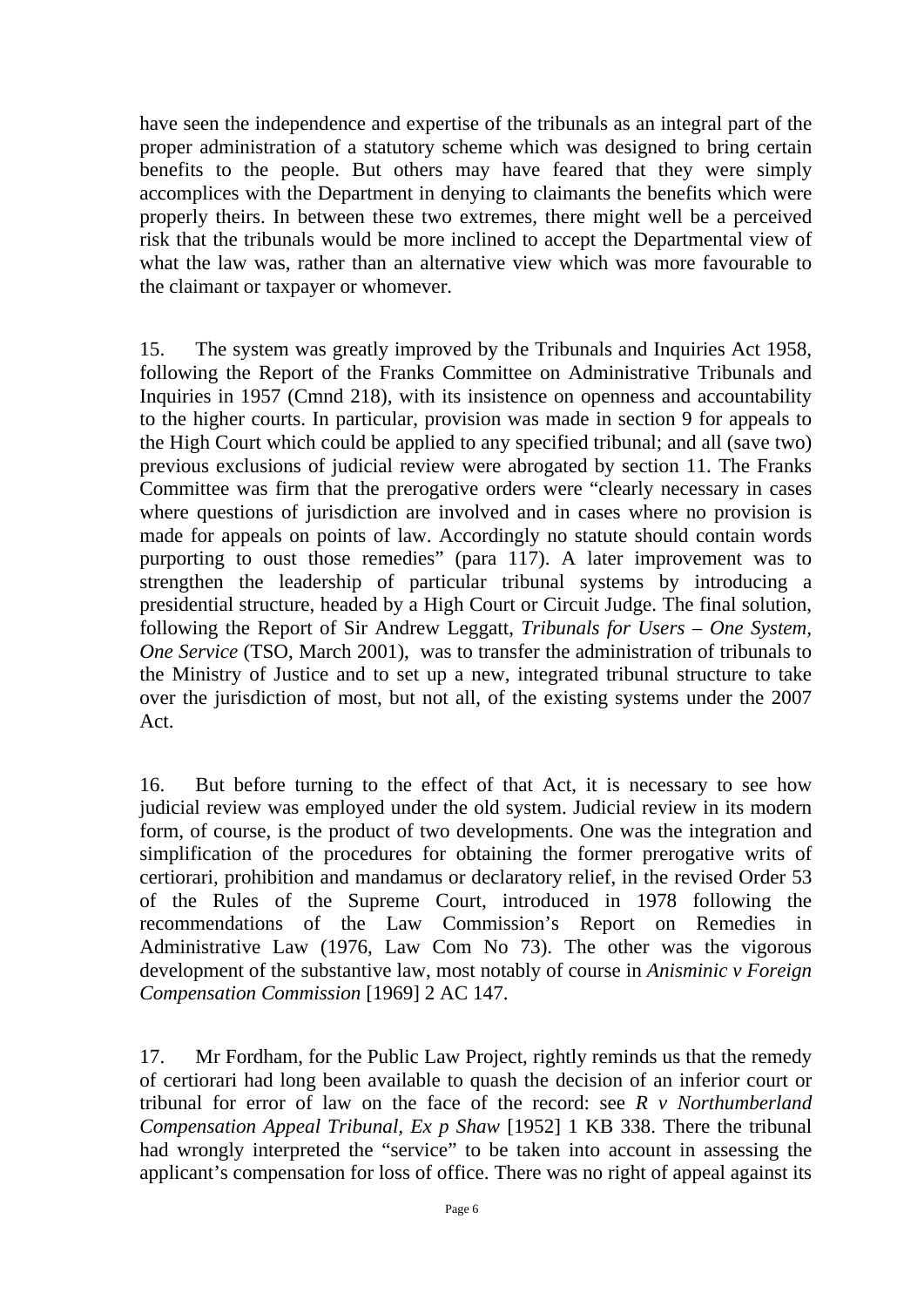decisions. The Attorney General had argued that certiorari would only lie to prevent a tribunal exceeding its jurisdiction. Both the Divisional Court and the Court of Appeal emphatically disagreed. This was not to assume an appellate function which had not been given to it; the court had "an inherent jurisdiction to control all inferior tribunals, not in an appellate capacity, but in a supervisory capacity. This control extends not only to seeing that the inferior tribunals keep within their jurisdiction, but also to seeing that they observe the law. The control is exercised by means of a power to quash any determination by the tribunal which, on the face of it, offends against the law. The King's Bench does not substitute its own views for those of the tribunal, as a Court of Appeal would do. It leaves it to the tribunal to hear the case again . . .": see Denning LJ, at pp 346-7. Singleton LJ lamented the lack of a right of appeal on a point of law, which he thought would save a great deal of time and trouble in deciding whether certiorari would lie: see pp 345-6. No doubt such views were influential when the Franks Committee came to recommend such a right.

18. Then came *Anisminic Ltd v Foreign Compensation Commission* [1969] 2 AC 147, where not only was there no right of appeal from the Commission's decisions but there was also an express provision in the Foreign Compensation Act 1950 that those decisions "shall not be called in question in any court of law" (s 4(4)). This provision was one of the two expressly excepted from the general abrogation of such clauses in section 11 of the 1958 Act. In holding that, nevertheless, it was not effective to oust the jurisdiction of the High Court to set aside a decision which was a nullity, and that a decision made in error of law was a nullity, the House of Lords effectively removed the distinction between error of law and excess of jurisdiction.

19. Where there was a right of appeal, of course, an aggrieved party would be expected to use that rather than judicial review. Judicial review was always a remedy of last resort. However, where there was no such right, there are numerous examples, at the highest level, of resort to judicial review to correct an error of law made by an inferior tribunal. Two will suffice. In *Re Woodling, Woodling v Secretary of State for Social Services* [1984] 1 WLR 348, the question of law was whether cooking meals was "attention in connection with bodily functions" for the purpose of attendance allowance. It reached the House of Lords by way of judicial review of the refusal of the Social Security Commissioner to grant leave to appeal from the decision of the Attendance Allowance Board. Significantly for the cases before this Court, the Board and the Commissioner were bound by an earlier decision of the Court of Appeal (*R v National Insurance Commissioner, Ex p Secretary of State for Social Services* [1981] 1 WLR 1017) excluding cooking; and when it was suggested to the Commissioner that this decision was wrong he indicated that he could add nothing to his earlier refusal of leave. (The challenge failed in the House of Lords, their lordships taking the view that "attention in connection with bodily functions" referred to things which "the fit man normally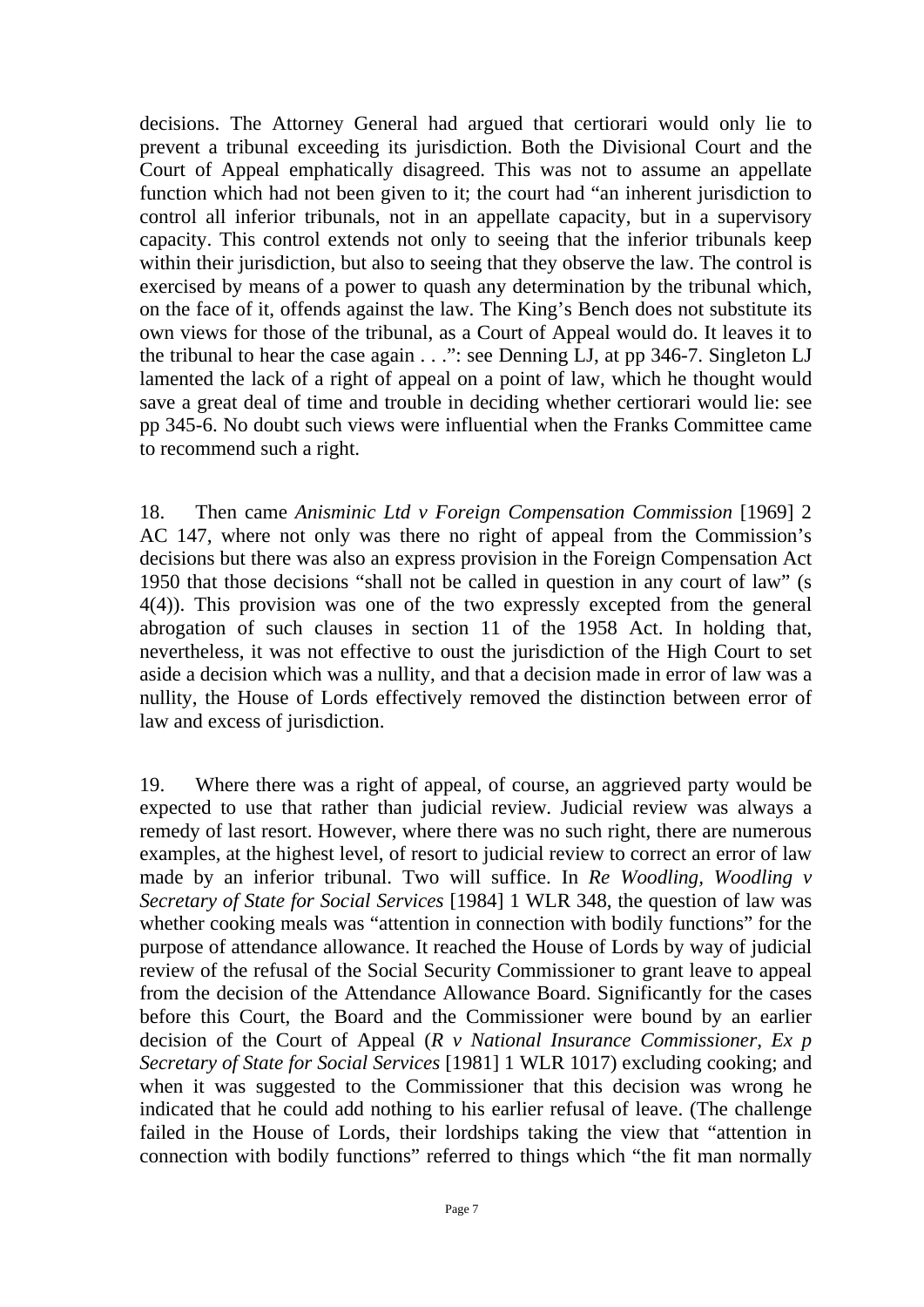does for himself", it not occurring to them that this might include cooking his own meals.)

20. That was a social security case. *R v Immigration Appeal Tribunal, Ex p Bakhtaur Singh* [1986] 1 WLR 910 was an immigration case. The claimant's appeal against the decision of the Secretary of State to deport him failed before the adjudicator and the Immigration Appeal Tribunal refused leave to appeal to that Tribunal. The case reached the House of Lords by way of judicial review of that refusal. The issue was whether the "public interest" in paragraph 154 of the Immigration Rules could include the interests of the Sikh community as well as the public interest in maintaining effective immigration control. Once again, the adjudicator had considered himself bound by dicta in an earlier High Court case (*R v Immigration Appeal Tribunal, ex p Darsham Singh Sohal* [1981] Imm AR 20).

21. Thus the principle was firmly established that the unappealable decisions of inferior tribunals, including the refusal of leave to appeal, were amenable to judicial review on all the usual grounds. Indeed, in some cases, judicial review was considered a more appropriate remedy, even though statute provided another way of correcting errors of law: in *Bone v Mental Health Review Tribunal* [1985] 3 All ER 330, for example, Nolan J thought judicial review preferable to the power of a mental health review tribunal to state a case for the opinion of the High Court and the case stated procedure fell into disuse. However, the availability of judicial review was seen as a particular problem in the context of immigration and asylum appeals. In the Nationality, Immigration and Asylum Act 2002, s 101(2), Parliament introduced a form of statutory review of the refusal by the Immigration Appeal Tribunal of permission to appeal to that Tribunal. This was conducted by a single High Court judge without either an oral hearing or any appeal from his decision. It was therefore much swifter than the standard judicial review process, which involves the possibility of both written and oral submissions before both a High Court judge and a Lord Justice of Appeal. In *R (G) v Immigration Appeal Tribunal* [2005] 1 WLR 1445, the Court of Appeal held that, although the introduction of this new statutory procedure did not remove the judicial review jurisdiction, the new procedure was an adequate and proportionate protection for the claimant's rights and it was therefore a proper exercise of the court's discretion to decline to entertain an application for judicial review of issues which were or could have been the subject of statutory review. Lord Phillips MR observed, at para 20:

"The consideration of proportionality involves more than comparing the remedy with what is at stake in the litigation. When Parliament enacts a remedy with the clear intention that this should be pursued in place of judicial review, it is appropriate to have regard to the considerations giving rise to that intention. The satisfactory operation of the separation of powers requires that Parliament should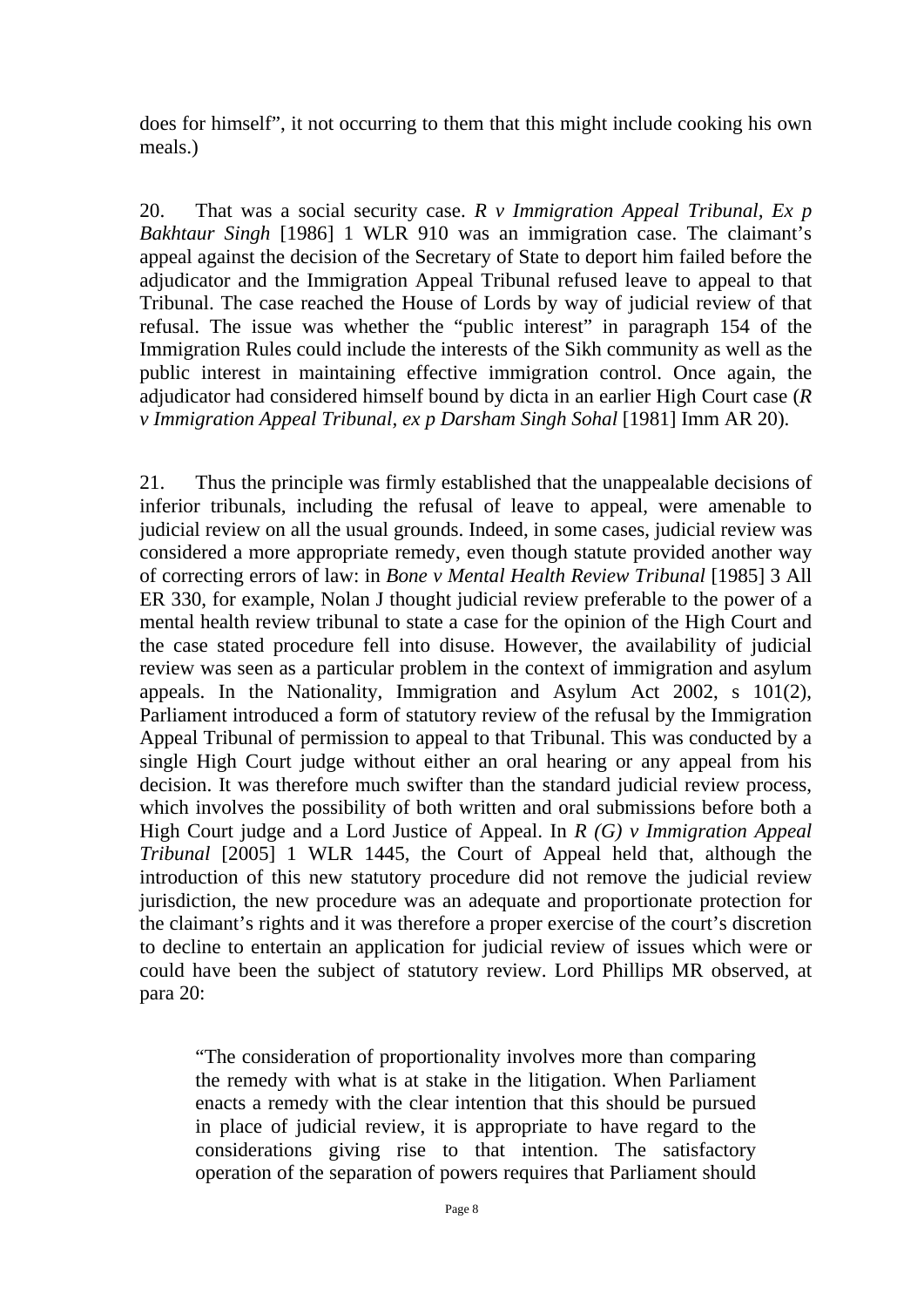leave the judges free to perform their role of maintaining the rule of law but also that, in performing that role, the judges should, so far as consistent with the rule of law, have regard to legislative policy."

The same approach was adopted when the Asylum and Immigration (Treatment of Claimants et cetera) Act 2004 collapsed the former two-tier appellate structure into one. If the Asylum and Immigration Tribunal refused to order the reconsideration of a decision, the aggrieved party could ask the High Court to review the matter on paper and its decision was final (2002 Act, s 103A).

#### *The Tribunals, Courts and Enforcement Act 2007*

22. Part 1 of the 2007 Act established the new unified tribunal structure which was recommended in the Leggatt Report. There is a First-tier Tribunal, which is organised into chambers according to subject matter, each with its own President. It consists of its judges and other (non-lawyer) members. There is an Upper Tribunal, also organised into chambers according to subject matter, each with its own President. With one exception, the Upper Tribunal Presidents are all High Court judges, but this is not a statutory requirement. It too consists of its judges and other (non-lawyer) members. While most of the tribunal judiciary are specifically appointed to that role, all the judges in the ordinary courts, from the Lords Justices of Appeal to the District Judges in the Magistrates' Courts, are automatically judges of both the First-tier and Upper Tribunals. The whole is presided over by the Senior President of Tribunals, who shares the responsibility for organising the chambers with the Lord Chancellor (see s 7). The Senior President is currently a Lord Justice of Appeal, but the Act provides two routes to appointment: the first is that the Lord Chancellor and heads of the judiciary in England and Wales, Scotland and Northern Ireland all agree to recommend an appeal court judge for appointment; and only if that process does not produce a result does the second route, selection by the Judicial Appointments Commission, which is not limited to appeal court judges, apply (see Schedule 1, para 2(5)). Parliament has therefore expected, but not insisted, that the Senior President be an appeal court judge.

23. The new structure may look neat but the diversity of jurisdictions accommodated means that it is not as neat as it looks. Thus, for example, the jurisdiction of the Special Commissioners of Income Tax and the VAT and Duties Tribunal has been assigned to the First-tier Tribunal, although the importance of the decisions they make and the expertise of their judiciaries is, and should be, at least the equivalent of that of the Social Security Commissioners, who as appellate judges are assigned to the Upper Tribunal.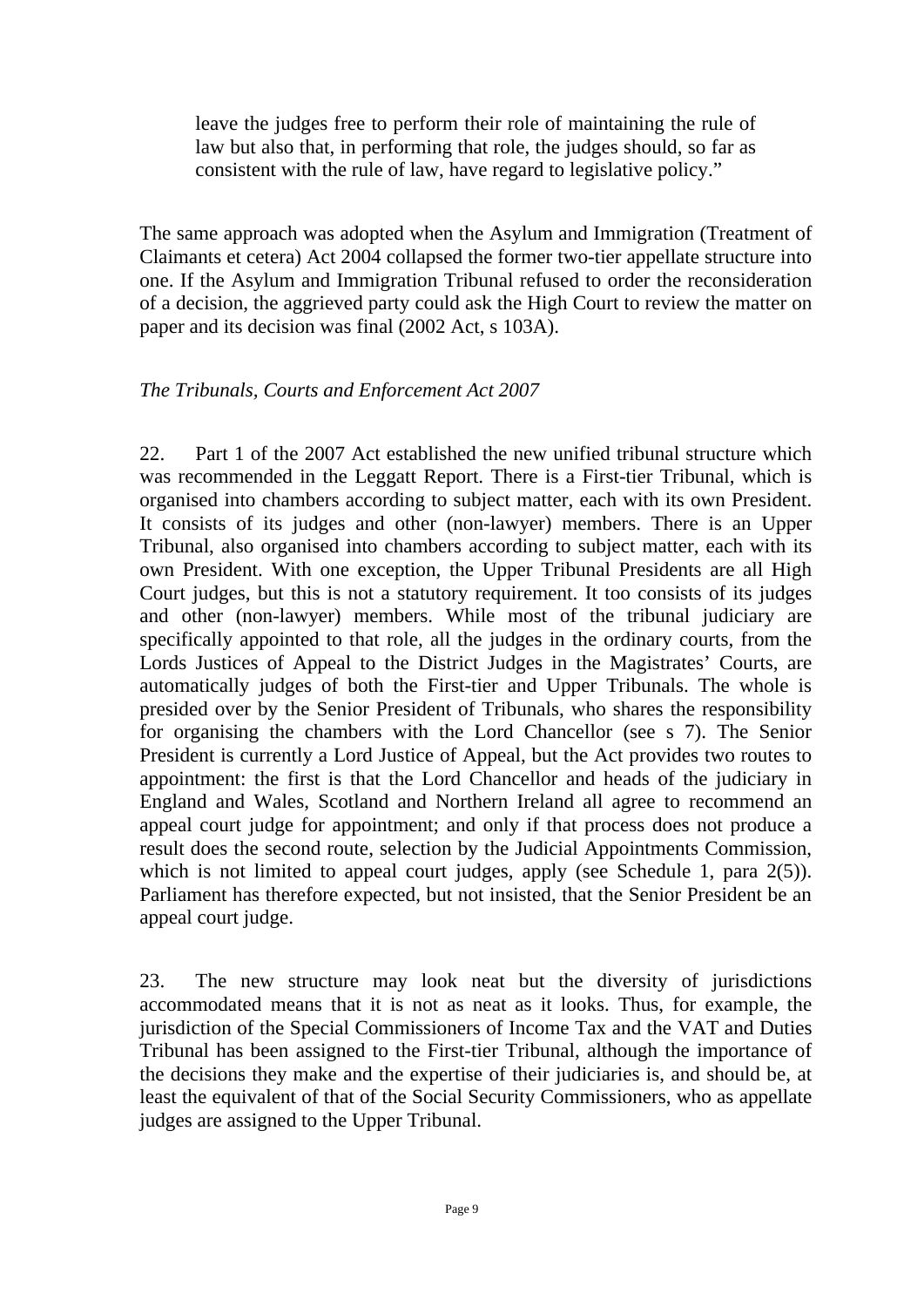24. Section 3(5) provides that "The Upper Tribunal is to be a superior court of record". The Upper Tribunal has in fact three different roles. First, it may be the tribunal of first instance. Thus, for example, the Lands Chamber has both the first instance and appellate jurisdictions of the former Lands Tribunal; the Administrative Appeals Chamber has the jurisdiction of the former Transport Tribunal; and the Tax and Chancery Chamber has the jurisdiction of the former Financial Services and Markets Tribunal. Thus some first instance jurisdictions have been transferred to the Upper Tribunal whereas others of equivalent importance and difficulty, particularly in the tax field, have been transferred to the First-tier Tribunal.

25. Second, and this is a major innovation in the 2007 Act, it may exercise a statutory jurisdiction which is the equivalent of the judicial review jurisdiction of the High Court in England and Wales or Northern Ireland (ss 15, 16, 17). This only applies if certain conditions are met, the most important of which is that the application falls within a class specified in a direction given by the Lord Chief Justice or his nominee with the consent of the Lord Chancellor under Part 1 of Schedule 2 to the Constitutional Reform Act 2005 (s 18(6)). Once such a direction has been given, any application for judicial review or permission to apply for judicial review which is made to the High Court in that class of case must be transferred to the Upper Tribunal (Senior Courts Act 1981, s 31A(2)). The High Court also has power to transfer judicial review cases of other kinds to the Upper Tribunal if it appears just and convenient to do so (1981 Act, s 31A(3)). Similar provision is made in Scotland, in that judicial review cases in a specified class must, and others may, be transferred from the Court of Session to the Upper Tribunal (2007 Act, s 20(1)). The difference is that the application must first be made to the Court of Session, whereas in England and Wales and Northern Ireland applications in the specified classes should be made direct to the Upper Tribunal.

26. Third, and probably most important, there is a right of appeal to the Upper Tribunal "on any point of law arising from a decision made by the First-tier Tribunal other than an excluded decision" (s  $11(1)$ , (2)). This right may only be exercised with the permission of either the First-tier or the Upper Tribunal (s 11(3), (4)). Section 11(5) lists the decisions which are excluded from the right of appeal. These include decisions of a description specified in an order made by the Lord Chancellor (s  $11(5)(f)$ ). The current list is contained in the Appeals (Excluded Decisions) Order 2009, as amended in 2010 to take account of the inclusion of immigration and asylum appeals within the new structure.

27. There is a right of appeal to the Court of Appeal, in England and Wales or Northern Ireland, or the Court of Session in Scotland, "on any point of law arising from a decision made by the Upper Tribunal other than an excluded decision" (s 13(1), (2)). Excluded decisions include "any decision of the Upper Tribunal on an application under section  $11(4)(b)$  (application for permission or leave to appeal)"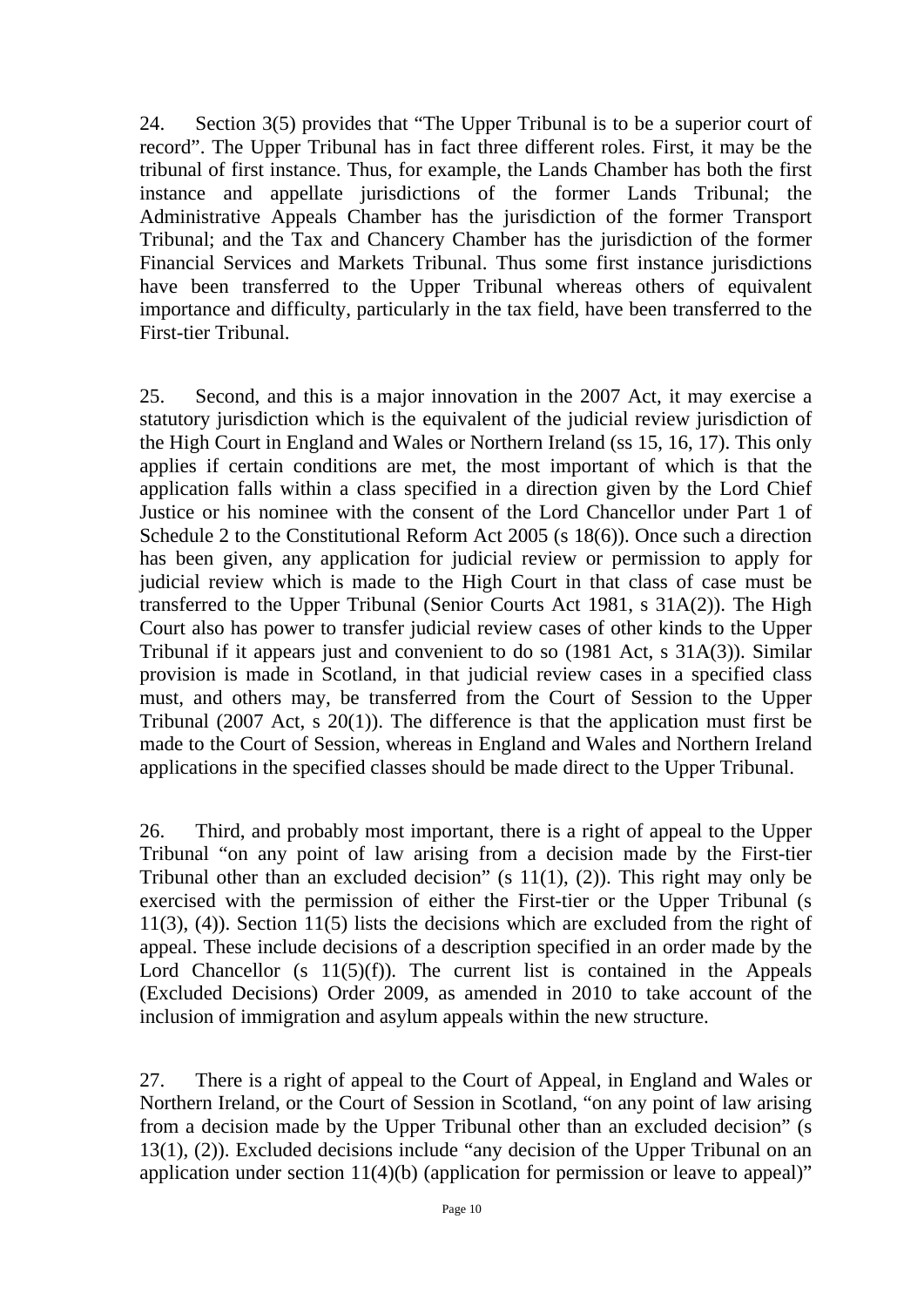(s 13(8)(c)). These appeals also require permission either from the Upper Tribunal or, if refused by the Upper Tribunal, from the relevant appellate court (s 13(3), (4), (5)). Where this would be a second-tier appeal (that is, an appeal from the decision of the Upper Tribunal on appeal from the First-tier Tribunal), the Lord Chancellor has exercised the power granted to him by section 13(6) to order that permission shall not be granted unless "(a) the proposed appeal would raise some important point of principle or practice; or (b) there is some other compelling reason for the relevant appellate court to hear the appeal" (Appeals from the Upper Tribunal to the Court of Appeal Order 2008, SI 2008 No 2834, art 2). Equivalent provision has been made for appeals from the Upper Tribunal to the Court of Session in Scotland by rule 41.59 of the Act of Sederunt (Rules of Court of Session 1994) 1994 (inserted by SSI 2008 No 349). These criteria are, of course, those applicable to a second-tier appeal from a court to the Court of Appeal in England and Wales under section 55(1) of the Access to Justice Act 1999.

28. It is worth noting that both the First-tier Tribunal and the Upper Tribunal have power to review their own decisions, but this power does not apply to excluded decisions (see ss 9(1) and 10(1) respectively). This means that the Upper Tribunal has no power to review its own decision to refuse permission to appeal to the Upper Tribunal, even if it is convinced that that decision was wrong (compare the facts of *Re Wooding*, para 19 earlier).

29. There is no express provision in the 2007 Act which makes any attempt to limit or remove the supervisory jurisdiction of the High Courts of England and Wales or Northern Ireland and the Court of Session in Scotland to review the decisions of the Upper Tribunal. It is nevertheless argued, and both the Divisional Court and the Court of Appeal held, that in the light of the system introduced by the 2007 Act the exercise of that jurisdiction should be limited to certain exceptional cases. Before turning to the possible approaches available to this Court, it is worth noting the various ways in which that argument has been put in the course of these proceedings.

#### *The developing argument*

30. The *Cart* case was heard by the Divisional Court along with two cases involving the Special Immigration Appeals Commission (SIAC). As does section 3(5) of the 2007 Act, section 1(3) of the Special Immigration Appeals Commission Act 1997 provides that SIAC shall be "a superior court of record". The Government's primary case was that this made both tribunals immune from judicial review. This is not surprising, given that the same view had been expressed, of the Employment Appeal Tribunal, by Morison J in *Chessington World of Adventures Ltd v Reed* [1998] ICR 97, and by Sedley LJ in *R v Regional Office of the Employment Tribunals (London North), Ex p Sojorin* (unreported), 21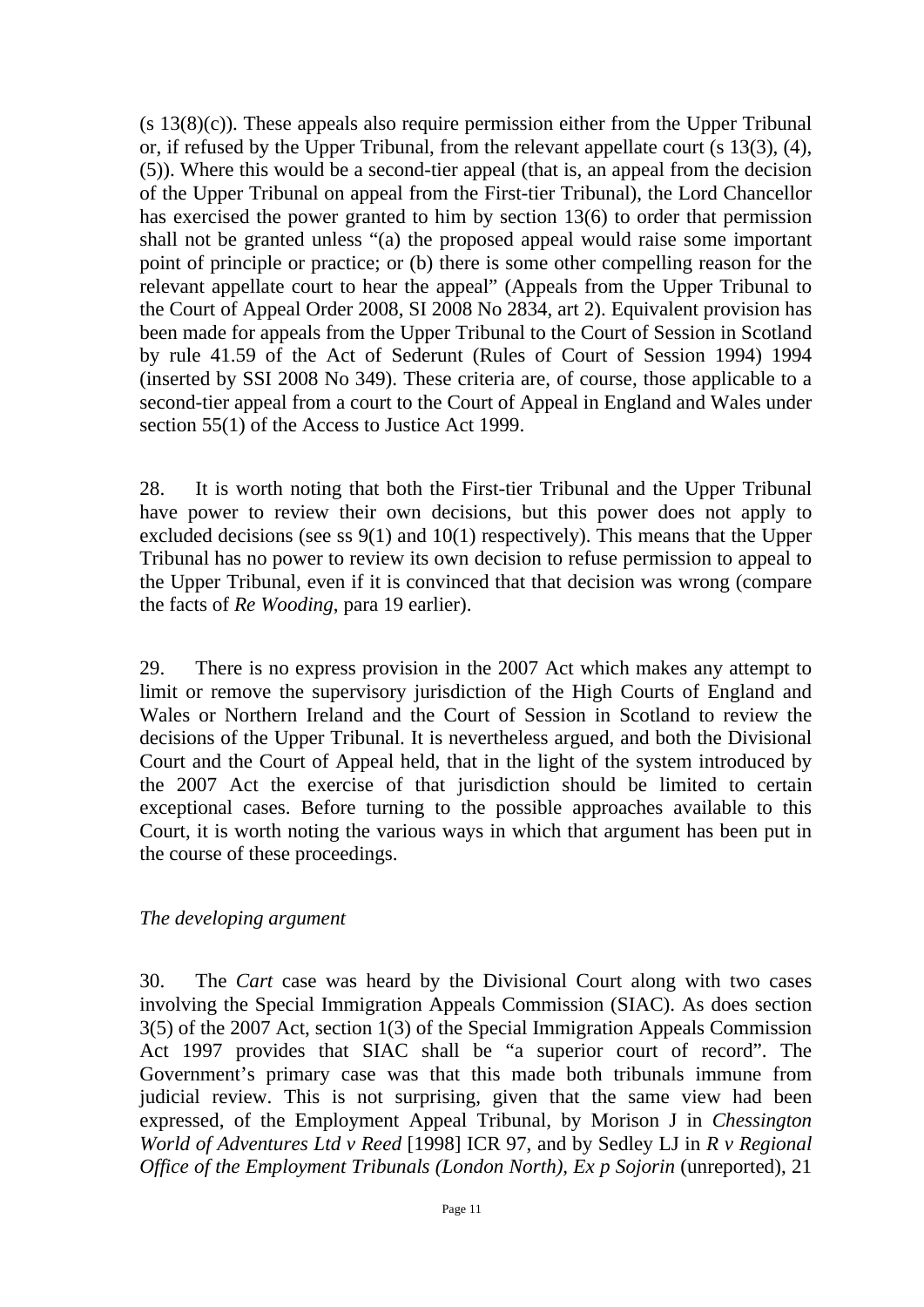February 2000, and at para 6.31 of the Leggatt Report, and of the Upper Tribunal itself in de Smith's *Judicial Review* 6<sup>th</sup> ed (2007), para I-093. Nevertheless the argument was comprehensively demolished by Laws LJ, with whom Owen J agreed, in a typically subtle and erudite judgment, to which the following brief summary cannot do justice. It was a constitutional solecism to consider that merely to designate a body a "superior court of record" was sufficient to preclude judicial review. This could only be done by the most clear and explicit language and not by implication, still less by what was effectively a deeming provision. The rule of law requires that statute law be interpreted by an authoritative and independent judicial source: "... the need for such an authoritative judicial source cannot be dispensed with by Parliament. This is not a denial of legislative sovereignty, but an affirmation of it . . . The requirement of an authoritative judicial source for the interpretation of law means that Parliament's statutes are always effective; . . . " (para 38). That source was the High Court. This was not because it was a superior court of record but because it was a court of unlimited jurisdiction. Other courts and tribunals, having a limited jurisdiction, were not that source and were susceptible to judicial review by the High Court. Unreviewable courts of limited jurisdiction were exceptional.

31. In the light of that comprehensive demolition, Mr Eadie has not since tried to rebuild the argument. He does not need to do so, because (in relation to the Upper Tribunal but not to SIAC) he has succeeded on his secondary case, that judicial review is only exercisable in rare and exceptional cases. Laws LJ accepted the argument on the basis that the newly constituted Upper Tribunal was the alter ego of the High Court within the areas covered by the tribunal system: it constituted an authoritative, impartial and independent judicial source for the interpretation and application of the relevant statutory tests. The rule of law did not require that it be subject to review for error of law within its jurisdiction: it had the final power to interpret for itself the law it must apply (para 94). But in "the grossly improbable event that [Upper Tribunal] were to embark upon a case which was frankly beyond the four corners of its statutory remit" there was no reason why the High Court should not correct it. With more caution, he accepted that it might also intervene "where there has been a wholly exceptional collapse of fair procedure: something as gross as actual bias on the part of the tribunal" (para 99).

32. Laws LJ recognised that if the Upper Tribunal were in truth the alter ego of the High Court the logical consequence would be that it was wholly immune from the supervision of the High Court. The Government therefore pursued that argument before the Court of Appeal. Sedley LJ, giving the judgment of the court, rejected it: ". . . the [Upper Tribunal] is not an avatar of the High Court at all: far from standing in the High Court's shoes, . . . , the shoes the [Upper Tribunal] stands in are those of the tribunals it has replaced" (para 19). But he agreed that "the supervisory jurisdiction of the High Court, well known to Parliament as one of the great historic artefacts of the common law, runs to statutory tribunals both in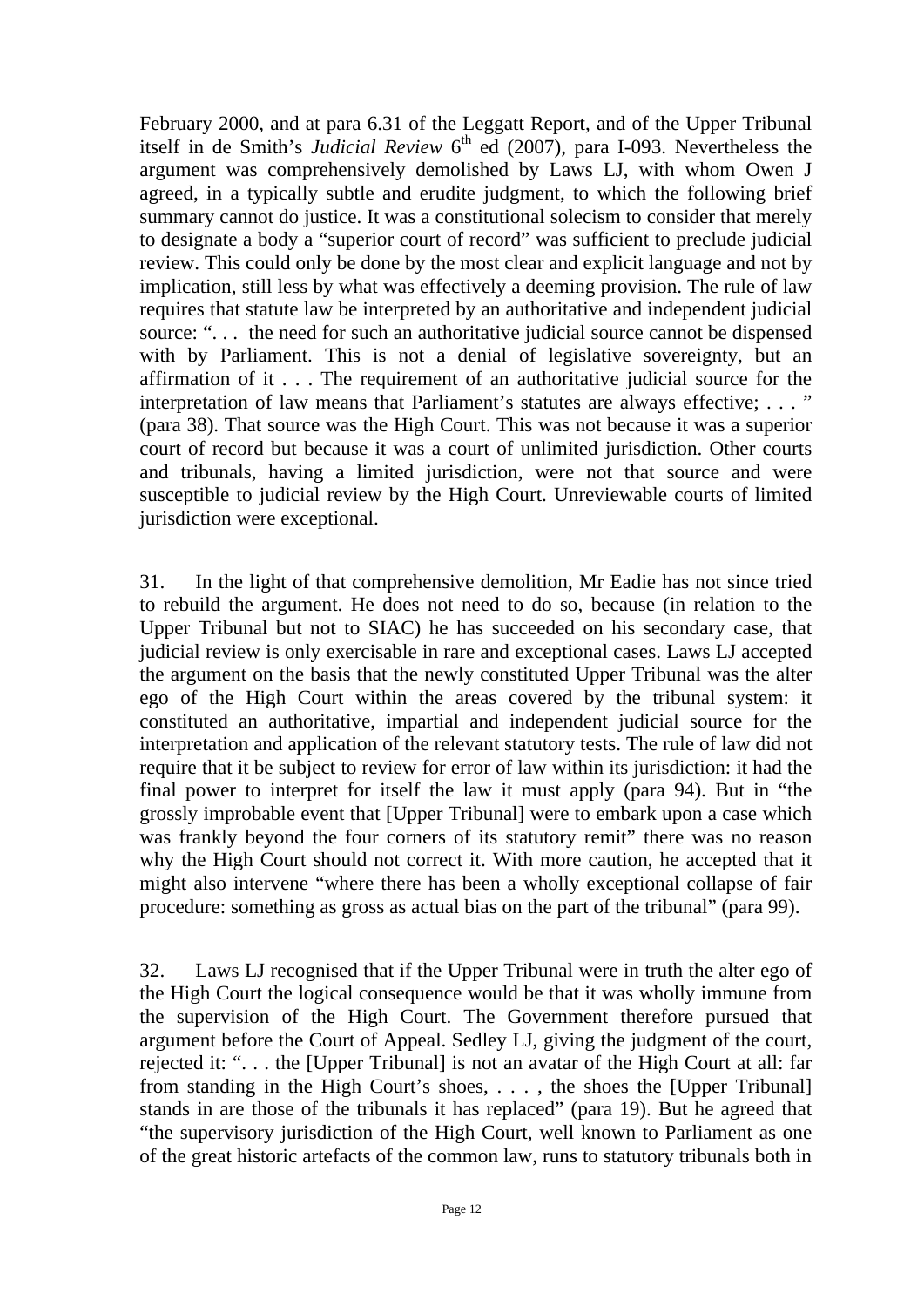their old and in their new incarnation unless ousted by the plainest possible statutory language. There is no such language in the 2007 Act" (para 20).

33. Nevertheless, it did not follow that judicial review should be available on the full panoply of grounds which had been developed over the last half century. Judicial review had always been a remedy of last resort. As the Court of Appeal had recognised in *R (Sivasubramaniam) v Wandsworth County Court* [2003] 1 WLR 475, permission would not be granted where satisfactory alternative recourse existed, whether or not it had been exhausted. The scope of judicial review was a matter of principle, not discretion. But it could be changed to keep pace with other changes. The complete reordering of administrative justice was such a change:

"The tribunal system is designed to be so far as possible a selfsufficient structure, dealing internally with errors of law made at first instance and resorting to higher appellate authority only where a legal issue of difficulty or of principle requires it. By this means serious questions of law are channelled into the legal system without the need of post-*Anisminic* judicial review." (para 30)

Two principles needed to be reconciled: one was the relative autonomy which Parliament had invested the tribunals as a whole and the Upper Tribunal in particular; the other was the constitutional role of the High Court as guardian of the standard of legality and due process from which the Upper Tribunal was not exempt (para 35). There was "a true jurisprudential difference between an error of law made in the course of an adjudication which a tribunal is authorised to conduct and the conducting of an adjudication without lawful authority". For the former, no system of law can guarantee to be infallible. But "[o]utright excess of jurisdiction by the [Upper Tribunal] and or denial by it of fundamental justice, should they ever occur, are in a different class: they represent the doing by the [Upper Tribunal] of something that Parliament cannot possibly have authorised it do so" (para 36).

34. Thus, by this rather different route, the Court of Appeal in *Cart* arrived at the same practical conclusion as had both the Divisional Court in *Cart* and the Court of Appeal in *Sivasubramaniam* [2003] 1 WLR 475. *Sivasubramaniam* was, of course, dealing with the new system of civil appeals brought in under the Access to Justice Act 1999 in response to the Bowman Report (1997). For the first time, virtually all appeals from a district judge to a circuit judge in a county court required permission to appeal. Refusal of permission by the circuit judge meant that there was no way, other than by judicial review, of having the case scrutinised by a High Court judge. However, while judicial review was not ousted, the Court of Appeal considered the new scheme provided the litigant "with fair, adequate and proportionate protection against the risk that the judge of the lower court may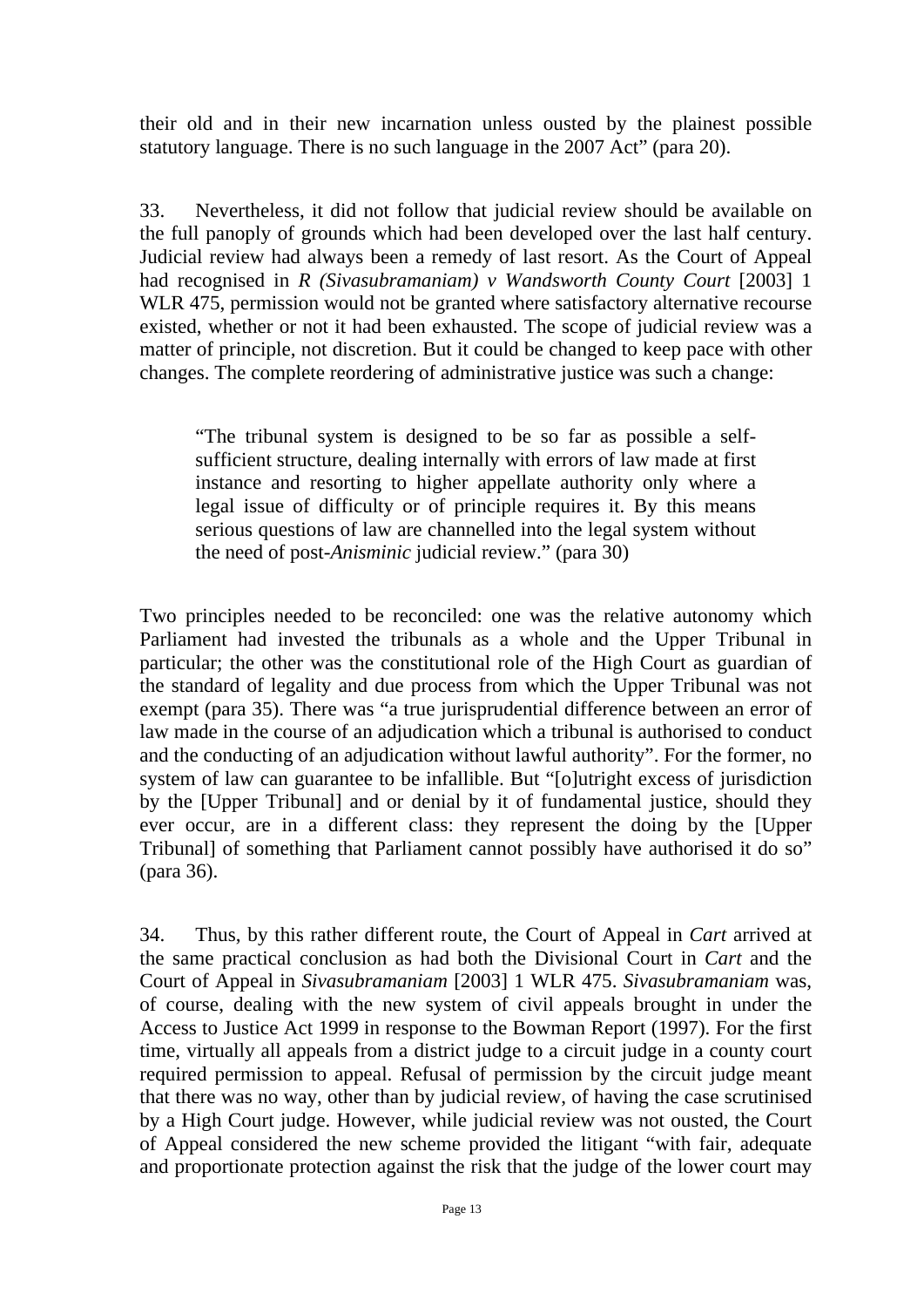have acted without jurisdiction or fallen into error" (para 54). Permission to apply for judicial review should therefore not be granted except in very rare cases where it was sought "on the ground of jurisdictional error in the narrow, pre-*Anisminic*  sense, or procedural irregularity of such a kind as to constitute a denial of the applicant's right to a fair hearing" (para 56).

35. In *R (Sinclair Gardens Investments (Kensington) Ltd) v Lands Tribunal* [2005] EWCA Civ 1305, [2006] 3 All ER 650, essentially the same approach was applied to the refusal, by a non-lawyer member of the Lands Tribunal, of permission to appeal from a determination of a Leasehold Valuation Tribunal relating to residential service charges. Thus the mere fact that a decision by the Lands Tribunal was "obviously wrong in law" was not enough to justify its being judicially reviewed (para 56); although there might be exceptional circumstances other than those identified in *Sivasubramaniam* which would justify this, for example where there were conflicting decisions in Leasehold Valuation Tribunals which cried out for definitive resolution (para 57).

36. On the other hand, in *Sivasubramaniam* itself, the Court of Appeal had recognised the special features of the asylum jurisdiction which justified the former practice of unrestricted judicial review of refusals of leave to appeal. In *MR (Pakistan)*, therefore, Mr Manjit Gill argued that those special features justified making an exception to the principles adopted by the Court of Appeal in *Cart*. Sullivan LJ disagreed. The immigration and asylum jurisdiction was not the only one in which claimants might be unrepresented, or particularly vulnerable, or where fundamental human rights were involved, or where the law was complex. There was no principled justification for maintaining a "historical exemption": one of the basic purposes of the 2007 Act was to unify the procedures of the many and disparate tribunals which had been gathered into the new structure. It would be a significant invasion of the coherence of the new system to maintain such a "historical exemption" (para 53).

*The field of choice in this Court* 

37. The way in which the argument has developed through the proceedings which are now collected before us enables us to be clear on three points. First, there is nothing in the 2007 Act which purports to oust or exclude judicial review of the unappealable decisions of the Upper Tribunal. Clear words would be needed to do this and they are not there. The argument that making the Upper Tribunal a superior court of record was sufficient to do this was killed stone dead by Laws LJ and has not been resurrected. Second, it would be completely inconsistent with the new structure introduced by the 2007 Act to distinguish between the scope of judicial review in the various jurisdictions which have now been gathered together in that new structure. The duties of the Senior President, set out in section 1(2),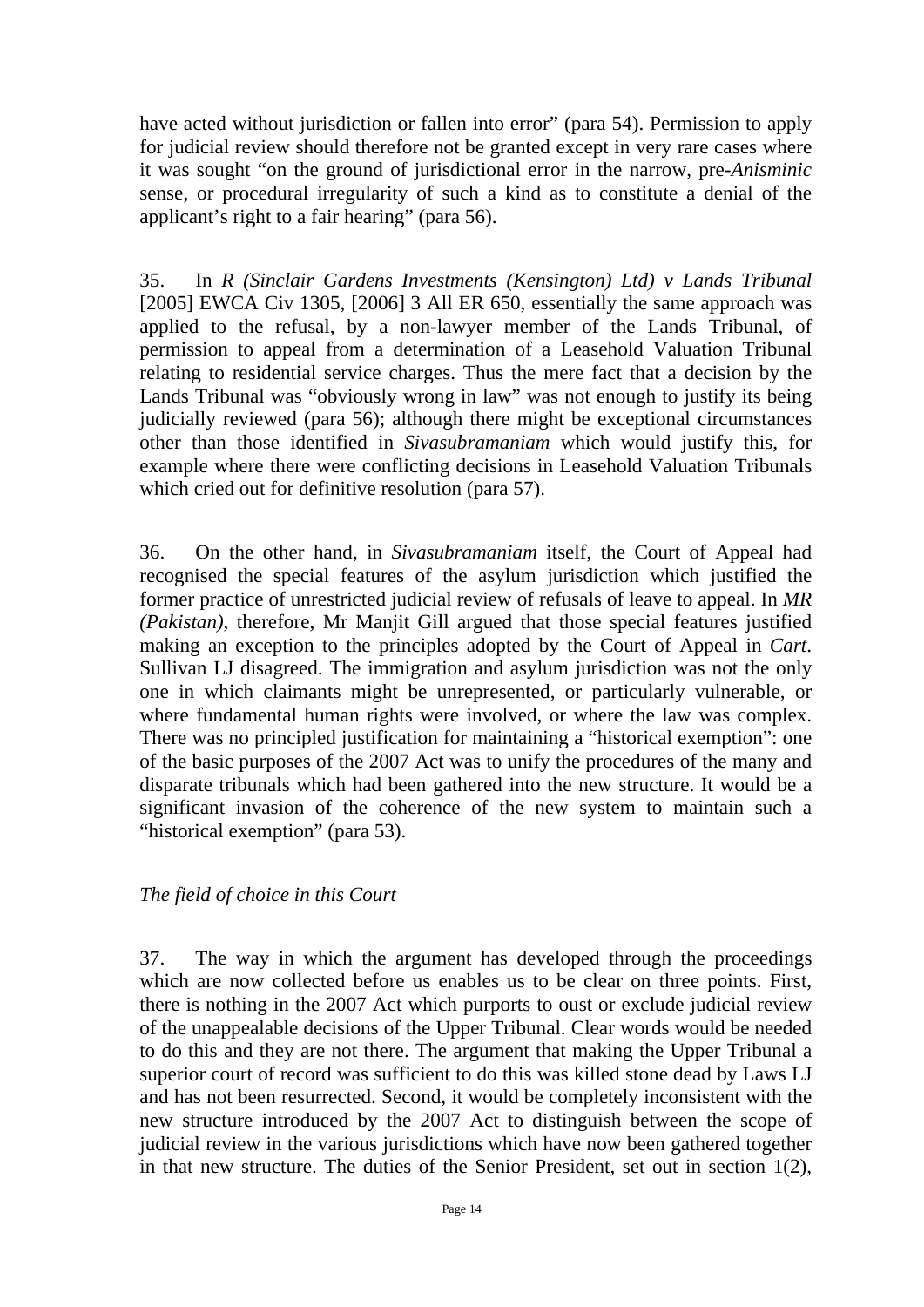clearly contemplate that the jurisdictions will retain their specialist expertise, so that one size does not necessarily fit all; but the relationships of its component parts with one another and with the ordinary courts are common to all. So too must be the principles adopted by the High Court in deciding the scope of judicial review. Third, the scope of judicial review is an artefact of the common law whose object is to maintain the rule of law – that is to ensure that, within the bounds of practical possibility, decisions are taken in accordance with the law, and in particular the law which Parliament has enacted, and not otherwise. Both tribunals and the courts are there to do Parliament's bidding. But we all make mistakes. Noone is infallible. The question is, what machinery is necessary and proportionate to keep such mistakes to a minimum? In particular, should there be any jurisdiction in which mistakes of law are, either in theory or in practice, immune from scrutiny in the higher courts?

38. In the course of oral argument before the Court it became clear that there were three possible approaches which the Court could take. First, we could accept the view of the courts below in *Cart* and *MR* that the new system is such that the scope of judicial review should be restricted to pre-*Anisminic* excess of jurisdiction and the denial of fundamental justice (and possibly other exceptional circumstances such as those identified in *Sinclair Gardens*). Second, we could accept the argument, variously described in the courts below as elegant and attractive, that nothing has changed. Judicial review of refusals of leave to appeal from one tribunal tier to another has always been available and with salutary results for the systems of law in question. Third, we could adopt a course which is somewhere between those two options, and was foreshadowed by Dyson LJ (with the enthusiastic support of Longmore LJ) in *R (Wiles) v Social Security Commissioner* [2010] EWCA Civ 258 but rejected by the Court of Appeal in *Cart*, namely that judicial review in these cases should be limited to the grounds upon which permission to make a second-tier appeal to the Court of Appeal would be granted.

#### *(i) The "exceptional circumstances" approach*

39. The approach of the Divisional Court and Court of Appeal would lead us back to the distinction between jurisdictional and other errors which was effectively abandoned after *Anisminic*. It is a distinction which lawyers can readily grasp. As Denning MR put it in *Shaw's case* [1952] 1 KB 338, 346, "A tribunal may often decide a point of law wrongly whilst keeping well within its jurisdiction". There are, however, several objections to reviving it.

40. First, we would not in fact be turning the clock back to the days before *Anisminic* because, as we have seen, certiorari was available to correct errors of law on the face of the record made by tribunals of limited jurisdiction. We would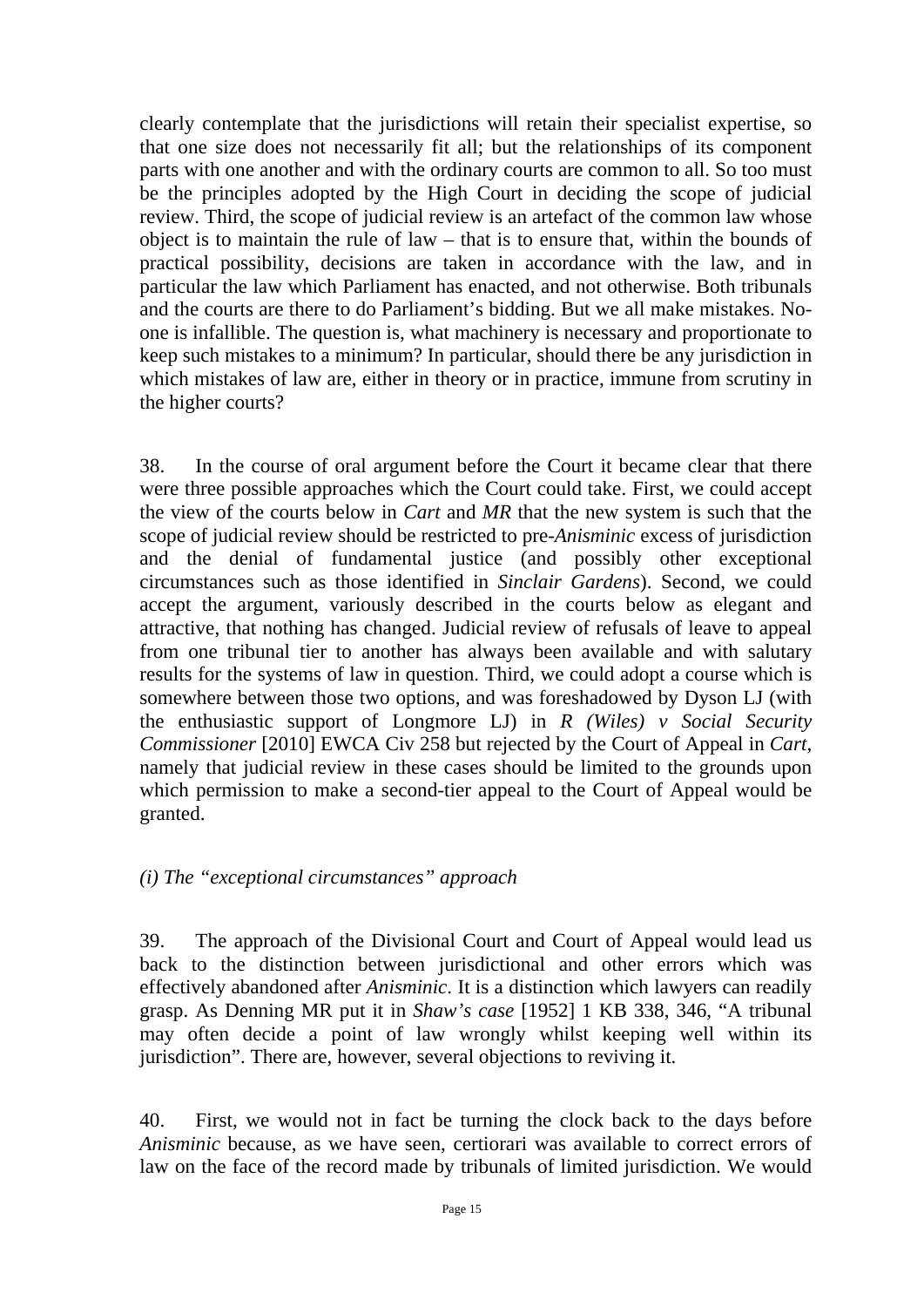be re-introducing a distinction which had become relevant for the most part only where judicial review was expressly excluded, which it is not here. Secondly, the distinction was given its quietus by the majority in *Anisminic* not least because the word "jurisdiction" has many meanings ranging from the very wide to the very narrow. By the narrow original sense both Lord Reid and Lord Pearson meant that the tribunal had asked itself the wrong question. But, as Lord Reid explained, a tribunal does this if it does any of the things which would ordinarily render its decision susceptible to judicial review (at p 171). And, as Lord Pearson observed, "there has been evolution over the centuries and there have been many technicalities. There have also been many border-line cases" (at p 195). And Lord Wilberforce did not find the expressions "asking the wrong question" or "applying the wrong test" wholly satisfactory, although he agreed that such decisions were a nullity (at p 210). If the approach of the Court of Appeal in *Cart* is maintained we may expect a return to some of the technicalities of the past. Thirdly, as Lord Wilberforce pointed out (at p 207), it does of course lie within the power of Parliament to provide that a tribunal of limited jurisdiction should be the ultimate interpreter of the law which it has to administer: "the position may be reached, as the result of statutory provisions, that even if they make what the courts might regard as decisions wrong in law, these are to stand". But there is no such provision in the 2007 Act. There is no clear and explicit recognition that the Upper Tribunal is to be permitted to make mistakes of law. Certain decisions are unappealable and for the most part there are obvious practical reasons why this should be so. But this does not mean that the tribunal must always be permitted to make errors of law when making them.

41. The consideration which weighed most heavily with the Court of Appeal in *Sivasubramaniam* was proportionality. There must be a limit to the resources which the legal system can devote to the task of trying to get the decision right in any individual case. There must be a limit to the number of times a party can ask a judge to look at a question. The Court of Appeal took the view that, in the sorts of cases coming before the district judges in the county courts, it was enough if both the district judge and the circuit judge could detect no arguable case that the district judge had gone wrong. There was no need, save in the two extreme and exceptional cases identified, for a High Court judge to take another look – especially as, under the current judicial review procedures, it would then be possible for the case to be looked at another four times.

42. This approach accepts that a certain level of error is acceptable in a legal system which has so many demands upon its limited resources. Some might question whether it does provide sufficient protection against mistakes of law. In the ordinary courts, unlike the new tribunal system, there may be an appeal on a point of fact as well as law. It makes sense to limit such appeals to those with a real prospect of success. But judicial review is not such an appeal. The district judge and the circuit judge may both have gone wrong in law. They may work so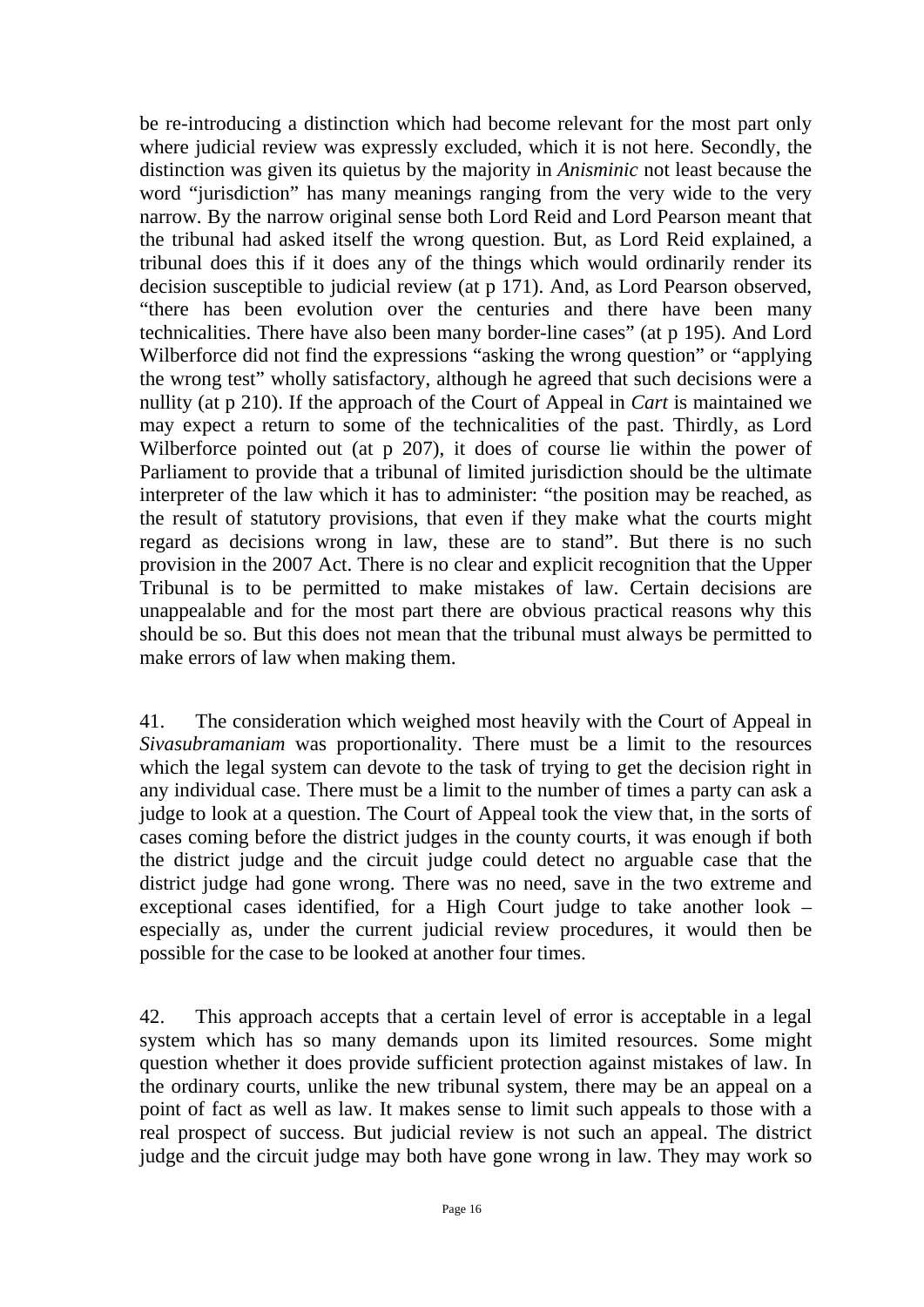closely and regularly together that the latter is unlikely to detect the possibility of error in the former. But at least in the county courts such errors are in due course likely to be detected elsewhere and put right for the future. The county courts are applying the ordinary law of the land which is applicable in courts throughout the country, often in the High Court as well as in the county courts. The risk of their developing "local law" is reduced although by no means eliminated.

43. But that risk is much higher in the specialist tribunal jurisdictions, however expert and high-powered they may be. As a superior court of record, the Upper Tribunal is empowered to set precedent, often in a highly technical and fast moving area of law. The judge in the First-tier Tribunal will follow the precedent set by the Upper Tribunal and refuse permission to appeal because he is confident that the Upper Tribunal will do so too. The Upper Tribunal will refuse permission to appeal because it considers the precedent to be correct. It may seem only a remote possibility that the High Court or Court of Appeal might take a different view. Indeed, both tiers may be applying precedent set by the High Court or Court of Appeal which they think it unlikely that a higher court would disturb. The same question of law will not reach the High Court or the Court of Appeal by a different route. There is therefore a real risk of the Upper Tribunal becoming in reality the final arbiter of the law, which is not what Parliament has provided. Serious questions of law might never be "channelled into the legal system" (as Sedley LJ put it at para 30) because there would be no independent means of spotting them. High Court judges may sit in the Upper Tribunal but they will certainly not be responsible for all the decisions on permission to appeal, nor is it possible for the Upper Tribunal to review its own refusals, even when satisfied that they are wrong in law.

44. Furthermore, it appears to be accepted that full judicial review of the unappealable decisions of the First-tier Tribunal, and possibly of excluded decisions of the Upper Tribunal other than the refusal of permission to appeal, remains available. It is difficult to spell out a principled basis for such anomalies. In short, while the introduction of the new system may justify a more restricted approach, the approach of the Court of Appeal in *Cart* is too narrow, leaving the possibility that serious errors of law affecting large numbers of people will go uncorrected.

#### *(ii) The status quo ante – but which?*

45. Mr Drabble, together with (in the rather different context of Scotland) Mr Mitchell, makes a powerful case for the status quo, by which he means the position obtaining in the social security system before the 2007 Act. The Social Security Commissioners were a highly skilled body of senior lawyers, thoroughly steeped in the intricacies of social security law, yet they could occasionally fail to detect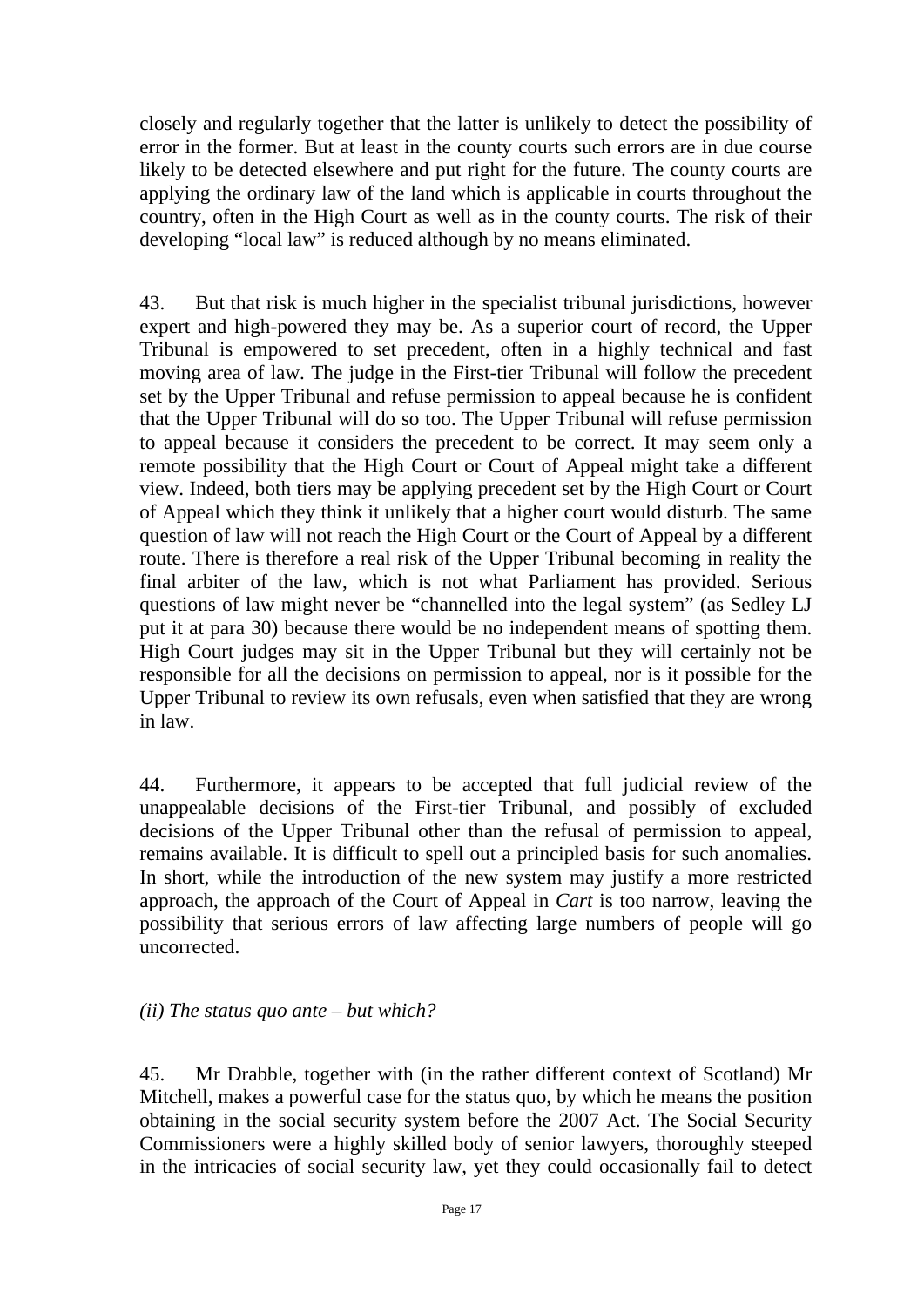the possibility of error in a social security tribunal's decision – for example because both were following an authoritative decision of the High Court or Court of Appeal which had stood for some time. Judicial review of the refusal of leave enabled such questions of law, often important to a great many people, to be examined in the higher courts to the benefit of the jurisdiction in question. It is, after all, the object of the benefits system to get things right – to pay people the benefits to which Parliament has said that they are entitled, not a penny more but also not a penny less. He also rightly points out that nothing much has changed. The Social Security Commissioners are now judges of the Upper Tribunal but they are (mostly) the same people doing the same job. The new structure has followed the model of the previous social security adjudication system. What is so different that it justifies the removal of a right from which each party in a social security claim could benefit, the Department as well as the individual claimant?

46. Mr Manjit Gill makes essentially the same argument in immigration and asylum cases. They too had a two tier appellate structure with the possibility of judicial review of unappealable decisions until the 2002 Act. The 2002 Act introduced the alternative form of statutory review, but it still gave access to a High Court judge. The 2004 Act collapsed the two tier structure into one, but provided an equivalent form of statutory review giving access to a High Court judge. Now, as Sullivan LJ put it in *FA (Iraq) and PD (India) v Secretary of State for the Home Department* [2010] EWCA Civ 827, at para 1, "The wheel has come full circle". Once again there is a two tier appellate structure with a right of appeal with permission on a point of law from the First-tier to the Upper Tribunal and a further right of appeal, with permission, to the Court of Appeal. The only change from the old two tier structure is the introduction of the limited grounds for a second-tier appeal to the Court of Appeal. The statutory reviews introduced by the 2002 and 2004 Acts have been abolished. Hence, he argues, in that system too we are now back where we began and there is no reason to restrict the availability of judicial review of unappealable decisions.

47. But it is impossible to leave out of account the reasons why those statutory reviews were introduced. It is not difficult to dress up an argument as a point of law when in truth it is no more than an attack upon the factual conclusions of the first instance judge. In most tribunal cases, a claimant will have little to gain by pressing ahead with a well-nigh hopeless case. He may have less money than he otherwise would, but he will not have to leave the country and may make another claim if circumstances change. But in immigration and asylum cases, the claimant may well have to leave the country if he comes to the end of the road. There is every incentive to make the road as long as possible, to take every possible point, and to make every possible application. This is not a criticism. People who perceive their situation to be desperate are scarcely to be blamed for taking full advantage of the legal claims available to them. But the courts' resources are not unlimited and it is well known that the High Court and Court of Appeal were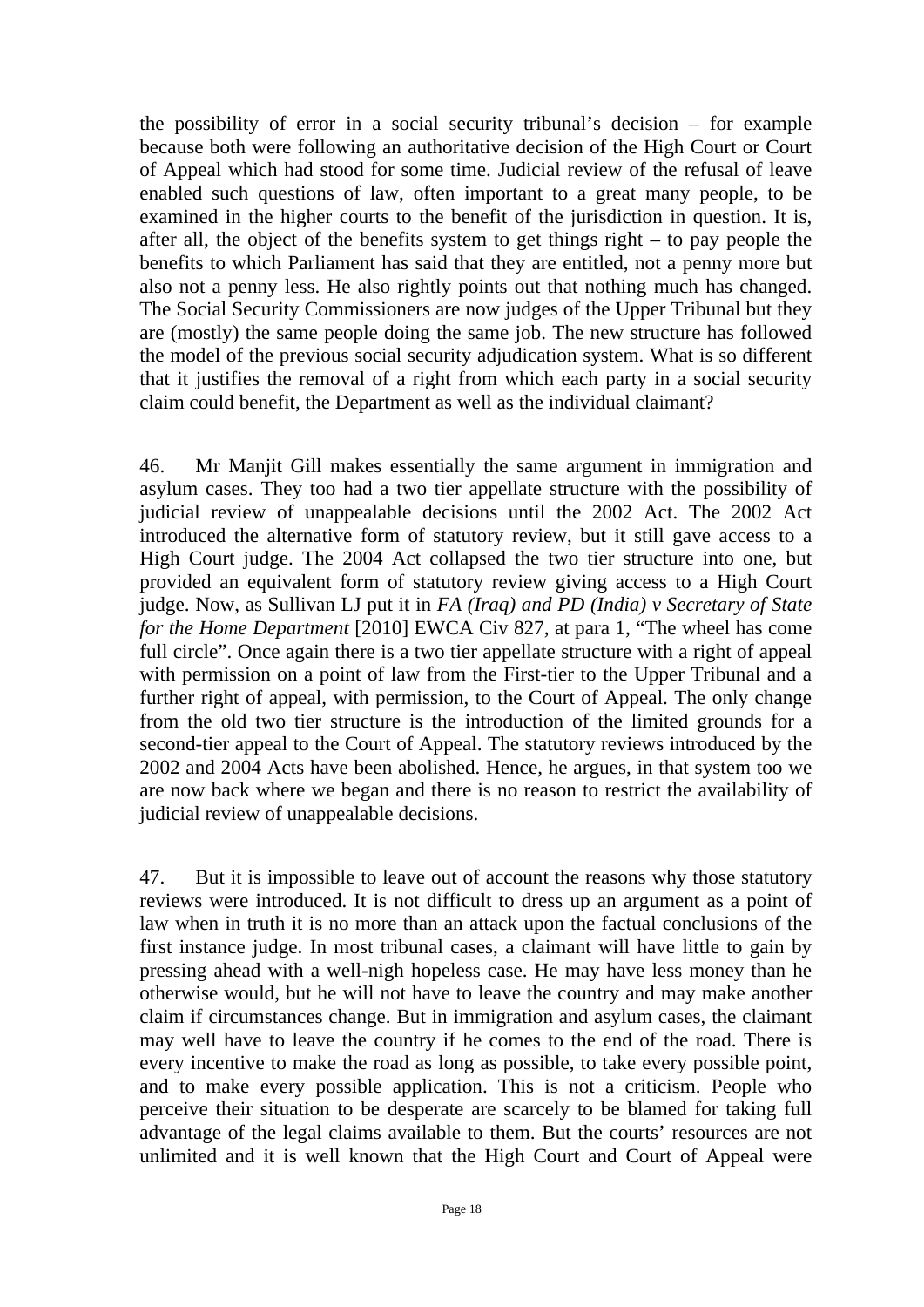overwhelmed with judicial review applications in immigration and asylum cases until the introduction of statutory reviews.

48. Mr Gill's answer is that under the new system the burden on the High Court and Court of Appeal is to be reduced by transferring judicial review applications relating to the refusal of the Secretary of State to treat new representations as a fresh claim to the Upper Tribunal (see the announcement made by Lord McNally, Hansard (HL), 3 March 2011, col WS120). But this, of course, does not address the perceived burden resulting from attempts to achieve a judicial review of the decisions of the Tribunal itself.

49. Mr Fordham, in particular, argues that there is no need to introduce further restrictions upon judicial review. The courts have already adopted principles of judicial restraint when considering the decisions of expert tribunals. As long ago as *R v Preston Supplementary Benefits Appeal Tribunal, Ex p Moore* [1975] 1 WLR 624, before the creation of the unified social security appeal tribunals with a common right of appeal to the Commissioners, Lord Denning MR observed, at pp 631-2, that the courts should leave the tribunals to interpret the Supplementary Benefits Act in a broad reasonable way, according to the spirit and not the letter. But it was important that cases raising the same points should be dealt with in the same way, so the courts should be prepared to consider points of law of general application. Individual cases of particular application should be left to the tribunals. More recently, in *Cooke v Secretary of State for Social Security* [2001] EWCA Civ 734, [2002] 3 All ER 279, paras 15-17, I (with the agreement of both Clarke LJ and Butterfield J) urged appropriate caution in giving permission to appeal from the Social Security Commissioners, because of their particular expertise in a highly specialised area of the law, where it was "quite probable that . . . the Social Security Commissioner will have got it right". Those observations have been referred to many times since, not least by Dyson LJ in *R (Wiles) v Social Security Commissioner* [2010] EWCA Civ 258, paras 53-54, where he said this:

"Thus, in seeing whether it can detect some error of law by the commissioner who has refused leave to appeal, the reviewing court should not be astute to find such error. This is a further reason why there need be no real concern that the established approach to judicial review in these cases would lead to an opening of the floodgates."

50. It is, however, fair to say that this restraint has found more favour in some contexts than in others. Although it was adopted in the asylum context in *AH (Sudan) v Secretary of State for the Home Department* [2007] UKHL 49, [2008] AC 678, at para 30, the courts are also well aware of the "anxious scrutiny"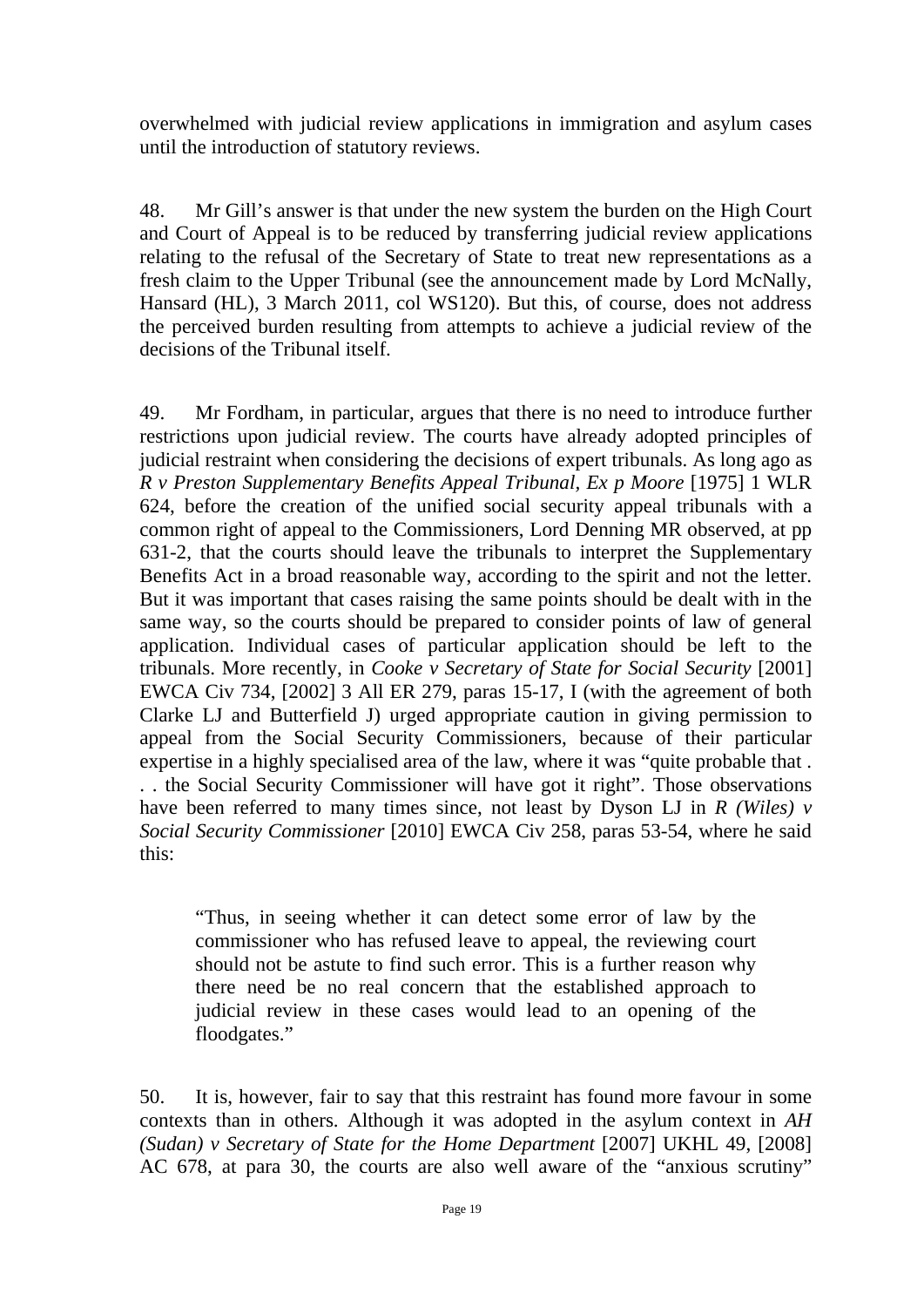required in asylum cases and of the particular difficulties facing the tribunals in this jurisdiction. Had they adopted the same restraint in asylum as in social security cases, it might not have been thought necessary to introduce the statutory review procedures. Ironically, therefore, the more troubling the context, the more necessary it has seemed to limit the availability of judicial review.

51. The real question, as all agree, is what level of independent scrutiny outside the tribunal structure is required by the rule of law. The mere fact that something has been taken for granted without causing practical problems in the social security context until now does not mean that it should be taken for granted forever. Equally the fact that the courts have hitherto found it difficult to deter repeated or unmeritorious applications in immigration and asylum cases does not mean that such applications should become virtually impossible. There must be a principled but proportionate approach.

# *(iii) The second-tier appeals criteria*

52. An important innovation in the 2007 Act was the power given to the Lord Chancellor in section 13(6), to prescribe the same criteria for the grant of permission to appeal from the Upper Tribunal to the Court of Appeal as apply to second-tier appeals in the courts of England and Wales. These have now been prescribed for second-tier appeals from the Upper Tribunal in all three jurisdictions. (It was the previous lack of such criteria which led to the remarks about restraint in *Cooke.*) This gives, at the very least, an indication of the circumstances in which Parliament considered that questions of law should be, as Sedley LJ put it, "channelled into the legal system".

53. In *Wiles*, Dyson LJ considered that there was "much to be said" for applying the same criteria to judicial review of a Social Security Commissioner's refusal of permission to appeal to himself (para 48). This would "reflect the fact that (i) the issues that arise . . . may affect the lives not only of the individual claimant, but also of many others who are in the same position, some of whom are among the most vulnerable members of our society; and (ii) the issues may be of fundamental importance to them, sometimes making the difference between a reasonable life and a life of destitution" (para 47). This proposal was "warmly endorse<sup>[d]"</sup> by Longmore LJ (para 79).

54. It was, however, expressly rejected by Sedley LJ in *Cart*, because the new tribunal structure "is something greater than the sum of its parts. It represents a newly coherent and comprehensive edifice designed, among other things, to complete the long process of divorcing administrative justice from departmental policy, to ensure the application across the board of proper standards of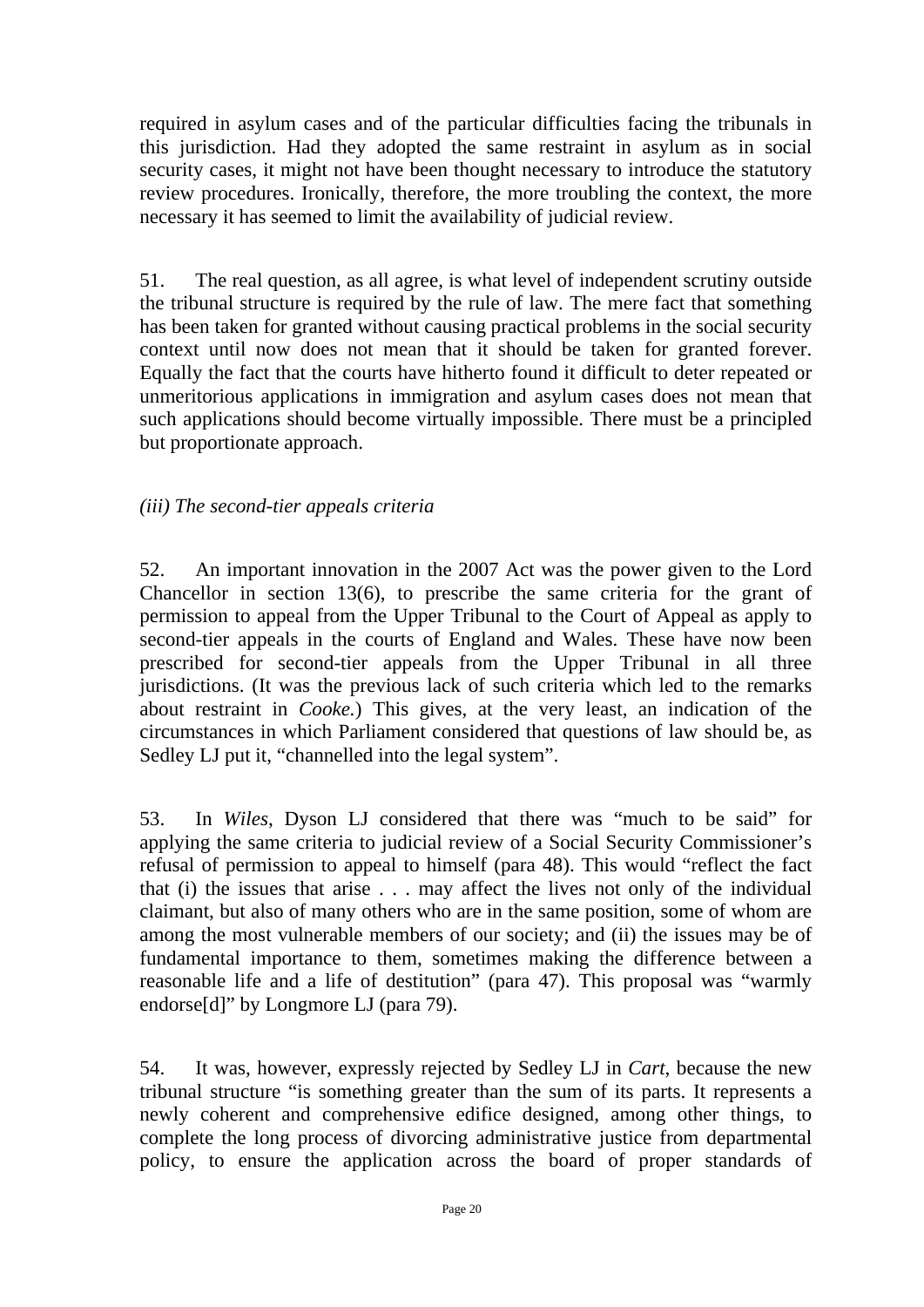adjudication, and to provide for the correction of legal error within rather than outside the system" (para 42). While all of this is true, it seems to me to do little justice to the independence and expertise of the tribunal judiciaries in the old system and to over-estimate what has changed in the new. There must be some risk that the amalgamation of very different jurisdictions in the new chambers will dilute rather than enhance the specialist expertise of their judges and members. Mental health and special educational needs, for example, are similar in some ways but very different in others. It would be difficult to say that bringing them together has reduced the capacity for error although of course we all hope that it has not been increased.

55. The claimants accept that if there is to be any restriction on the availability of judicial review, this approach would be far preferable to that of the Court of Appeal in *Cart*. Their main objection is that it would deprive the parties of the second substantive hearing to which they would have been entitled if the Upper Tribunal had spotted the error and given permission to appeal. Another objection is that it would leave uncorrected those errors of law which do not raise an important point of principle or practice and where there is no other compelling reason for the court to hear the case.

56. But no system of decision-making is perfect or infallible. There is always the possibility that a judge at any level will get it wrong. Clearly there should always be the possibility that another judge can look at the case and check for error. That second judge should always be someone with more experience or expertise than the judge who first heard the case (it is to be hoped that the new structure will not perpetuate the possibility, exemplified in *Sinclair Gardens,* that a non-lawyer member might be entrusted with deciding whether a tribunal chaired by a legally qualified tribunal judge had gone wrong in law, but this is left to the good sense of the Senior President rather than enshrined in the legislation). But it is not obvious that there should be a right to any particular number of further checks after that. The adoption of the second-tier appeal criteria would lead to a further check, outside the tribunal system, but not one which could be expected to succeed in the great majority of cases.

#### *Conclusion*

57. For all those reasons, together with those given by Lord Dyson (in this case) and Lord Hope (in *Eba*), the adoption of the second-tier appeals criteria would be a rational and proportionate restriction upon the availability of judicial review of the refusal by the Upper Tribunal of permission to appeal to itself. It would recognise that the new and in many ways enhanced tribunal structure deserves a more restrained approach to judicial review than has previously been the case, while ensuring that important errors can still be corrected. It is a test which the courts are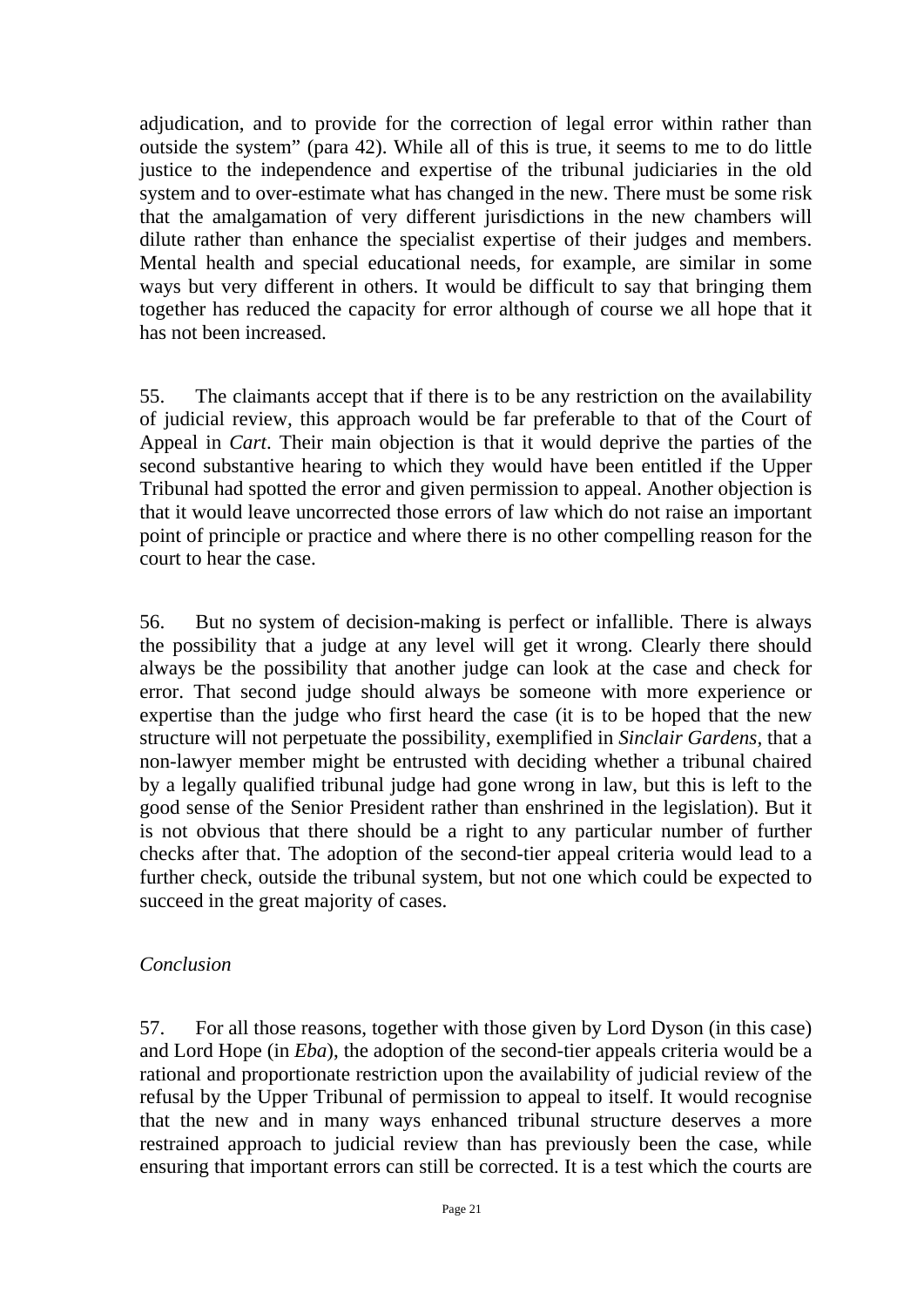now very used to applying. It is capable of encompassing both the important point of principle affecting large numbers of similar claims and the compelling reasons presented by the extremity of the consequences for the individual. It follows that the approach in *Sinclair Gardens* should no longer be followed.

58. If this approach is adopted, the Civil Procedure Rules Committee might also wish to consider the scope for stream-lining the procedure for considering applications for permission to apply for judicial review of these decisions. I agree with Lord Phillips that it would be totally disproportionate to allow the four stage system of paper and oral applications to both the High Court and the Court of Appeal in such cases. The previous procedures for statutory reviews in immigration and asylum cases showed that there is nothing inherently objectionable in a paper procedure, particularly if there has been an oral hearing of the first application for permission to appeal. But, in agreement with Lord Clarke, it seems to me that this is a matter for the rules committee rather than for this Court to determine.

59. In the result, however, there is clearly nothing in Mr Cart's case to bring it within the second-tier appeal criteria. The tribunal considered very carefully whether he had been prejudiced by the failure of the Secretary of State to give him notice of the application to vary and it was clear that he had not, so any difference of approach to whether prejudice was necessary would not affect the result. The same is true of the case of MR (Pakistan). As Ouseley J said in refusing permission to appeal to the Upper Tribunal, "crucial to the decision was the finding that the applicant was not a genuine convert to Christianity. The question of how a genuine convert would be treated did not arise".

60. I would therefore dismiss the appeals in the cases of *Cart* and *MR (Pakistan)* but on a different basis from that adopted in the Divisional Court and the Court of Appeal.

# **LORD PHILLIPS**

61. I have had the benefit of reading the judgment of Lady Hale, which illuminates the background to the English appeals, and the issues that are raised by them. I have also had the benefit of reading the judgment of Lord Hope in the Scottish appeal. His conclusions are in harmony with those of Lady Hale. I am in agreement with both judgments. My own contribution is essentially by way of emphasis, directed largely to the fundamental issue of principle raised by these appeals. That is whether the courts should apply a principle of proportionality when deciding whether to accede to an application to judicially review a decision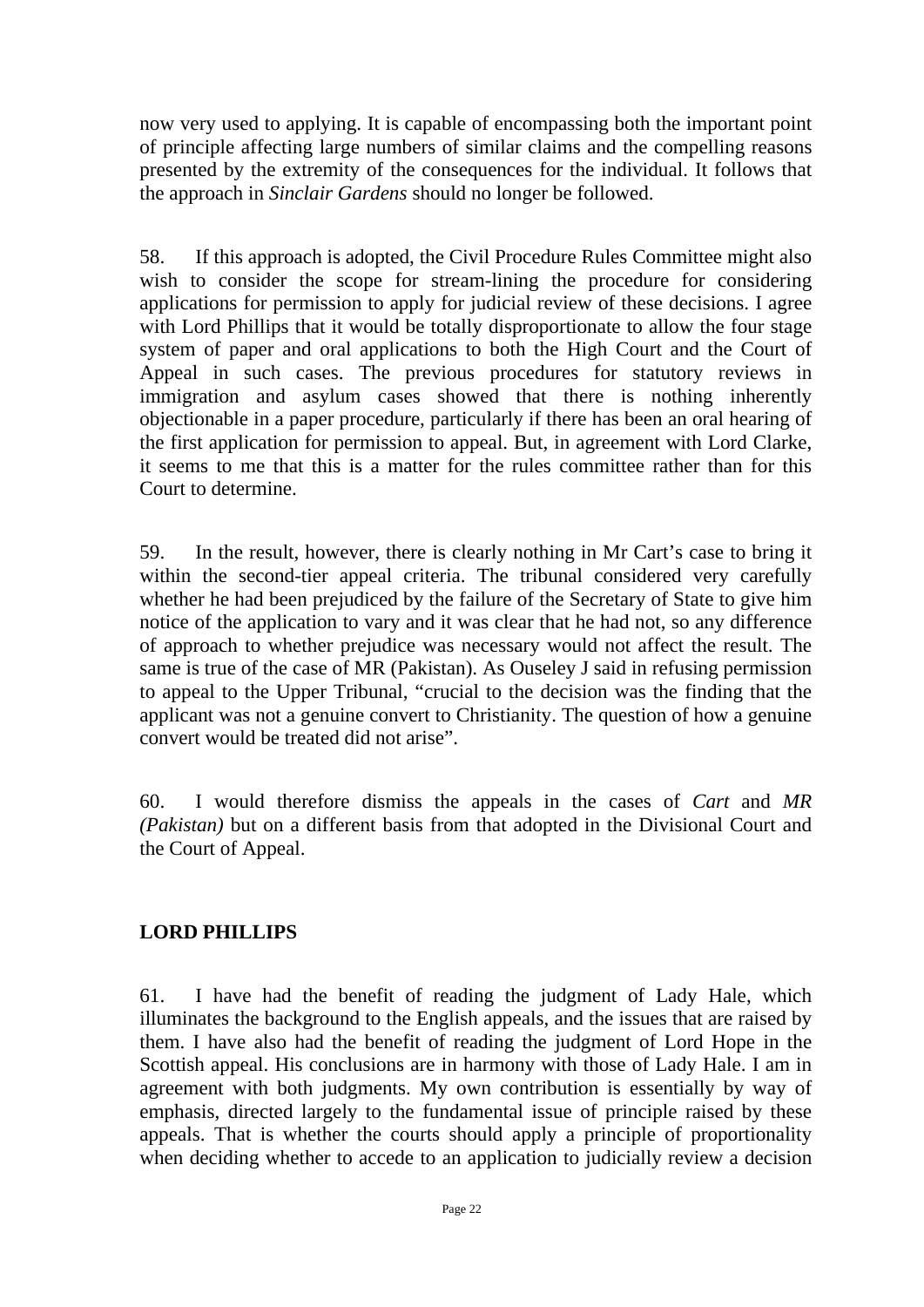of the Upper Tribunal. For the reasons that follow I have decided that they should, but that, at least in England and Wales, the needs of proportionality also require changes in the Civil Procedure Rules (CPR).

### *Introduction*

62. In March 2001 a Committee chaired by Sir Andrew Leggatt delivered a report ("the Leggatt Report") to the Lord Chancellor on the delivery of justice through tribunals. The Committee was confronted with 70 different administrative tribunals employing about 3,500 people and handling nearly one million cases a year. The Leggatt Report made recommendations for bringing these tribunals into a single Tribunals System. In July 2004 a Government White Paper accepted the broad thrust of those recommendations. Parliament then implemented this by enacting the Tribunals, Courts and Enforcement Act 2007 ("TCEA"). A striking feature of the tribunals system created by the TCEA is the creation of two tiers, a First-tier Tribunal and an Upper Tribunal. Appeals lie from the First-tier Tribunal to the Upper Tribunal.

63. Carnwath LJ was appointed the first Senior President of the new system. In his article "Tribunal Justice – a New Start" in [2009] Public Law 48 he commented of the Upper Tribunal that it would be operating in parallel with the existing Administrative Court and would become the principal agency for judicial review of the legality of tribunal decisions. He suggested that there was scope for rethinking the traditional allocation, as between courts and tribunals, of responsibilities for definitive interpretation of substantive law, including human rights law, in specialist fields.

64. These three conjoined appeals raise a single issue. This is the extent to which decisions of the Upper Tribunal are properly subject to judicial review by the Administrative Court in England and Wales and the Court of Session in Scotland. That issue calls for a review of the roles of the legislature, the executive and the judiciary in maintaining the rule of law in this country. The rule of law requires that the laws enacted by Parliament, together with the principles of common law that subsist with those laws, are enforced by a judiciary that is independent of the legislature and the executive. Laws LJ, in paras 43 to 51 of his judgment in *Cart* [2009] EWHC 3052 (Admin), has summarised the history of the role of the courts from 1066 to 1873 in upholding and developing the law. In particular, he has described the growth of the supremacy under the common law of the court of the King's Bench as a court of unlimited jurisdiction with the power by means of the prerogative writs to supervise the other courts, described as inferior courts of record.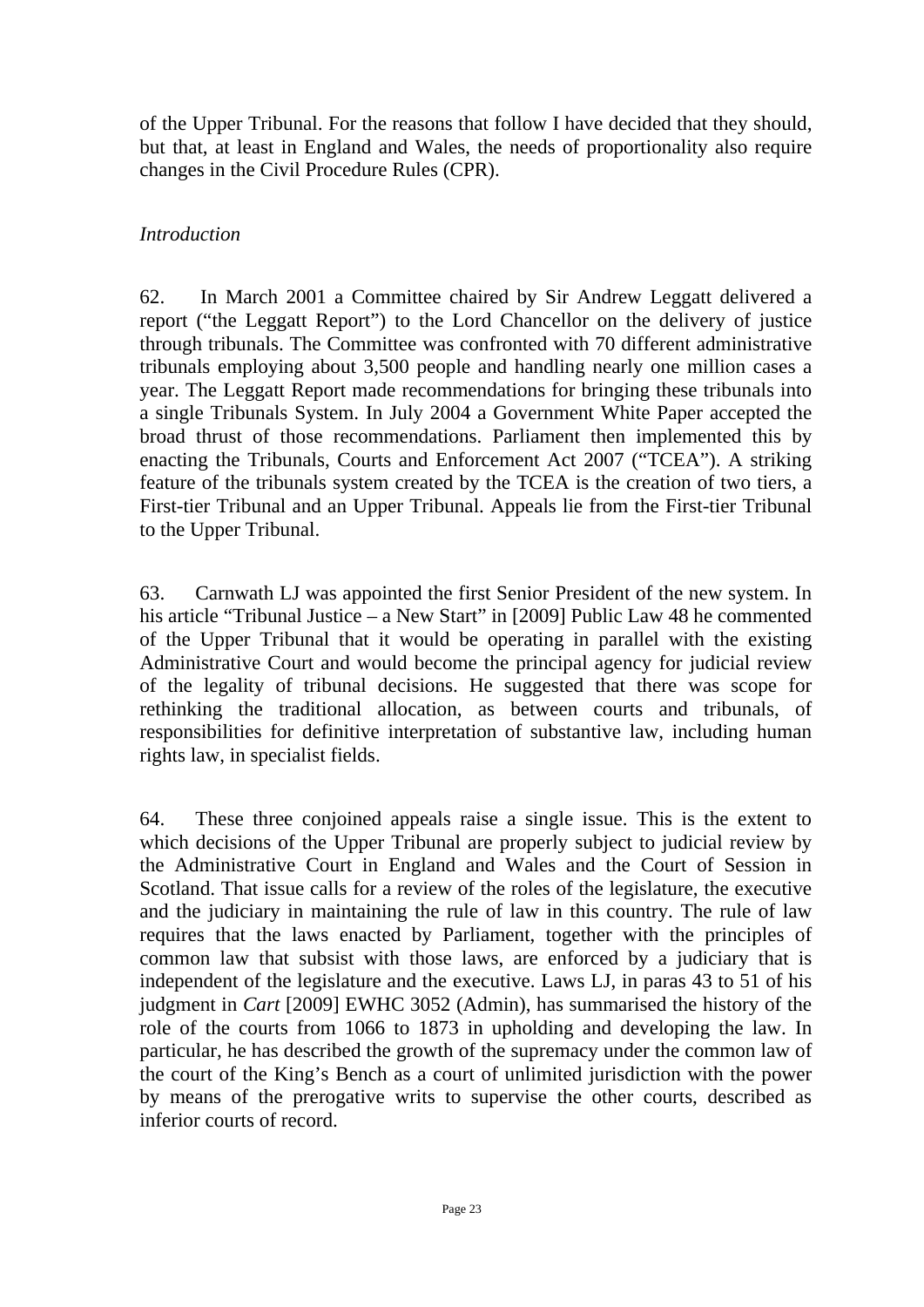65. The Judicature Act 1873 marked the assumption by Parliament of responsibility for the infrastructure necessary for the administration of justice. A new hierarchy of courts was created, including a High Court and a Court of Appeal. The common law powers of the King's Bench were vested in the High Court. The creation of a Court of Appeal provided, however, an alternative means of reviewing errors of law on the part of inferior courts and, in particular, the County Court, which replaced the use of the prerogative writs.

66. Since 1873 there has been a series of statutes dealing with the administration of justice, of which the Supreme Court Act 1981 (now the Senior Courts Act 1981) was particularly significant. Section 4 of that Act defined the composition of the High Court. Section 19 provided that the High Court should continue to exercise the jurisdiction that it enjoyed prior to the 1981 Act. Thus the common law powers of judicial review were preserved. Section 31 of the 1981 Act provided for rules of court to be made governing the procedure to be followed on an application for judicial review and required the leave of the High Court to be obtained for such an application. Part 54 of the CPR gives effect to that requirement.

67. At the same time as making provision for the structure of the general court system, Parliament created tribunals to adjudicate on disputes in specialised areas and a number of specialist courts. A common theme can be identified in relation to most of these, as well as in relation to the general court system. The possibility of at least one appeal is desirable in order to address the possibility of error of law on the part of the court or tribunal first seised of the matter. Legislation dealing with the court system in general and with specialist courts and tribunals usually makes provision for appeals.

68. Prior to 1999 there was growing concern that rights of appeal in civil proceedings were over-generous with the result that the pursuit of appeals that lacked merit was resulting in unnecessary delay and consumption of limited judicial resources. Lord Woolf's final report on "Access to Justice" published in July 1996 reached a similar conclusion on this topic to that subsequently reached by the Bowman Report published in September 1997. Both concluded that civil appeals served both a private and a public purpose. The private purpose was to correct an error, unfairness or wrong exercise of discretion leading to an unjust result. The public purpose was to ensure public confidence in the administration of justice and, in appropriate cases, to clarify and develop the law, practice and procedure and to help maintain the standards of first instance courts and tribunals. Many of the existing provisions for appeals failed, however, to have regard to proportionality. Rights of appeal should be proportionate to the grounds of complaint and the subject matter of the dispute. More than one level of appeal would not normally be justified unless an important point of principle or practice was involved.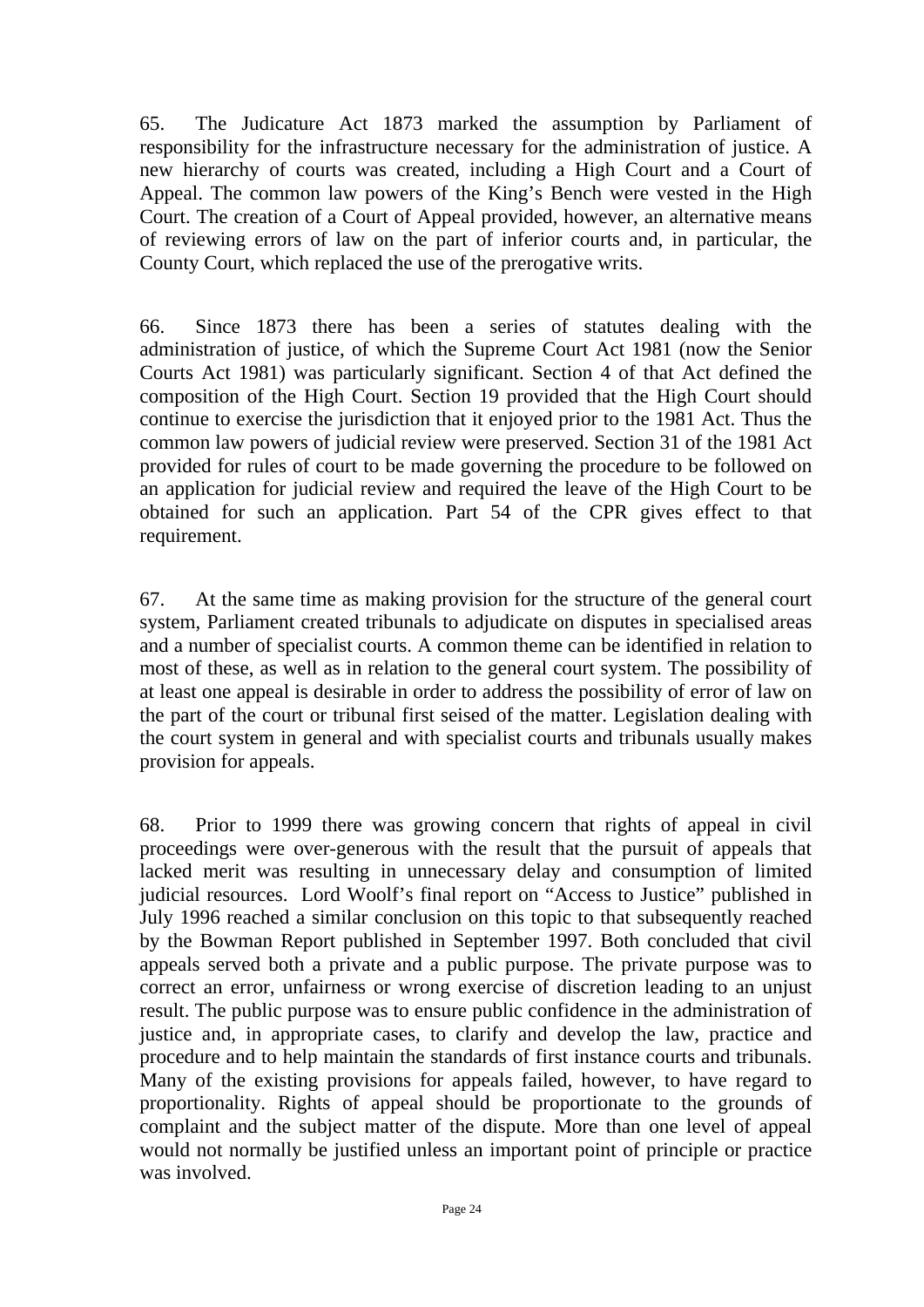69. The Bowman Report led to provisions in the Access to Justice Act 1999 which resulted in a new Part 52 of the CPR to replace the provisions of the Rules of the Supreme Court dealing with, inter alia, appeals to the High Court from lower courts and tribunals and appeals to the Court of Appeal. Section 54 of the 1999 Act provided that rules of court could introduce a requirement that any right of appeal be exercised only with permission. It further provided that no appeal could be made against a decision of a court to give or refuse permission, albeit that rules of court might provide for the making of a further application for permission to that court or another court.

70. CPR 52.3 introduced a permission requirement in relation to appeals from lower courts, but not from tribunals, albeit that it stated that other enactments might require permission for particular appeals. CPR 52.3(6) provides that permission to appeal may only be given where the court considers that the appeal would have a real prospect of success or where there is some other compelling reason why the appeal should be heard. CPR 52.13(2) provides that in the case of a second appeal to the Court of Appeal the court will only give permission to appeal if the appeal raises an important point of principle or practice or there is some other compelling reason for the court to hear it.

71. The power of the High Court to conduct judicial review subsists alongside these statutory provisions for appeal. It is not, however, the practice of the Court to use this power where a satisfactory alternative remedy has been provided by Parliament. Where this is not the case the power of judicial review is a valuable safeguard of the rule of law. It is one which the judges guard jealously. The decision of the House of Lords in *Anisminic Ltd v Foreign Compensation Commission* [1969] 2 AC 147 finessed what, on its face, appeared to be an attempt by Parliament to exclude judicial review of the decisions of the Commission. Since that case Parliament has not purported, as it might have done, expressly to preclude the exercise by the High Court of the power of judicial review.

72. At paras 39 to 40 of his judgment in *Cart* Laws LJ stated that the general principle was clear:

"The rule of law requires that statute should be mediated by an authoritative and independent judicial source; and Parliament's sovereignty itself requires that it respect this rule.

None of this, of course, is to say that Parliament may not modify, sometimes radically, the procedures by which statute law is mediated. It may impose tight time limits within which proceedings must be bought. It may provide a substitute procedure for judicial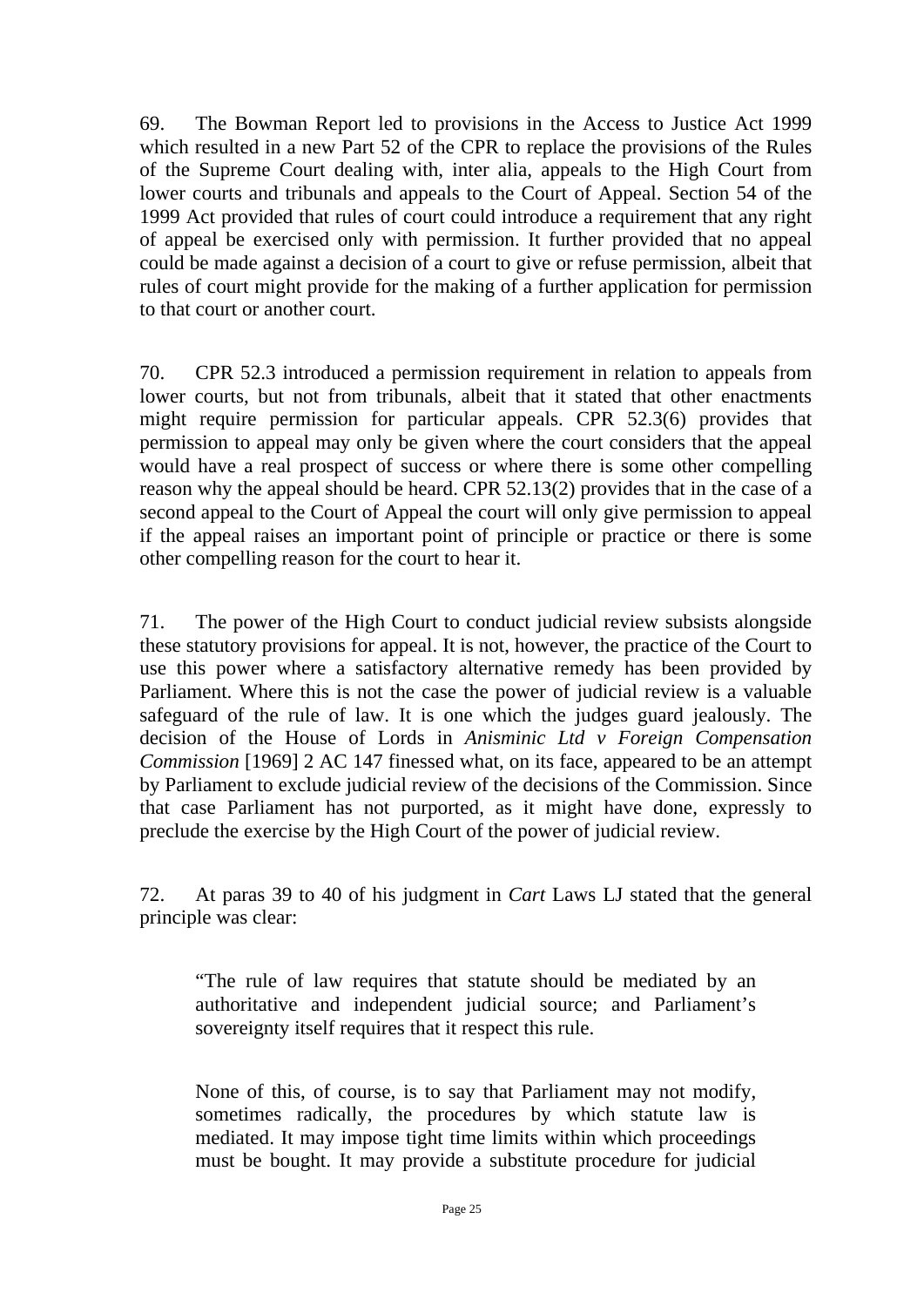review, as it has by a regime of statutory appeals in fields such as town and country planning, highways, and compulsory purchase: where, however, the appeal body remains the High Court. It may create new judicial authorities with extensive powers. It may create rights of appeal from specialist tribunals direct to the Court of Appeal. The breadth of its power is subject only to the principle I have stated."

73. The proposition that Parliamentary sovereignty requires Parliament to respect the power of the High Court to subject the decisions of public authorities, including courts of limited jurisdiction, to judicial review is controversial. Hopefully the issue will remain academic. Before the Divisional Court in *Cart* the Secretary of State contended that, by enacting in section 3(5) of TCEA that the Upper Tribunal should be a superior court of record, Parliament had rendered its decisions immune from judicial review. The Divisional Court rejected that submission, and it has not been pursued. The issue before this Court relates to the principles that should govern the exercise of the power judicially to review the decisions of the Upper Tribunal. The appellants in the English appeals, supported by JUSTICE as intervener, adopt the same approach as the Lord Advocate in the Scottish Appeal and contend that judicial review should be permitted whenever there is an arguable case that the Upper Tribunal has made any error of law. The Secretary of State submits that the statutory provisions for appeal in the TCEA meet the requirements of the rule of law in all ordinary circumstances. Judicial review of the Upper Tribunal is only appropriate in exceptional circumstances, which do not exist in any of the appeals before the Court.

74. The issue of principle raised by these appeals is thus whether, and on what basis, the right to judicial review of a decision of the Upper Tribunal should be restricted. All three appeals have, however, an important common factor. Each arises out of the refusal of the Upper Tribunal to give permission to appeal to it from a decision of the First-tier Tribunal or, in the case of *Cart*, of the Tribunal whose functions have been taken over by the First-tier Tribunal. In each of the English cases a claim for judicial review of the Upper Tribunal's decision was dismissed on the ground that this could only be justified in exceptional circumstances. In the Scottish case a similar application was granted, and the Advocate General appeals against the decision granting the application for judicial review.

75. It became apparent in the course of argument that the appellants in the English cases were particularly aggrieved that they had been denied the right to have their appeals heard. Because there was no right to appeal to the Court of Appeal from the Upper Tier's refusal to give permission to appeal, they had only had one substantive hearing. Mr Gill QC for MR accepted that it was this fact,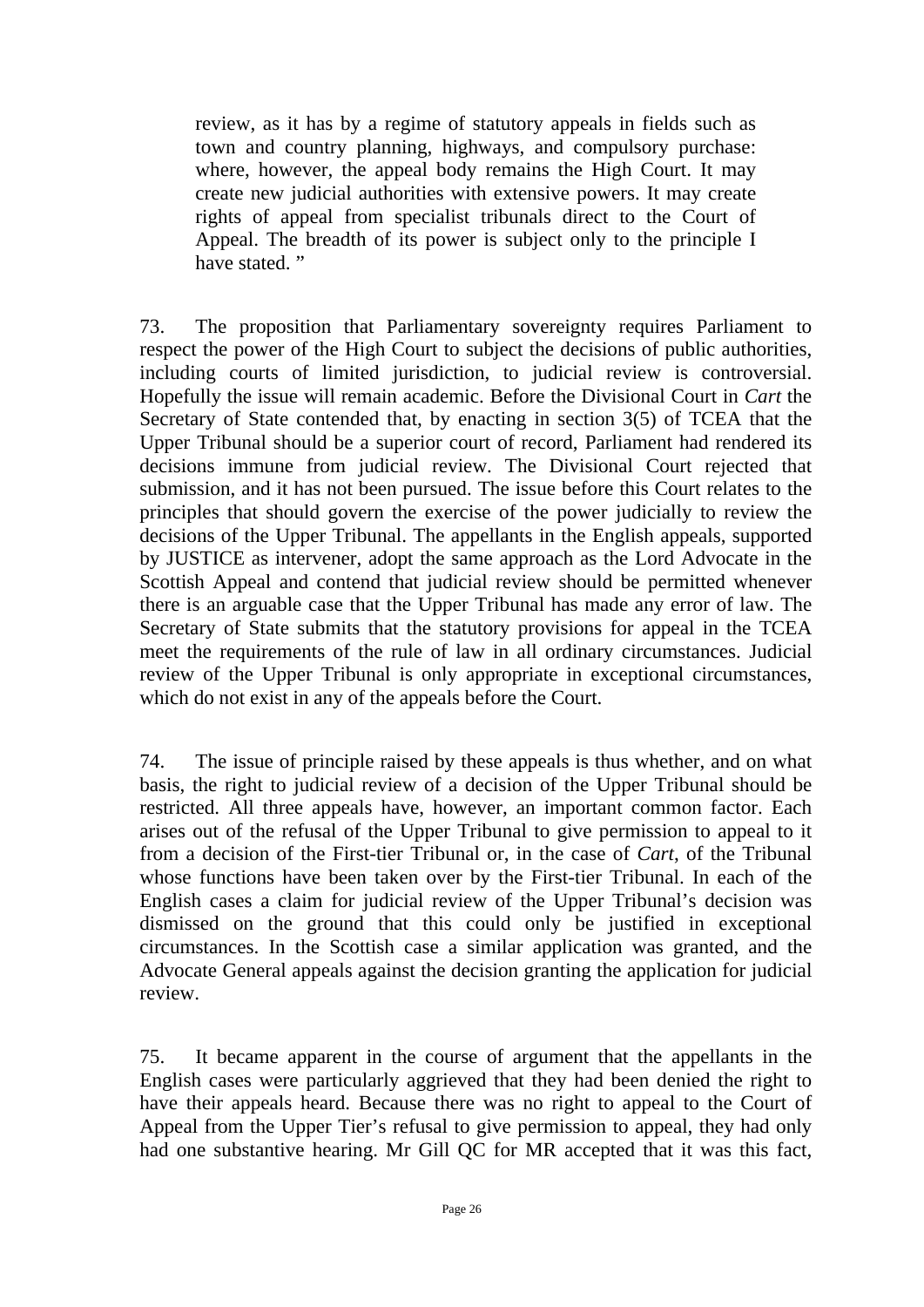rather than the status of the tribunal that had refused permission to appeal, that gave rise to his principal complaint.

76. There have already been a number of decisions of lower courts in which it has been held appropriate to circumscribe the right to judicial review. The appellants in the English appeals submit that they were wrongly decided and I propose first to consider them. Next I shall consider the recommendations made by the Leggatt Report in relation to the availability of judicial review. After that I shall examine the extent to which Parliament gave effect to those recommendations. Finally I shall answer the issue of principle posed above, with specific reference to the individual appeals.

### *Restrictions on the right to judicial review*

77. The first of a series of cases in which the court held that there was a right to judicial review which was restricted involved two appeals by the same appellant in relation to two unsuccessful applications for judicial review. In *R (Sivasubramaniam) v Wandsworth County Court; R (Sivasubramaniam) v Kingston upon Thames County Court (Lord Chancellor's Department intervening)* [2002] EWCA Civ 1738, [2003] 1 WLR 475, which I shall hereafter refer to as *Siva,* the applicant brought bizarre claims before two district judges. Each had been dismissed. Applications for permission to appeal were dismissed in each case by a county court judge. In the latter, but not the former, case he could have appealed to the Court of Appeal. He did not do so. He applied in each case to the High Court for permission to claim judicial review. His applications were dismissed. He appealed against the dismissals to the Court of Appeal. In the second case the Court of Appeal refused the application on the ground that there had been a satisfactory alternative remedy. The Court rejected the submission by the respondents that section 54(4) of the Access to Justice Act ousted judicial review of the decision of the county court judge. It held, however, at para 48:

"Under the 1999 Act, and the rules pursuant to it, a coherent statutory scheme has been set up governing appeals at all levels short of the House of Lords. One object of the scheme is to ensure that, where there is an arguable ground for challenging a decision of the lower court, an appeal will lie, but to prevent court resources being wasted by the pursuit of appeals which have no prospect of success. The other object of the scheme is to ensure that the level of judge dealing with the application for permission to appeal, and the appeal if permission is given, is appropriate to the dispute. This is a sensible scheme which accords with the object of access to justice and the Woolf reforms. It has the merit of proportionality. To permit an applicant to bypass the scheme by pursuing a claim for judicial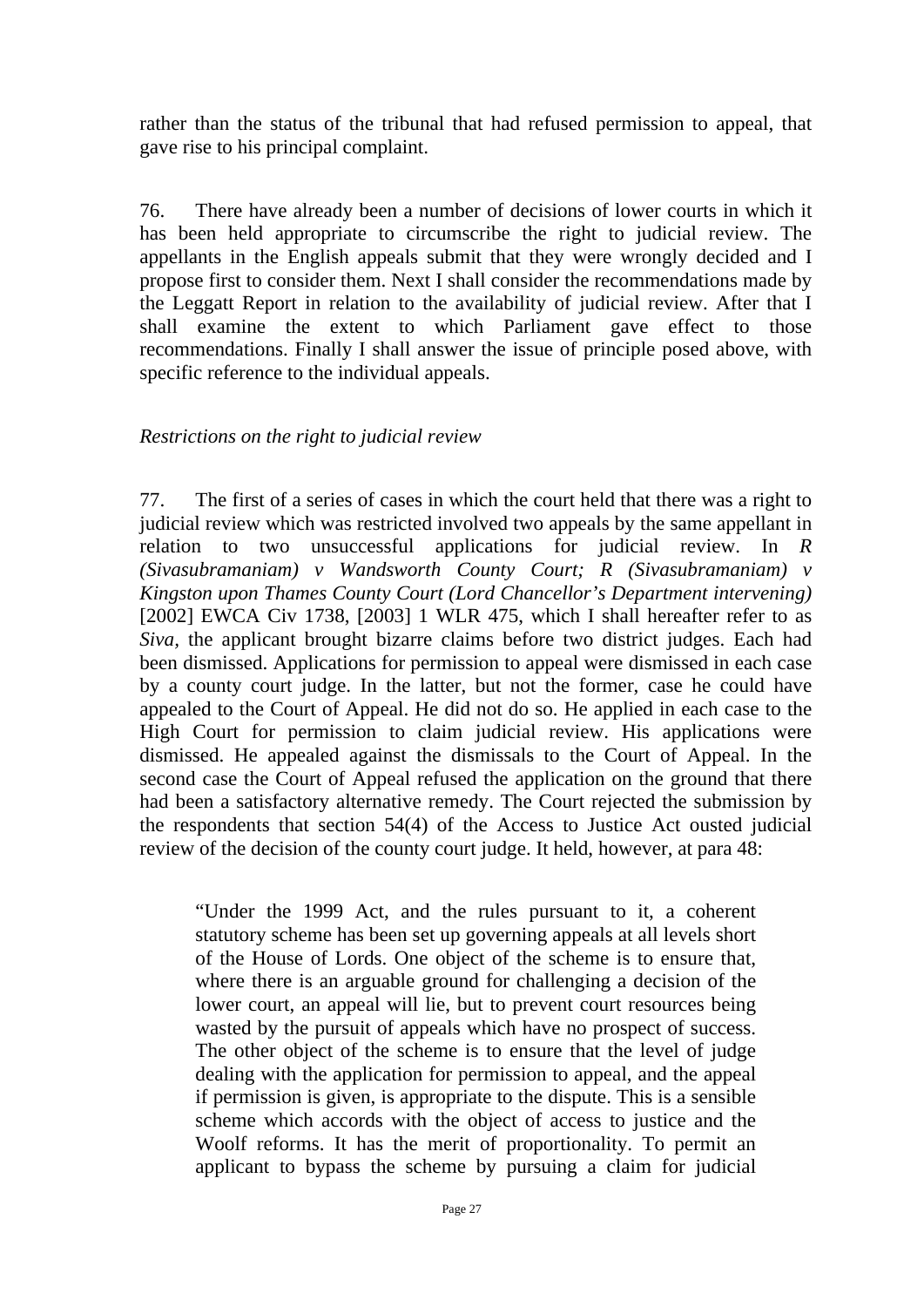review before a judge of the Administrative Court is to defeat the object of the exercise. We believe that this should not be permitted unless there are exceptional circumstances – and we find it hard to envisage what these could be."

78. So far as the first case was concerned, the Court adopted a similar approach. It held:

"54 This scheme we consider provides the litigant with fair, adequate and proportionate protection against the risk that the judge of the lower court may have acted without jurisdiction or fallen into error. The substantive issue will have been considered by a judge of a court at two levels. On what basis can it be argued that the decision of the judge of the appeal court should be open to further judicial review? The answer, as a matter of jurisprudential theory, is that the judge in question has limited statutory jurisdiction and that it must be open to the High Court to review whether that jurisdiction has been exceeded. But the possibility that a circuit judge may exceed his jurisdiction, in the narrow pre-*Anisminic* sense, where that jurisdiction is the statutory power to determine an application for permission to appeal from the decision of a district judge, is patently unlikely. In such circumstances an application for judicial review is likely to be founded on the assertion by the litigant that the circuit judge was wrong to conclude that the attack on the decision of the district judge was without merit. The attack is likely to be misconceived, as exemplified by the cases before us. We do not consider that judges of the Administrative Court should be required to devote time to considering applications for permission to claim judicial review on grounds such as these. They should dismiss them summarily in the exercise of their discretion. The ground for so doing is that Parliament has put in place an adequate system for reviewing the merits of decisions made by district judges and it is not appropriate that there should be further review of these by the High Court. This, we believe, reflects the intention of Parliament when enacting section 54 (4) of the 1999 Act. While Parliament did not legislate to remove the jurisdiction of the High Court judicially to review decisions of county court judges to grant or refuse permission to appeal, we do not believe that Parliament can have anticipated the spate of applications for judicial review that section 54 (4) appears to have spawned.

55 Everything that we have said should be applied equally to an application for permission to claim judicial review of the decision of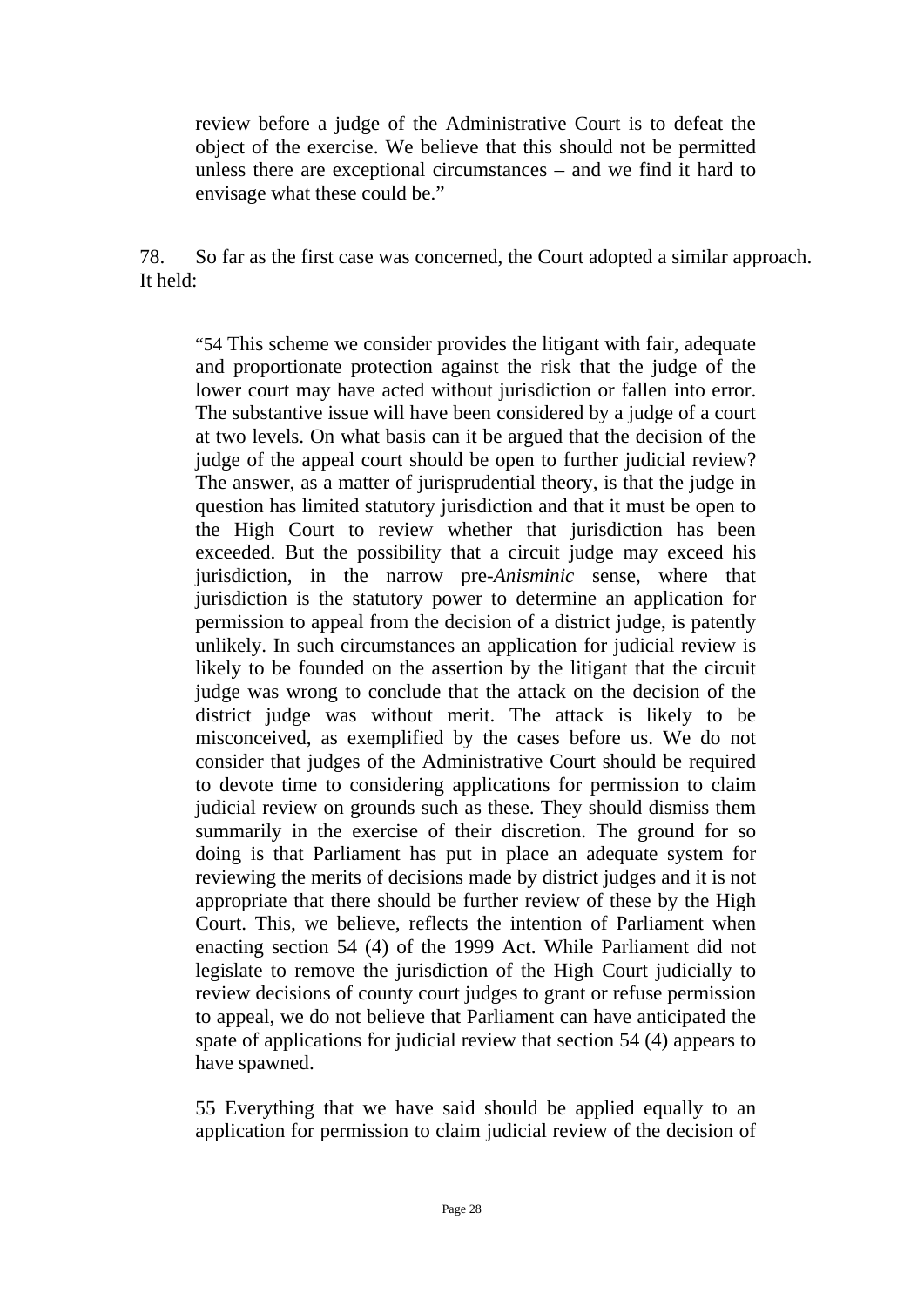a judge of the county court granting permission to appeal. We are not aware that such an application has yet been made.

#### *Exceptional circumstances*

56 The possibility remains that there may be very rare cases where a litigant challenges the jurisdiction of a circuit judge giving or refusing permission to appeal on the ground of jurisdictional error in the narrow, pre-*Anisminic* sense, or procedural irregularity of such a kind as to constitute a denial of the applicant's right to a fair hearing. If such grounds are made out we consider that a proper case for judicial review will have been established."

79. The Court commented on the fact that permission to claim judicial review was regularly given in relation to refusals by the Immigration Appeal Tribunal of permission to appeal to the tribunal against decisions of special adjudicators. The Court observed at para 52 that on the face of it judicial review of such decisions might seem anomalous, but explained the practice as follows:

"There are, in our judgment, special factors which fully justify the practice of entertaining applications for permission to claim judicial review of refusals of leave to appeal by the tribunal. In asylum cases, and most cases are asylum cases, fundamental human rights are in play, often including the right to life and the right not to be subjected to torture. The number of applications for asylum is enormous, the pressure on the tribunal immense and the consequences of error considerable. The most anxious scrutiny of individual cases is called for and review by a High Court judge is a reasonable, if not an essential, ingredient in that scrutiny. "

80. In *Gregory v Turner* [2003] EWCA Civ 183; [2003] 1 WLR 1149 the Court of Appeal followed *Siva* when it refused an application for judicial review of the decision of a circuit judge who refused permission to appeal from the decision of a district judge, despite the fact that there were grounds for concluding that the district judge had fallen into error. At para 46 Brooke LJ explained the reason for what might appear to be an injustice:

"In his Interim Report on Access to Justice (1995), Section I, Chapter 4, paras 5 and 6 Lord Woolf highlighted the tensions that exist between a desire to achieve perfection and a desire to achieve a system of justice which is not inaccessible to most people on grounds of the time and cost involved. He quoted tellingly from a 1970 broadcast by Lord Devlin: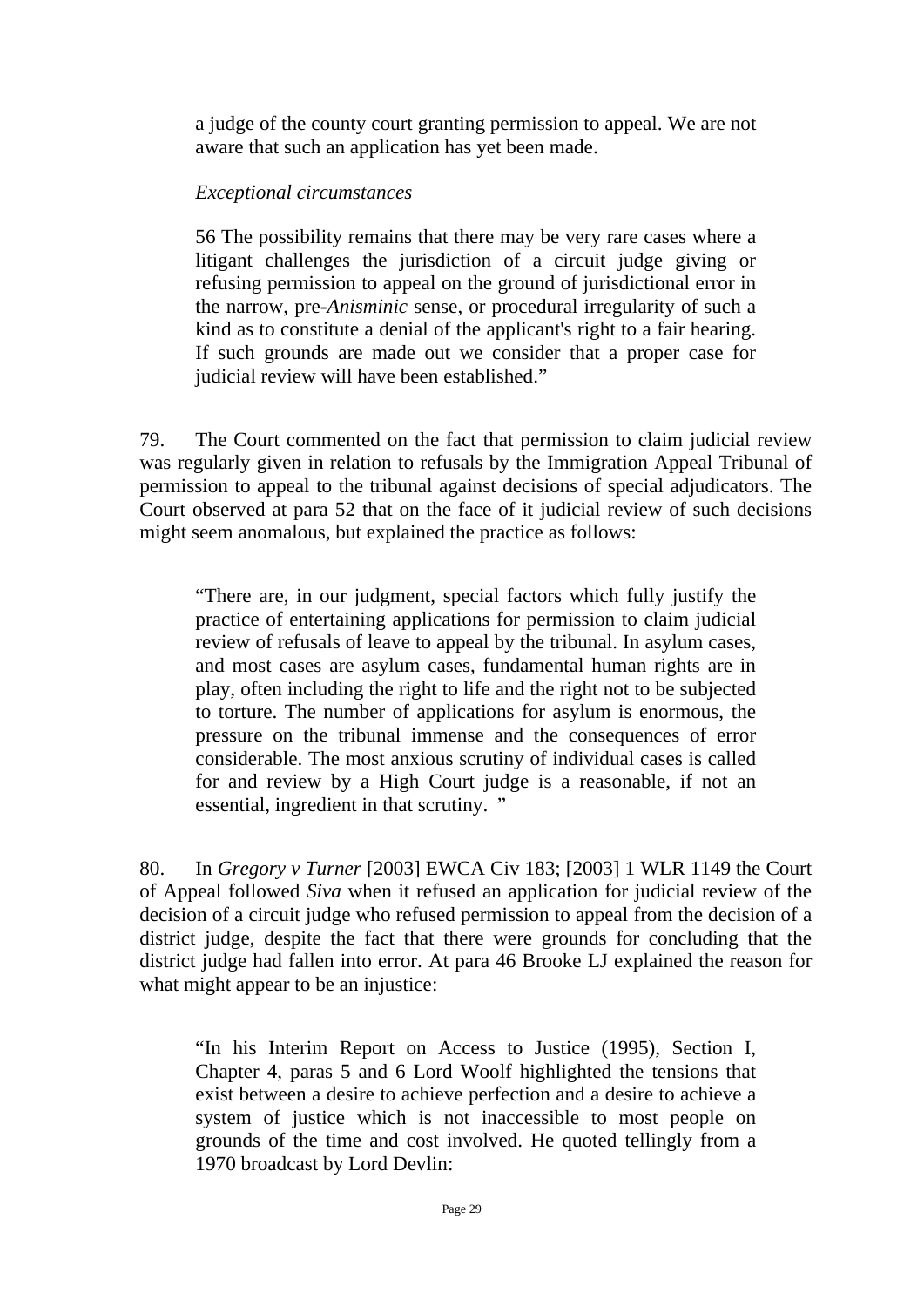'is it right to cling to a system that offers perfection for the few and nothing at all for the many? Perhaps: if we could really be sure that our existing system was perfect. But of course it is not. We delude ourselves if we think that it always produces the right judgment. Every system contains a percentage of error; and if by slightly increasing the percentage of error, we can substantially reduce the percentage of cost, it is only the idealist who will revolt.'"

81. Both *Siva* and *Gregory v Turner* involved attempts to review decisions of the County Court. In *R (on the application of Sinclair Gardens Investments (Kensington) Ltd) v Lands Tribunal* [2005] EWCA Civ 1305; [2006] 3 All ER 650 the Court of Appeal applied the same reasoning to the scheme laid down by Parliament for leasehold valuation. The statutory scheme in that case provided for an appeal from the Leasehold Valuation Tribunal to the Lands Tribunal provided that one or the other gave permission to appeal. Both having refused permission, a landlord sought permission to review the decision of the Lands Tribunal to refuse permission to appeal. The application was refused and the landlord appealed to the Court of Appeal. The Court dismissed the appeal. Giving the only reasoned judgment, Neuberger LJ said this:

"56 … I do not accept that the mere fact that a decision of the Lands Tribunal refusing permission to appeal was obviously wrong in law would be sufficient to justify its being judicially reviewed. Such a basis for judicial review would fly in the face of the conclusion and reasoning in *Sivasubramaniam's* case and in *Gregory v Turner,* which appear to me to be applicable in this case for the reasons given above. Before permission to seek judicial review could be granted, it would not be enough to show that the refusal of permission to appeal was plainly wrong in law. It would also have to be established that the error was sufficiently grave to justify the case being treated as exceptional.

57 I think it is appropriate to say, that there could, in my view, be cases, which would be wholly exceptional, where it would be right to consider an application for judicial review of such a decision on the basis of what could be said to be an error of law. A possible example would be if the Lands Tribunal, despite being aware of the position, refused, without any good reason, permission to appeal on a difficult point of law of general application, which had been before a number of different LVTs which had taken different views on it, and which cried out for a definitive answer in the public interest. In that connection, it seems to me that one could say that it was not so much the point of law itself which justified judicial review, but more the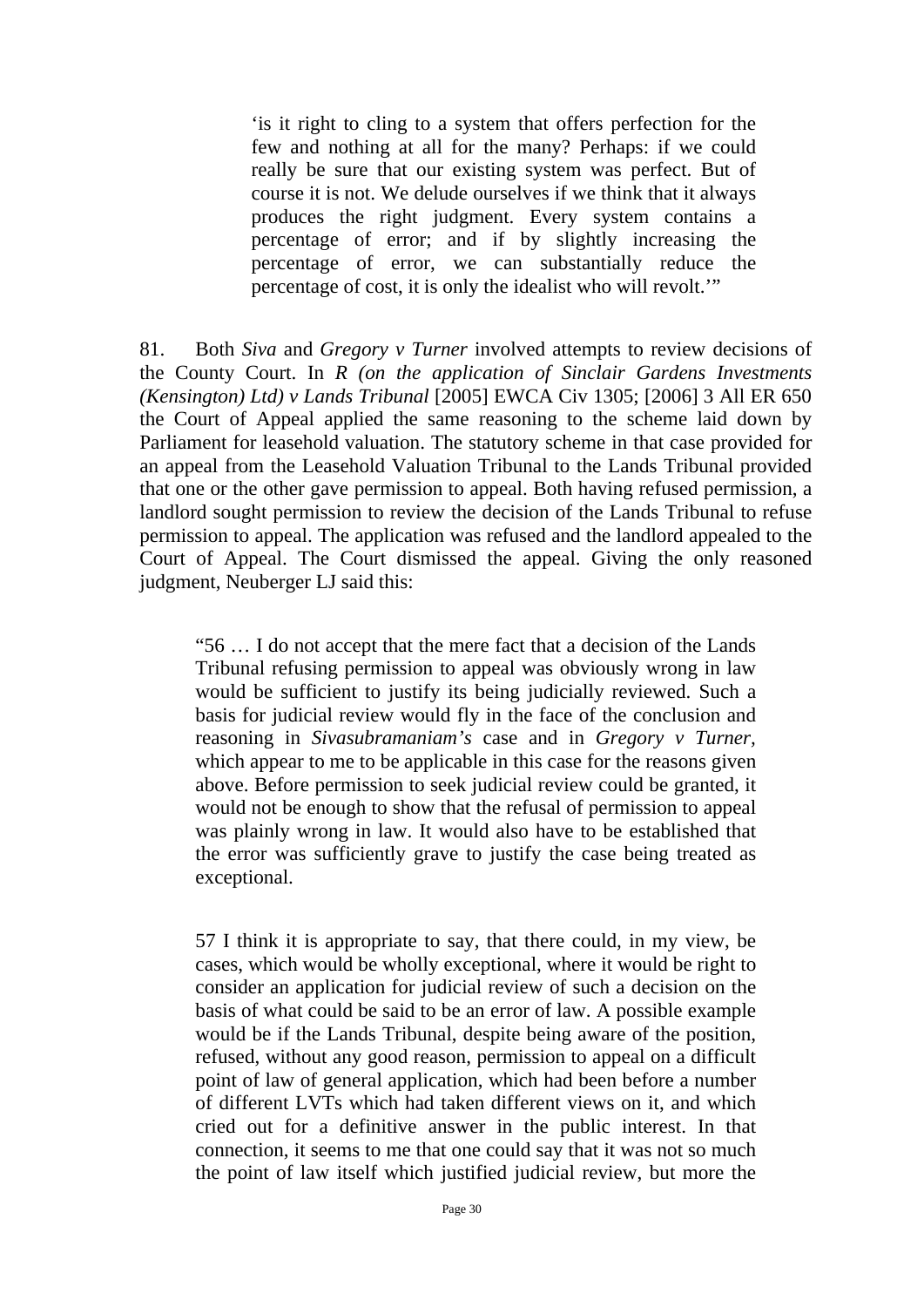failure of a public tribunal to perform its duty to the public, as well as what one might call its duty to the parties in that particular case."

82. In *Siva* the Court of Appeal recognised that there were special circumstances that justified judicial review of decisions of the Immigration Appeal Tribunal that refused permission to appeal to it. Parliament then intervened by section 101(2) of the Nationality, Immigration and Asylum Act 2002 to provide for a statutory review, to be carried out by a High Court judge on paper, of such refusals. In *R(G) v Immigration Appeal Tribunal* [2004] EWCA Civ 1731, [2005] 1 WLR 1445 the Court of Appeal endorsed the view of Collins J at first instance that it was Parliament's intention that this should provide a satisfactory alternative to judicial review, thereby avoiding the delay that was involved in the four stage process of the latter. The Court of Appeal held that the statutory regime provided adequate and proportionate protection of the asylum seeker's rights and that it was, accordingly, a proper exercise of the court's discretion to decline to entertain an application for judicial review of issues which had been, or could have been the subject of statutory review. The Court stated at para 20:

"The consideration of proportionality involves more than comparing the remedy with what is at stake in the litigation. Where Parliament enacts a remedy with the clear intention that this should be pursued in place of judicial review, it is appropriate to have regard to the considerations giving rise to that intention. The satisfactory operation of the separation of powers requires that Parliament should leave the judges free to perform their role of maintaining the rule of law but also that, in performing that role, the judges should, so far as consistent with the rule of law, have regard to legislative policy."

83. This approach was followed by the Court of Appeal in *R (F (Mongolia)) v Asylum and Immigration Tribunal* [2007] 1 WLR 2523 in relation to the new review procedure introduced under the Asylum and Immigration (Treatment of Claimants, etc Act) 2004 – see Lady Hale's judgment at para 31.

84. This series of cases was considered by the Court of Appeal in *Wiles v Social Security Commissioner* [2010] EWCA Civ 258, when considering an appeal against the refusal to grant judicial review of the decision of a social security commissioner refusing permission to appeal from a decision of the Social Security Appeal Tribunal under the regime that pre-dated the TCEA. Giving the leading judgment, Dyson LJ held at para 43 that it was impossible to find in the relevant legislation any indication that Parliament intended to oust, or even to limit, the jurisdiction to grant judicial review. That jurisdiction had been exercised in social security cases for nearly thirty years. In the light of this it would not be right to curtail it. But for this, however, Dyson LJ would have favoured applying the same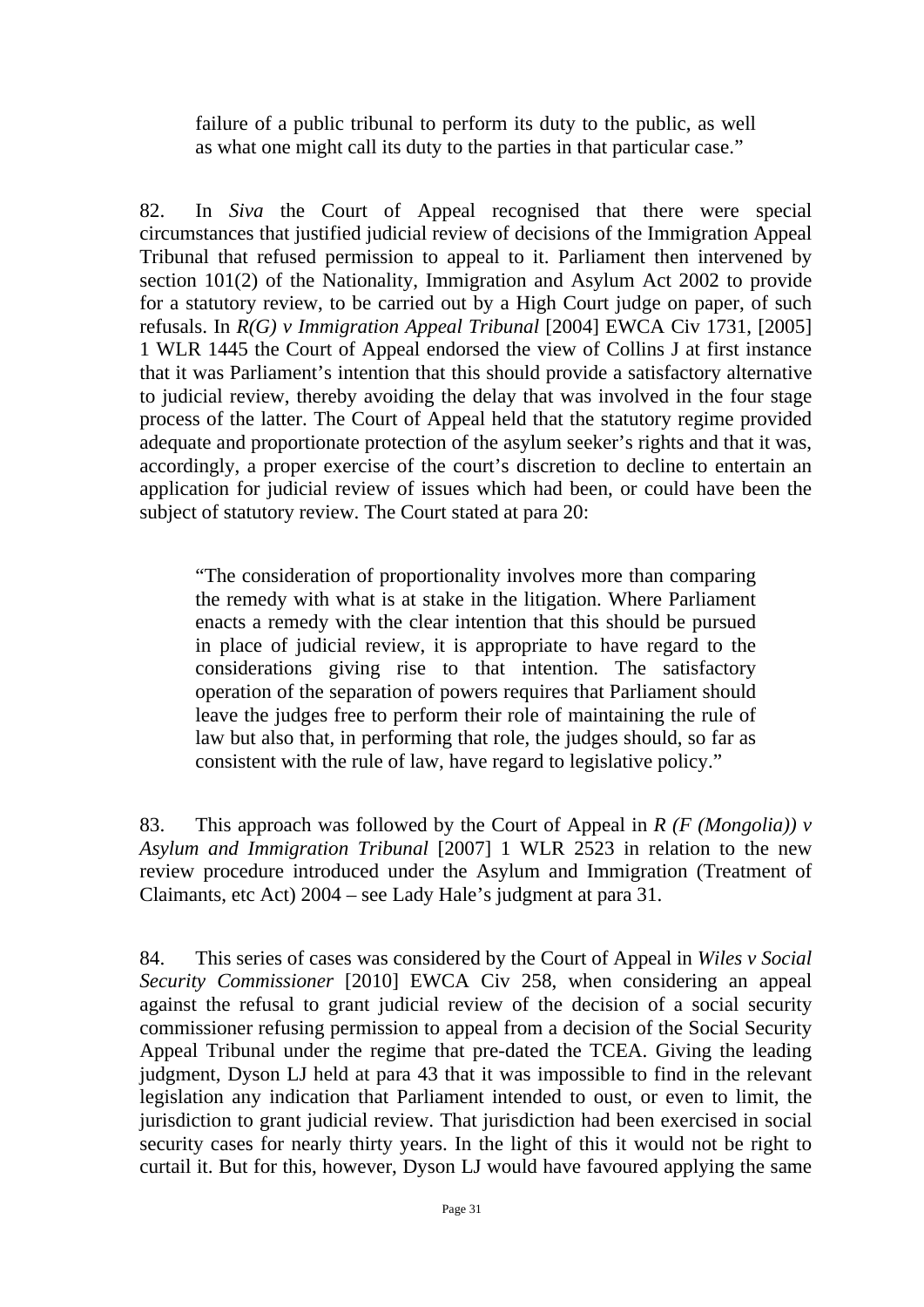criteria to an application for judicial review as was applied by the court when considering an application for permission to bring a second appeal, as set out at para 70 above.

#### *The Leggatt recommendations*

85. The Leggatt Report recommended a two tier tribunal system, describing the upper tier as "the appellate Division". There would be "a comprehensive and systematic right of appeal from first-tier tribunals to the appellate Division, and from there to the Court of Appeal". In these circumstances the Report recommended that the right of judicial review should be excluded – 6.30. This recommendation had regard to the "waste of scarce resources" involved where judicial review was available in parallel with statutory rights of appeal to a tribunal and to the huge number of judicial review applications in immigration and asylum cases, most of which were unsuccessful – 6.27. The Report commented, erroneously, that this goal could be achieved by making the appellate Division a superior court of record  $-6.33$ . It recommended, however, an express statutory exclusion of judicial review – 6.34.

#### *Parliament's response*

86. Parliament made the Upper Tribunal a "superior court of record" – see section 3(5) of the TCEA. Although the Government argued in *Cart* that this meant that its decisions were not susceptible to judicial review – see Lady Hale's judgment at para 30 – it does not follow that this was Parliament's intention, or indeed the Government's intention in promoting the Act. In the Home Office Consultation Paper on immigration appeals, *Fair Decisions; Faster Justice*, of 12 August 2008 it was stated at para 23 that the Government had been advised that "except in the most exceptional circumstances" decisions of the Upper Tribunal would not be subject to judicial review. What must, I believe, be beyond doubt is that it was Parliament's intention that the two tier structure set up by the TCEA would provide a statutory right of appeal in relation to decisions of tribunals that would, in most cases, provide a satisfactory alternative to judicial review.

#### *Discussion*

87. It is now common ground that the fact that the Upper Tribunal is a superior court of record does not render its decisions immune from judicial review. The issue raised by these appeals falls into two parts: (i) is it right to impose restrictions on the grant of judicial review in relation to decisions of the Upper Tribunal? (ii) If it is, what restrictions should be imposed?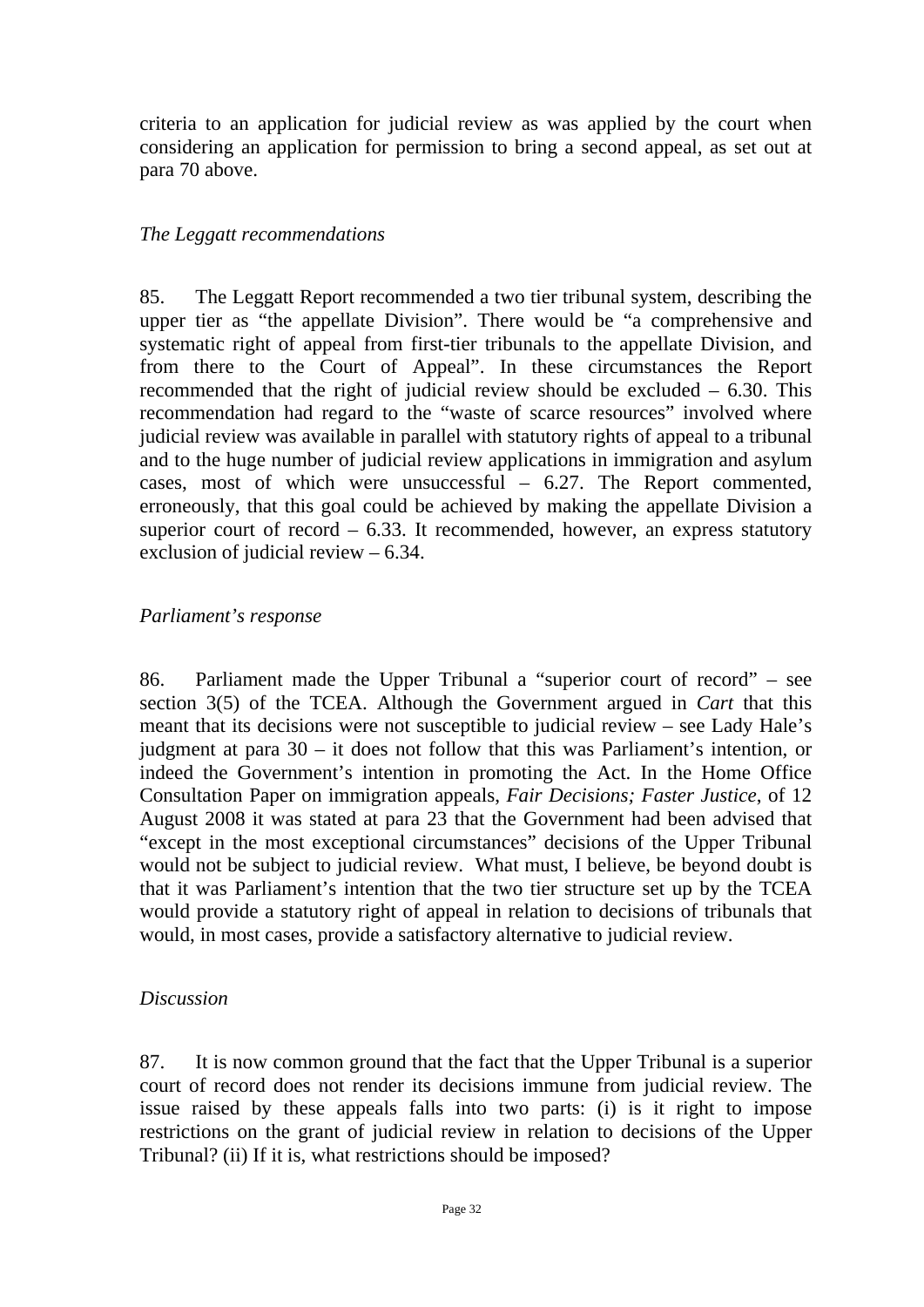88. It was submitted on behalf of the English appellants, with support from the Public Law Project represented by Mr Fordham QC as intervener, that the courts had taken a wrong turning in the recent series of cases that had imposed restrictions on the grant of judicial review. There was no justification for departing from the long established practice of the court to entertain a claim for judicial review whenever there were reasonable grounds for contending that an inferior court had made an error of law. The Scottish respondent contended that the Court of Session had rightly applied the ordinary principles of judicial review to a decision of the Upper Tribunal. Mr Eadie QC, responding to the English appeals, and Mr Johnston QC, for the Advocate General for Scotland, submitted that Parliament had by the TCEA deliberately set up a self-sufficient structure dealing internally with errors of law and that, in accordance with Parliament's intention, applications for judicial review should only be entertained in exceptional circumstances.

89. I am in no doubt that the submissions of the English appellants should be rejected. The administration of justice and upholding of the rule of law involves a partnership between Parliament and the judges. Parliament has to provide the resources needed for the administration of justice. The size and the jurisdiction of the judiciary is determined by statute. Parliament has not sought to oust or fetter the common law powers of judicial review of the judges of the High Court and I hope that Parliament will never do so. It should be for the judges to decide whether the statutory provisions for the administration of justice adequately protect the rule of law and, by judicial review, to supplement these should it be necessary. But, in exercising the power of judicial review, the judges must pay due regard to the fact that, even where the due administration of justice is at stake, resources are limited. Where statute provides a structure under which a superior court or tribunal reviews decisions of an inferior court or tribunal, common law judicial review should be restricted so as to ensure, in the interest of making the best use of judicial resources, that this does not result in a duplication of judicial process that cannot be justified by the demands of the rule of law. Lady Hale observes in para 51 of her judgment, that the real question in this appeal is what level of independent scrutiny outside the tribunal structure is required by the rule of law. To this question I would add the two words "if any".

90. I add those two words because if the court is to entertain applications for judicial review of the decisions of the Upper Tribunal this will require a High Court or Deputy High Court judge to consider every such application, however stringent may be the criteria for granting permission. For the reasons given by Lady Hale in para 47 of her judgment, the stringency of the criteria that must be demonstrated will not discourage a host of applications in the field of immigration and asylum which are without any merit. Thus the first question is whether there is justification for imposing this burden on the High Court.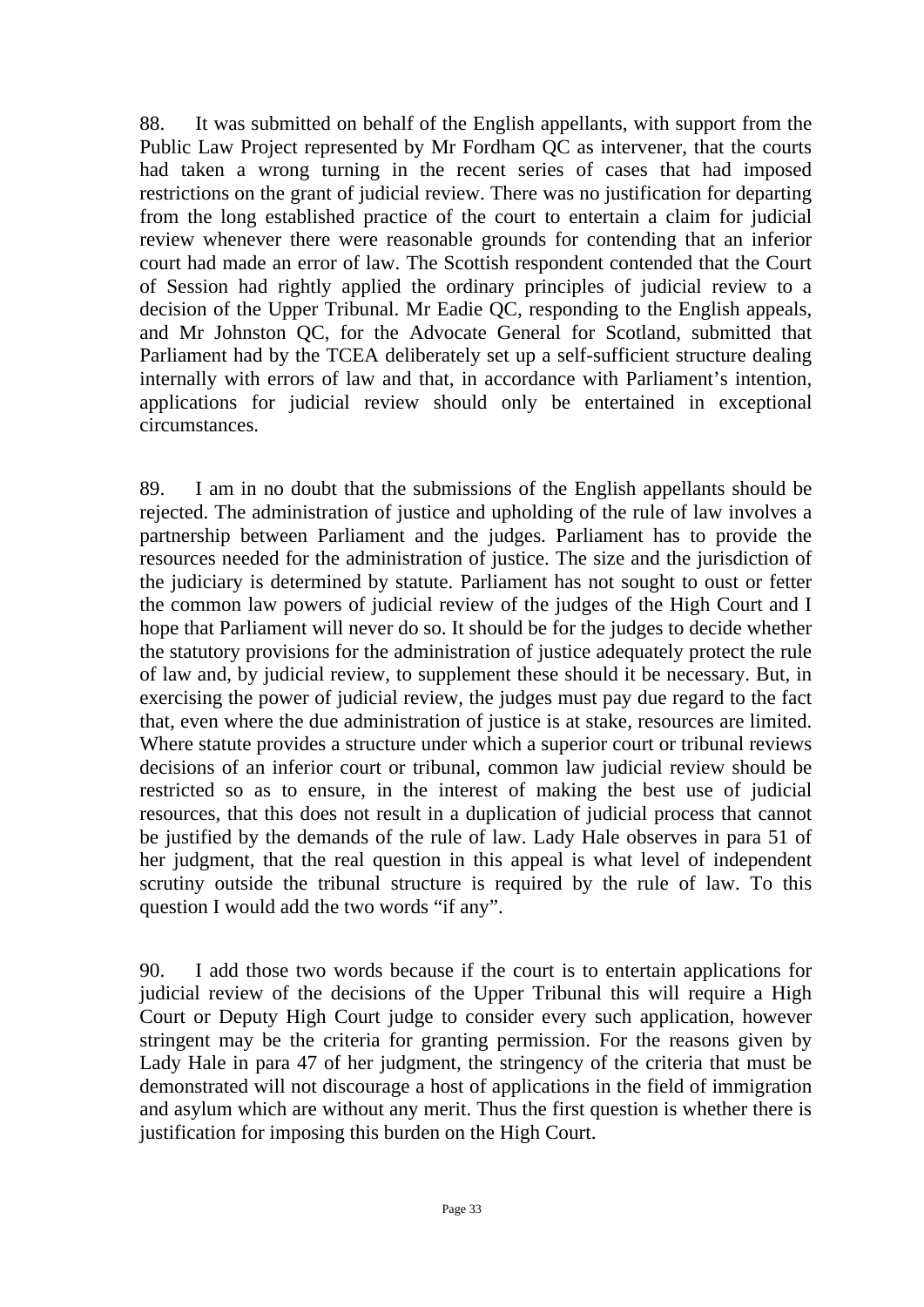91. My initial inclination was to treat the new two tier tribunal system as wholly self-sufficient. It is under the presidency of a judge who is likely to be a member of the Court of Appeal, and High Court judges can and will sit in the Upper Tribunal. There is considerable flexibility in the system in relation to the administration and composition of the Upper Tribunal. Can it not be left to the Senior President, in consultation with the President of the Queen's Bench Division and other judicial colleagues to ensure that the tribunal judiciary is so deployed as to ensure the appropriate degree of judicial scrutiny of decisions of the lower tier?

92. Having considered, however, the judgment of Lady Hale, who has great experience in this field, and those of other members of the Court, I have been persuaded that there is, at least until we have experience of how the new tribunal system is working in practice, the need for some overall judicial supervision of the decisions of the Upper Tribunal, particularly in relation to refusals of permission to appeal to it, in order to guard against the risk that errors of law of real significance slip through the system.

93. What would, however, be totally disproportionate, is that this judicial supervision should extend to the four stage system of paper and oral applications first to the Administrative Court and then, by way of appeal, to the Court of Appeal, to which the ordinary judicial review procedure is subject. What are first required are readily identifiable criteria for the grant of permission to seek judicial review. That these exist should be capable of demonstration by paper applications, and my firm view is that applications for judicial review should be restricted to a single paper application, unless the court otherwise orders. This is, however, a matter for the Civil Procedure Rule Committee.

94. As to the criteria, I have been persuaded, for the reasons given by Lady Hale, that the test laid down by the Court of Appeal in *Siva* is not the most satisfactory, and that the test governing second appeals in the courts of England and Wales should be adopted.

95. For these reasons I endorse the conclusions reached by Lady Hale. I consider, however, that the procedural change, the possibility of which she contemplates in paragraph 58 of her judgment, will prove a necessity. I concur in the order that she proposes at para 60.

# **LORD HOPE AND LORD RODGER**

96. For the reasons given by Lady Hale, Lord Phillips and Lord Dyson, we would make the order proposed by Lady Hale.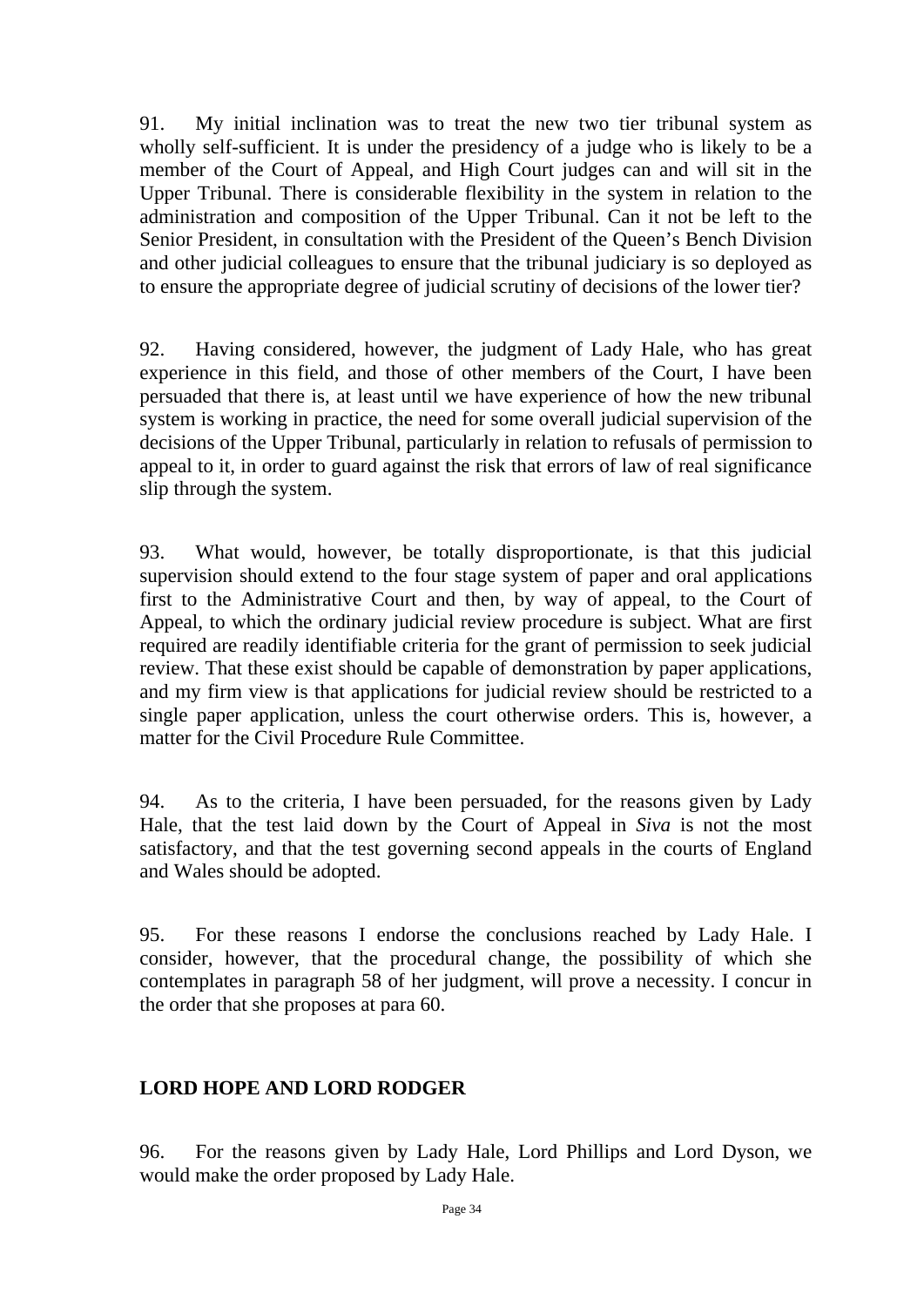# **LORD BROWN**

97. The critical issue raised by these appeals is the scope of the High Court's supervisory jurisdiction over a particular but important category of unappealable decisions of the Upper Tribunal, namely those by which the Upper Tribunal refuses leave to appeal to it from a First-tier Tribunal decision. Having had the advantage of reading in draft the detailed judgments of Lord Phillips, Lord Hope (in *Eba*), Lady Hale and Lord Dyson, and respectfully agreeing with all of them as I do, there is singularly little that I wish to add.

98. Really the only point I am concerned to emphasise is that our decision on these appeals – to adopt the second appeal's approach when deciding whether or not to permit a judicial review challenge in these cases – cannot properly be regarded as in any way contrary to principle. The point can be simply made.

99. The very fact that Parliament, by section 13(6) of the 2007 Act, has prescribed the same criteria for the grant of permission to appeal from the Upper Tribunal to the Court of Appeal as apply to second-tier appeals in the courts of England and Wales destroys any possibility of an absolutist argument to the effect that the rule of law requires, post-*Anisminic* (*Anisminic Ltd v Foreign Compensation Commission* [1969] 2 AC 147), unrestricted judicial review over all unappealable decisions of courts or tribunals of limited jurisdiction to ensure that they are not permitted, unsupervised by the higher courts, to commit errors of law. The second-tier appeals approach expressly contemplates that some Upper Tribunal decisions, even though erroneous in point of law, will be refused leave to appeal on the basis that they raise no important point of principle or practice and that there is no other compelling reason to hear them. Understandably, it has never been suggested that, following a refusal of leave to appeal on this basis, the underlying decision is nonetheless judicially reviewable for error of law.

100. If, then, the rule of law allows certain errors of law in substantive decisions of the Upper Tribunal on appeal from the First-tier Tribunal to go uncorrected, why as a matter of principle should it not similarly allow this in respect of decisions of the Upper Tribunal refusing leave to appeal to itself from the First-tier Tribunal? True it is, of course, that the refusal of leave to appeal will have deprived the party refused of a second substantive hearing. Realistically, however, the very fact that he *was* refused leave to appeal to the Upper Tribunal (by both tribunals) tends to indicate the unlikelihood of there having been a genuinely arguable error of law in the first place. And certainly this situation calls no less for a proportionate answer to the question arising as to the required scope of the Court's supervisory jurisdiction to safeguard the rule of law. The rule of law is weakened, not strengthened, if a disproportionate part of the courts' resources is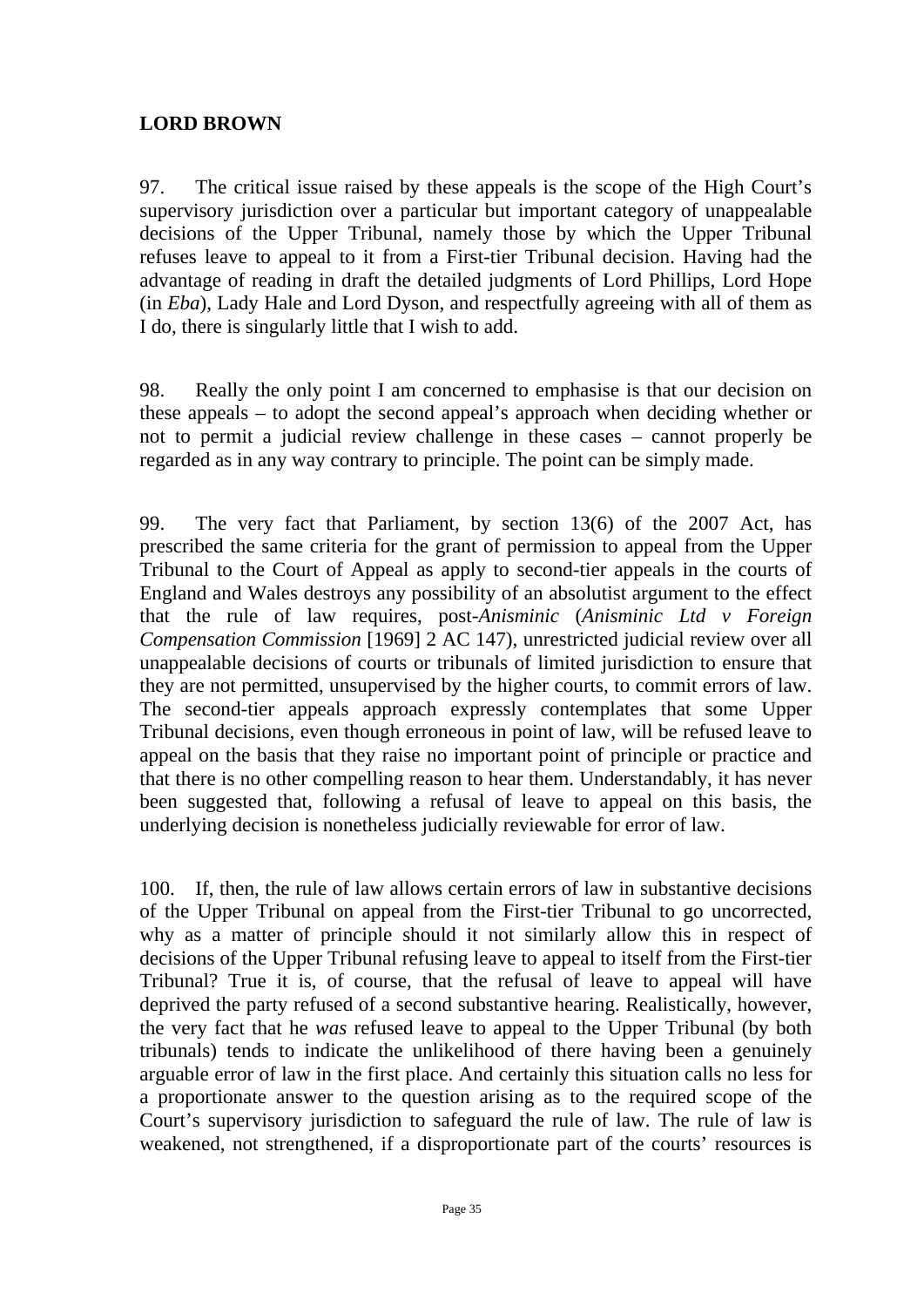devoted to finding a very occasional grain of wheat on a threshing floor full of chaff.

101. For the reasons given in the other judgments to which I have referred (together with the reasoning above – if, indeed, it adds anything to what others have said), I too would make the order proposed and leave it to the Rules Committee to decide how precisely to stream-line the procedure for considering applications for permission to apply for judicial review in this class of case.

# **LORD CLARKE**

102. I entirely agree with paras 1 to 50 of Lady Hale's judgment, which set out the relevant history and issues with great clarity. I also agree with her that the real question in this appeal is what level of independent scrutiny outside the tribunal structure is required by the rule of law. It was common ground between the parties that at least some judicial scrutiny was required. It is, as I see it, a matter for the courts to determine what that scrutiny should be. I am not persuaded that judicial review requires the same degree of scrutiny in every case. All depends upon the circumstances.

103. The circumstances have been described in detail by both Lady Hale and Lord Phillips as regards England and, in the *Eba* case, by Lord Hope as regards Scotland. The relevant circumstances include the following. The tribunal structure provides for the Upper Tribunal, as a superior court of record, to review the decision of the First-tier tribunal. As Lord Phillips observes at para 91, the new system is under the presidency of a judge who is likely to be a member of the Court of Appeal and High Court judges can and will sit in the Upper Tribunal. Further scrutiny of a decision by the Upper Tribunal refusing permission to appeal is only needed in case something has gone seriously wrong.

104. I agree with Lady Hale, Lord Phillips and Lord Dyson (and with Lord Hope in *Eba*) that adequate scrutiny will be provided if the High Court applies the same test as is applied by the Court of Appeal in the case of a second appeal. As Lord Phillips observes at para 70, in such a case the Court of Appeal will only give permission to appeal under CPR 52.13(2) if the appeal raises an important point of principle or practice or there is some other compelling reason for the court to hear it. My experience as Master of the Rolls was that such a test worked well for second appeals. On the one hand it limited the number of appeals and thus the expenditure of excessive resources while, on the other hand, it enabled the court to hear cases raising an important point and cases where there was some other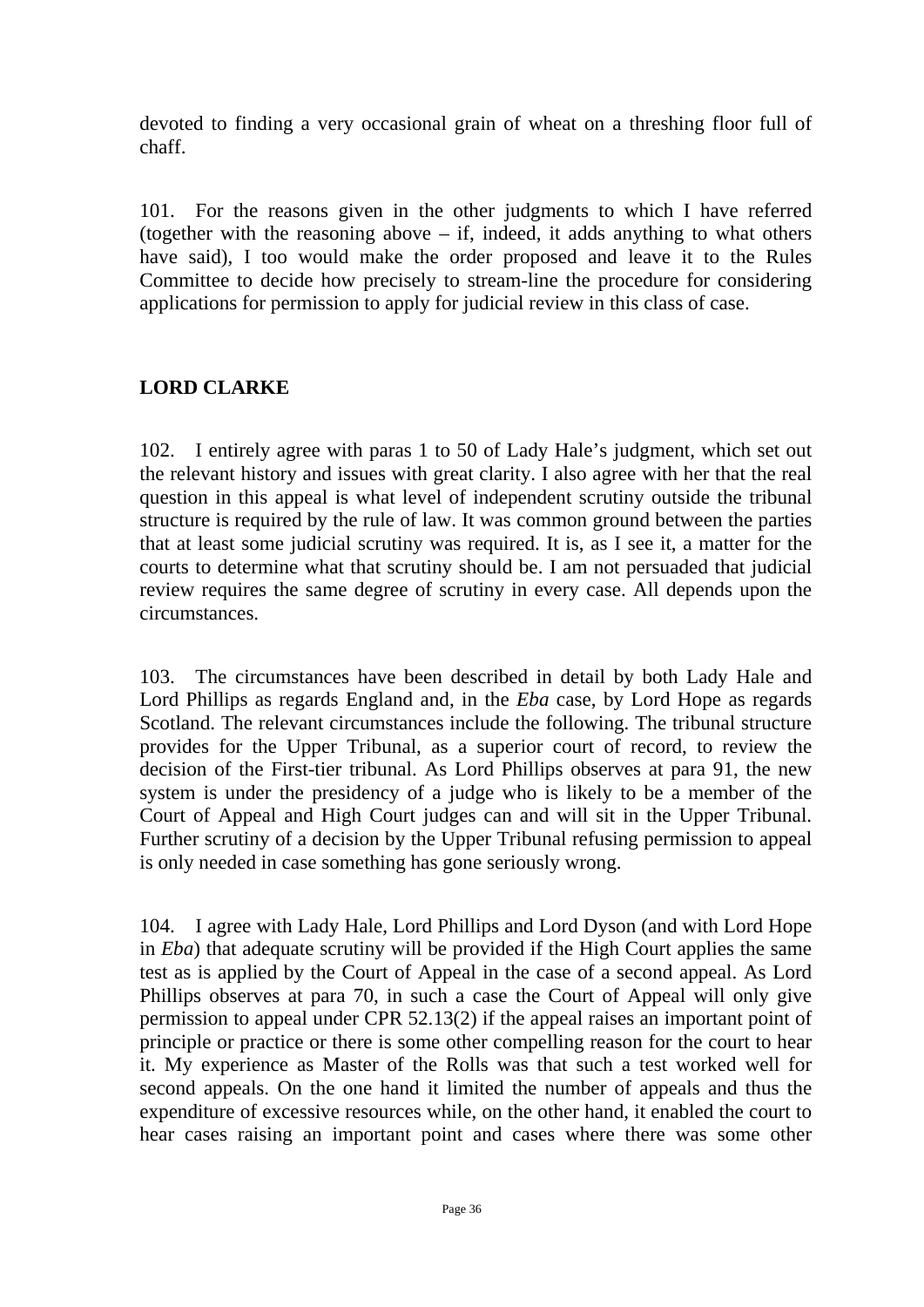compelling reason to do so. In that way the court has been able to deal with cases where something has gone seriously wrong.

105. In my opinion the same would be true in the case of a proposed challenge to a refusal of permission to appeal by the Upper Tribunal. I agree with Lady Hale at para 57 that such an approach would be both rational and proportionate. I also agree with Lord Phillips at para 86 that there can be no doubt that Parliament intended that the two tier tribunal structure would provide a statutory right of appeal in relation to decisions of lower tier tribunals which would, in most cases, provide a satisfactory alternative to judicial review. Finally I agree with Lord Phillips at para 94 that the second appeals test should be adopted in preference to the approach laid down in *Siva*.

106. The question which then arises is whether the application for permission to apply for judicial review should be dealt with wholly on paper or whether, if it was refused on paper, there should be a right to renew the application orally. There would then be a further question whether, if the application was refused at the first instance, it would be open to the applicant to apply to the Court of Appeal for permission to appeal and, if so, what the procedure should be. I agree with Lord Phillips at para 93 that it would be totally disproportionate to provide for the four stage system of paper and oral applications to which the ordinary judicial review procedure is subject. Although there is much to be said for his view that the application should be determined on paper unless the court otherwise orders, I also agree with him that this is a matter for the Civil Procedure Rules Committee.

107. For these reasons I concur with the order proposed by Lady Hale at para 60.

#### **LORD DYSON**

#### *Introduction*

108. It is common ground (and rightly so) that the Tribunals, Courts and Enforcement Act 2007 ("TCEA") does not oust the court's jurisdiction to grant judicial review of unappealable decisions of the Upper Tribunal ("UT"). What is in issue is the scope of this jurisdiction. The Divisional Court and the Court of Appeal described it in similar terms. Laws LJ in the Divisional Court said ([2010] 2 WLR 1012, para 99) that it was limited to exceptional cases where there was an excess of jurisdiction in the narrow pre-*Anisminic* sense ([1969] 2 AC 147) or where there has been "a wholly exceptional collapse of fair procedure". Sedley LJ, delivering the judgment of the Court of Appeal, adopted at [2011] 2 WLR 36, para 42 what he described as "the *Sivasubramaniam* model" ([2003] 1 WLR 475) ie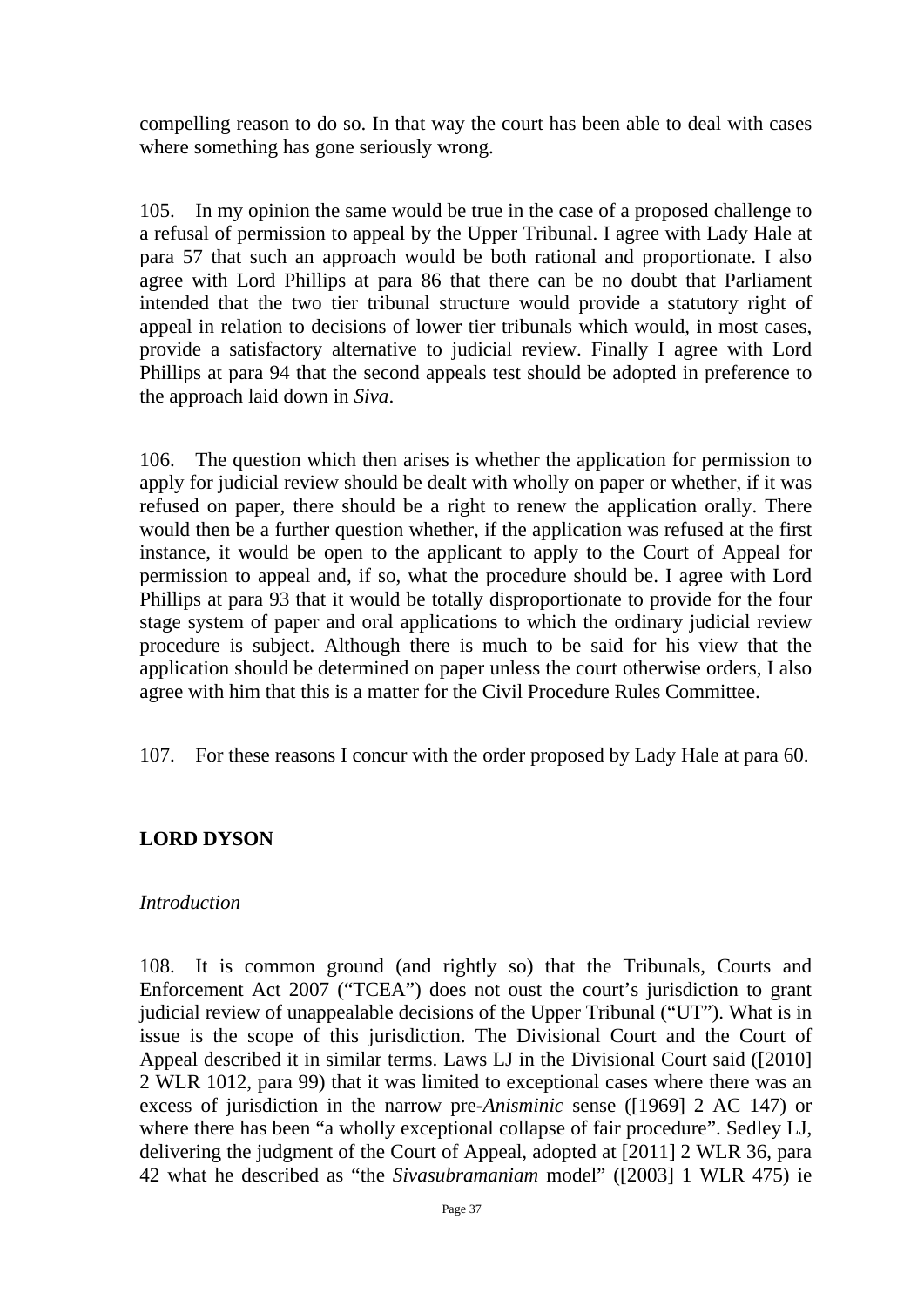excess of jurisdiction in the pre-*Anisminic* sense or "procedural irregularity of such a kind as to constitute a denial of the applicant's right to a fair hearing" *Sivasubramaniam* para 56. This is the scope of the jurisdiction for which Mr Eadie QC (in *Cart*) and Mr Johnston QC (in *Eba*) contend. Like Lady Hale, I shall refer to it as "the exceptional circumstances approach".

109. On the other hand, Mr Drabble QC (supported by Mr Fordham QC and Mr Bailin QC) in *Cart* and Mr Mitchell in *Eba* submit that there is no justification for any restriction in the scope of the judicial review jurisdiction: it should in principle be available in all cases of legal error; and Mr Manjit Gill QC in *MR (Pakistan)*  makes the same submission in the particular context of immigration and asylum cases.

#### *The exceptional circumstances approach*

110. I agree with Lady Hale that, for the reasons that she gives, the exceptional circumstances approach is not justified. As Mr Fordham points out, there are objections to it both in principle and in practice. As regards principle, the concept of "jurisdictional error" in the pre-*Anisminic* sense (where, for example, a tribunal embarks on a case that is beyond its statutory remit) was used to indicate that a decision was so fundamentally flawed as to be a "nullity", so that judicial review could be granted notwithstanding the existence of a statutory ouster. There is no statutory ouster in the present context. Even if there were, the importance of *Anisminic* is that it showed that a material error of law renders a decision a "nullity" so that the decision is in principle judicially reviewable. It is difficult to see any principled basis for holding that only jurisdictional errors of law by the UT should be judicially reviewable. In practical terms, it is immaterial to the victim of an error of law whether it is a jurisdictional error or should be differently classified. Non-jurisdictional error may be egregious and obvious. Laws LJ accepted (para 99) that on the exceptional circumstances approach a decision "which gets it wrong, even extremely wrong" will not justify judicial review, whereas if the issue can be classified as "jurisdictional", mere error will suffice. Thus a non-jurisdictional error of law on a point of general public importance (for example, an important point of statutory interpretation) would not be amenable to judicial review; whereas a one-off jurisdictional error of no general significance would be. Such a distinction does not promote the rule of law. In my view, as a matter of principle, there is no justification for drawing the line at jurisdictional error.

111. Lady Hale has referred to the problem of practice. The distinction between jurisdictional error and other error is artificial and technical. I agree with what the editors of *De Smith's Judicial Review* 6<sup>th</sup> ed, (2007) state at para 4-046: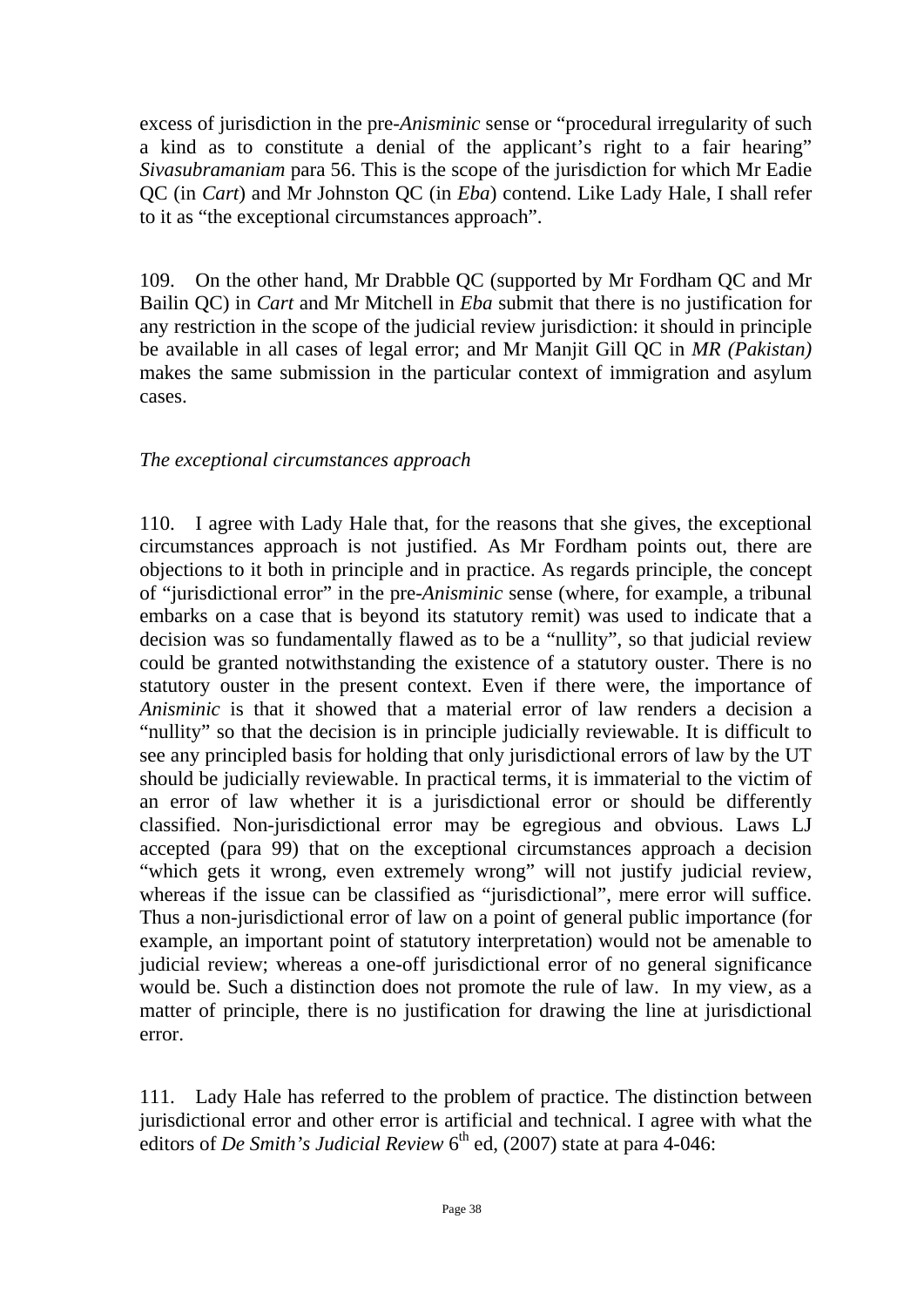"It is, however, doubtful whether any test of jurisdictional error will prove satisfactory. The distinction between jurisdictional and nonjurisdictional error is ultimately based on foundations of sand. Much of the super-structure had already crumbled. What remains is likely quickly to fall away as the courts rightly insist that all administrative actions should be simply, lawful, whether or not jurisdictionally lawful."

#### *Unrestricted judicial review*

112. In my view, the case for retaining unrestricted judicial review is more formidable. There are a number of strands to the argument. First, there is nothing to indicate that Parliament intended to restrict the High Court's previous jurisdiction over unappealable decisions of tribunals. Although the TCEA made substantial changes to the organisation of tribunals, it is contended that these do not justify the court, as a matter of judicial policy, making a major change to the scope of judicial review. The High Court's supervisory jurisdiction to correct any error of law in unappealable decisions of the predecessors of the UT has been beneficial for the rule of law. There is a real risk that the exclusion of judicial review will lead to the fossilisation of bad law such, for example, as that which was corrected in *Woodling v Secretary of State for Social Services* [1984] 1 WLR 348 (see para 19 of Lady Hale's judgment). There are also risks in restricting the judicial review jurisdiction in relation to errors of law in unappealable decisions of tribunals in cases involving fundamental rights and EU law. In such cases, if the UT makes an error of law in refusing permission to appeal, the consequences for the individual concerned may be extremely grave. Indeed, in *Sivasubramaniam*  itself, the Court of Appeal recognised the existence of "special factors which fully justify the practice of entertaining applications for permission to claim judicial review of refusals of leave to appeal by the [immigration appeal tribunal]" (para 52). In asylum cases, fundamental human rights are in play, often including the right to life and the right not to be subjected to torture.

113. Secondly, as Lady Hale says (para 49), the courts have established a principle of judicial restraint when considering decisions of expert tribunals. If this principle towards decisions of the UT is respected (as it should be), then judicial review of unappealable decisions provides a system of justice which is proportionate and appropriate to protect the rule of law. Further restrictions on the scope of judicial review are unnecessary.

114. Finally, in so far as a floodgates argument is relied on by the respondents to justify restricting the scope of judicial review, this should be resisted. First, there is no evidence of a floodgates problem in relation to any tribunals except in the field of immigration and asylum. Secondly, this is in any event not a legitimate basis for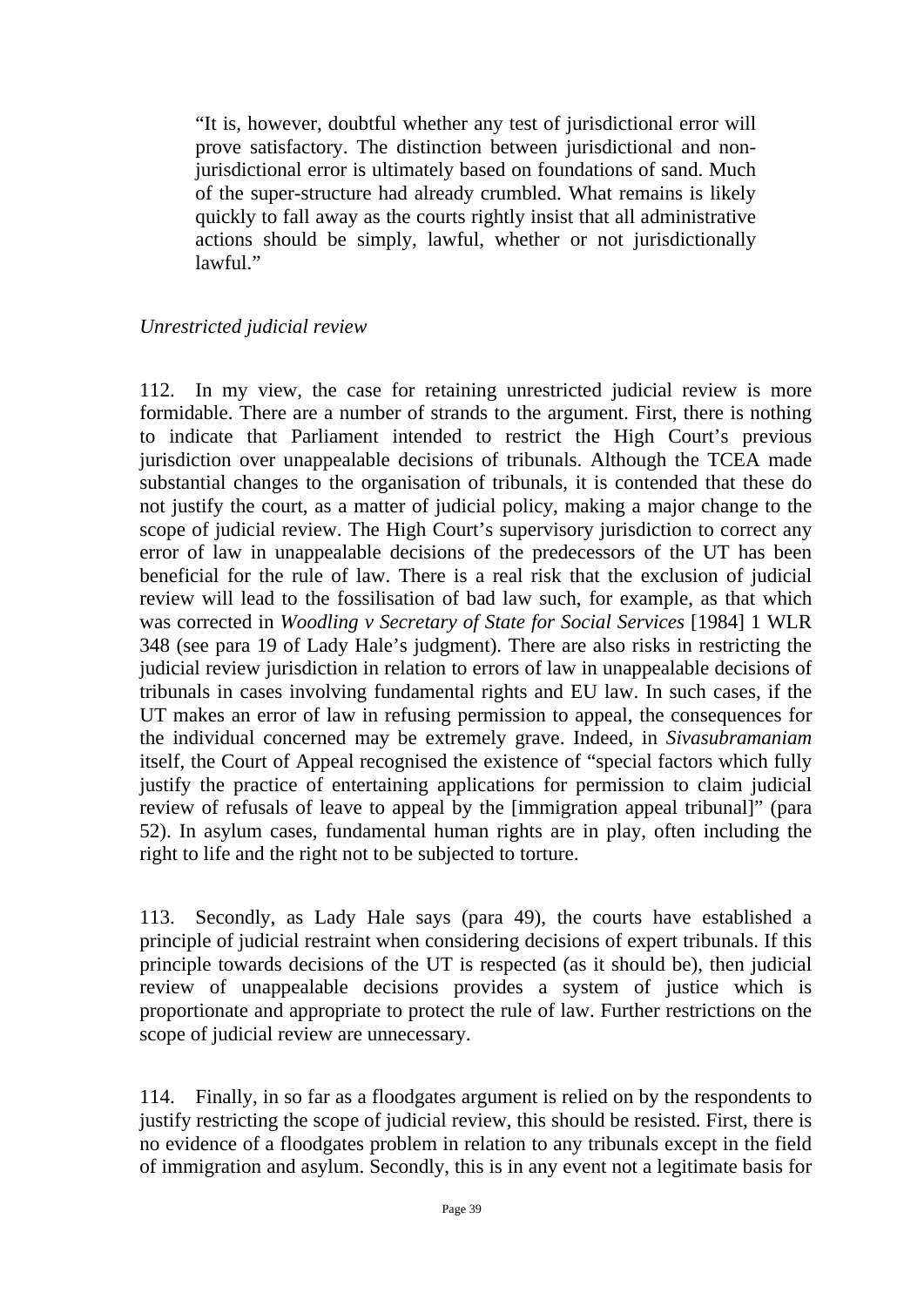the courts to restrict the scope of judicial review as a matter of judicial policy where Parliament, in enacting the TCEA, decided not to do so for itself. As Lord Bridge said in *Leech v Deputy Governor of HMP Parkhurst* [1988] AC 533 at 566C:

"In a matter of jurisdiction it cannot be right to draw lines on a purely defensive basis and determine that the court has no jurisdiction over one matter which it ought properly to entertain for fear that acceptance of jurisdiction may set a precedent which will make it difficult to decline jurisdiction over other matters which it ought not to entertain. Historically, the development of the law in accordance with coherent and consistent principles has all too often been impeded, in diverse areas of the law besides that of judicial review, by the court's fear that unless an arbitrary boundary is drawn it will be inundated by a flood of unmeritorious claims."

115. Despite their apparent strength, I cannot accept these arguments. The TCEA has made a major change to the order of things. It implemented many of the recommendations of the committee chaired by Sir Andrew Leggatt, *Tribunals for users—One System, One Service* (2001)*.* The committee's terms of reference included a review of the delivery of justice through tribunals to ensure that "there are fair, timely, proportionate and effective arrangements for handling those disputes, within an effective framework for decision-making which encourages the systematic development of the area of law concerned, and which forms a coherent structure, together with the superior courts, for the delivery of administrative justice."

116. As stated in the overview of its report, the committee considered that its proposals would give to tribunals "a collective standing to match that of the Court System and a collective power to fulfil the needs of users in the way that was originally intended" (para 8). The report contains many proposals which were designed to meet that overall objective. Para 6.16 is important:

"These arrangements will create for the first time a complete structure of appellate tribunals, covering all tribunal jurisdictions. As we explain in further detail in paragraphs 6.37—6.38 below, the President of each Division will be a judge, often a senior one. All members will be experts, specialising in the jurisdiction of the Division or Divisions in which they sit. They will also be trained to conduct hearings in the distinctive enabling approach common to all tribunals. For all these reasons, we think the time has come for a change in the relationship between tribunals and the courts. Hitherto, tribunal decisions have in general not set precedents. In some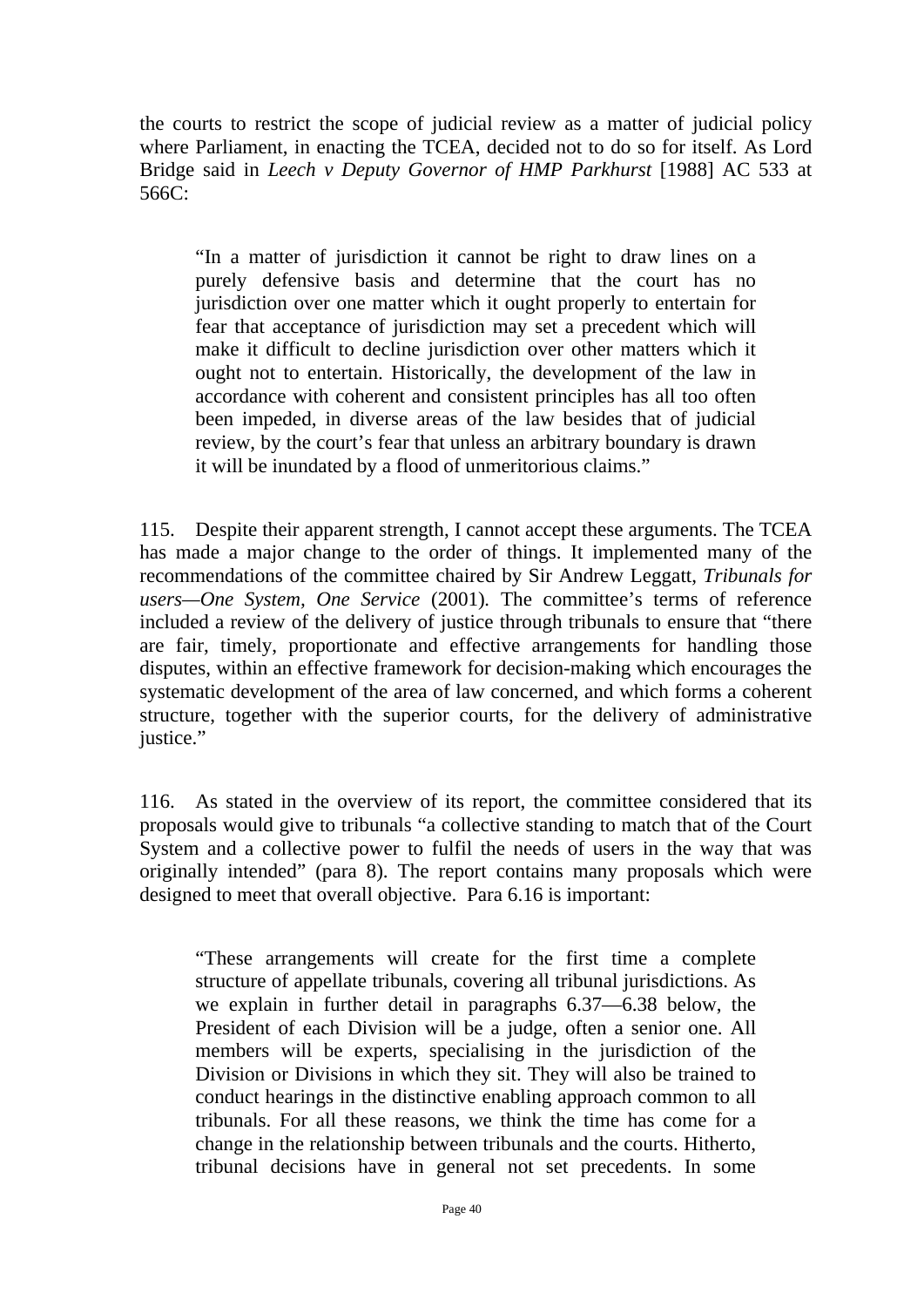tribunals, there have been arrangements to identify individual cases as carrying particular weight or authority, which future tribunals are normally expected to observe. We do not think that will suffice to give the greater coherence and consistency that we would recommend in the Tribunals System. We therefore wish to see systematic arrangements for the setting of precedent. We think that this should lead to changing the relationship between tribunals and the supervisory jurisdiction of the High Court."

117. There is also a section of the report (paras 6.27 to 6.36) headed "The place of judicial review". It notes (para 6.27) that the proportion of immigration and (mostly) asylum cases in applications for permission for judicial review in 1999 was approaching two thirds of the total. While the great majority of them were unsuccessful, they demonstrated "the waste of scarce resources which can arise from problems in the relationship between tribunals and courts". It states (para 6.31) that the EAT and the Transport Tribunal have been designated as superior courts of record and as such have a status formally equivalent to that of the High Court and therefore escape judicial review. Others do not. Para 6.32 states that the aim of the new appellate Division would be to develop "by its general expertise and the selective identification of binding precedents, a coherent approach to the law." It would be "comparable in authority to the High Court so far as tribunals are concerned". For that reason, it would be inappropriate to subject the Presidents of the appellate Division to review by another judge of equal status. The report considers two ways of excluding judicial review. One is by constituting all the appeal tribunals as a "superior court of record", but this is rejected for the reasons stated in para 6.33. The other is to exclude judicial review by express statutory provision (para 6.34). It is this proposal that is recommended, the advantage being said to be that "it would preserve a clear distinction between the new System and the courts".

118. It is true that this last proposal was not accepted by Parliament. But it is clear that the Leggatt committee proposed that judicial review of decisions by what was to become the UT should be excluded altogether because they thought that their proposals for restructuring and enhancing the tribunal system and the resultant change in the relationship between the tribunals and the courts meant that judicial review was no longer necessary. Since Parliament adopted the main thrust of the committee's proposals, the views of the committee as to the significance of those changes for the relationship between the tribunals and the courts are entitled to respect. The fact that Parliament did not accept the recommendation to exclude judicial review of unappealable decisions of the UT does not mean that it rejected the committee's view that there had been a significant change in the structure of the tribunal system such as might justify a reappraisal of the scope of the judicial review jurisdiction. As I shall explain, the Government certainly did not disagree with that view and there is no reason to think that Parliament disagreed with it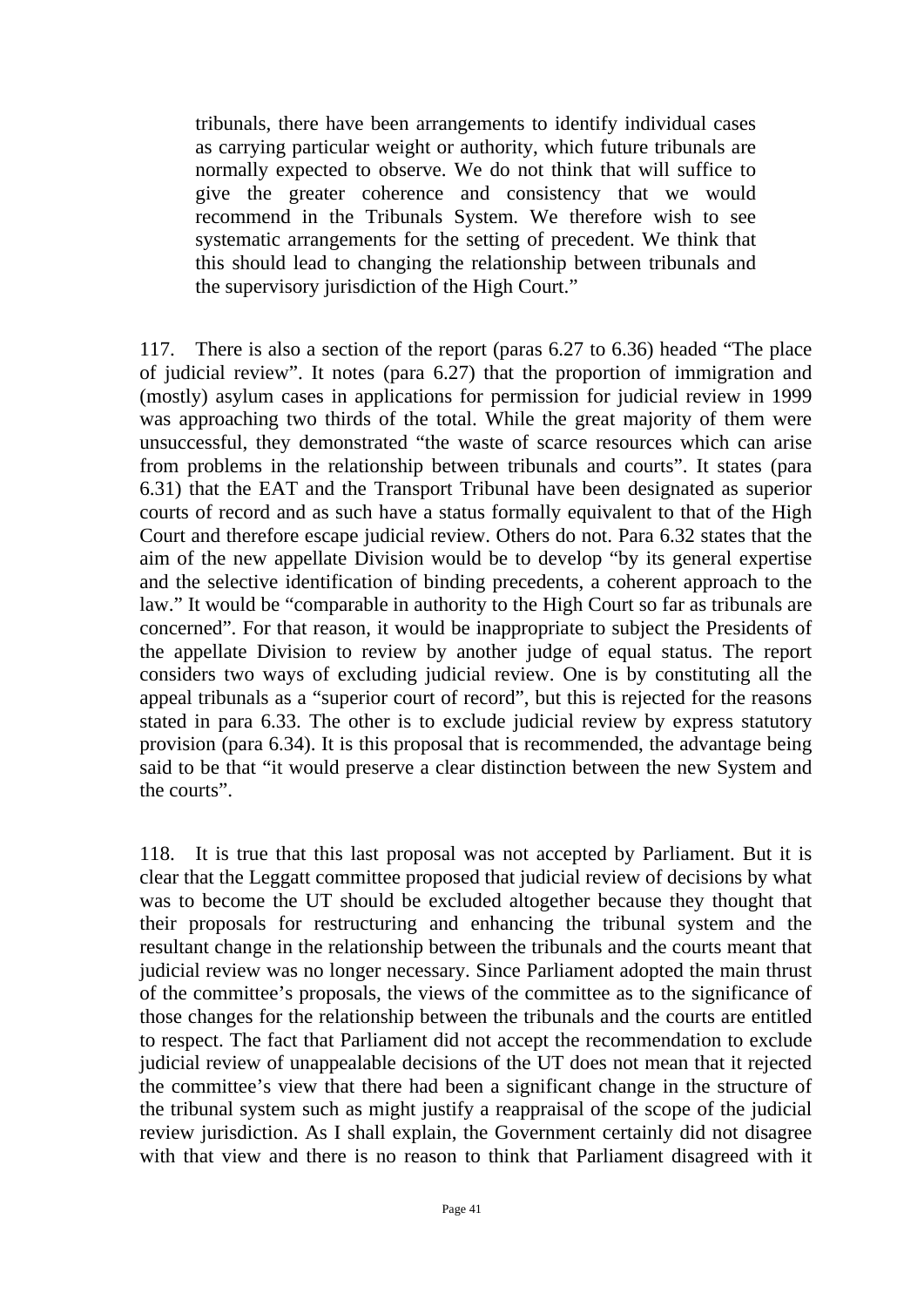either. It merely means that Parliament was not willing to adopt the controversial suggestion that judicial review should be excluded altogether.

119. An insight into the thinking of Government and Parliament is to be found in the Government White Paper: Transforming Public Services: Complaints, Redress and Tribunals presented to Parliament in July 2004 (Cm 6243). At para 7.27, the paper stated that it was intended to strengthen the UT by the secondment of circuit judges and, for cases of sufficient weight, High Court judges with relevant expertise. Para 7.28 stated:

"With this structure the only possible role for judicial review in the High Court would be on a refusal by the first and second tier to grant permission to appeal. It is this possible route to redress which has caused so much difficulty for both the Immigration Appellate Authorities and the Courts. When permission to appeal has been refused by both tiers, and provided that the tribunal appellate judiciary are of appropriate quality, as we intend that they should be, there ought not to be a need for further scrutiny of a case by the courts. However, complete exclusion of the courts from their historic supervisory role is a highly contentious constitutional proposition and so we see merit in providing as a final form of recourse a statutory review on paper by a judge of the Court of Appeal."

120. Thus a consequence of giving effect to the Leggatt report was to bring about a strategic reorganisation of the tribunals system by making it more coherent and improving its expertise and standing. I agree with the views expressed in the Leggatt report and the 2004 White Paper that the changes demanded a reappraisal of the scope of judicial review. Parliament refused to undertake it. The task of deciding the scope of the judicial review jurisdiction falls therefore to be performed by the courts.

121. It follows that the fact that in the pre-TCEA era there was unrestricted availability of judicial review of refusals of permission to appeal by appeal tribunals is not of itself a good reason for holding that that situation should survive the enactment of the TCEA. It is for the court to decide in the post-TCEA world whether any and, if so, what restrictions should be placed on the availability of judicial review.

122. I accept that any restrictions call for justification. Prima facie, judicial review should be available to challenge the legality of decisions of public bodies. Authority is not needed (although much exists) to show that there is no principle more basic to our system of law than the maintenance of rule of law itself and the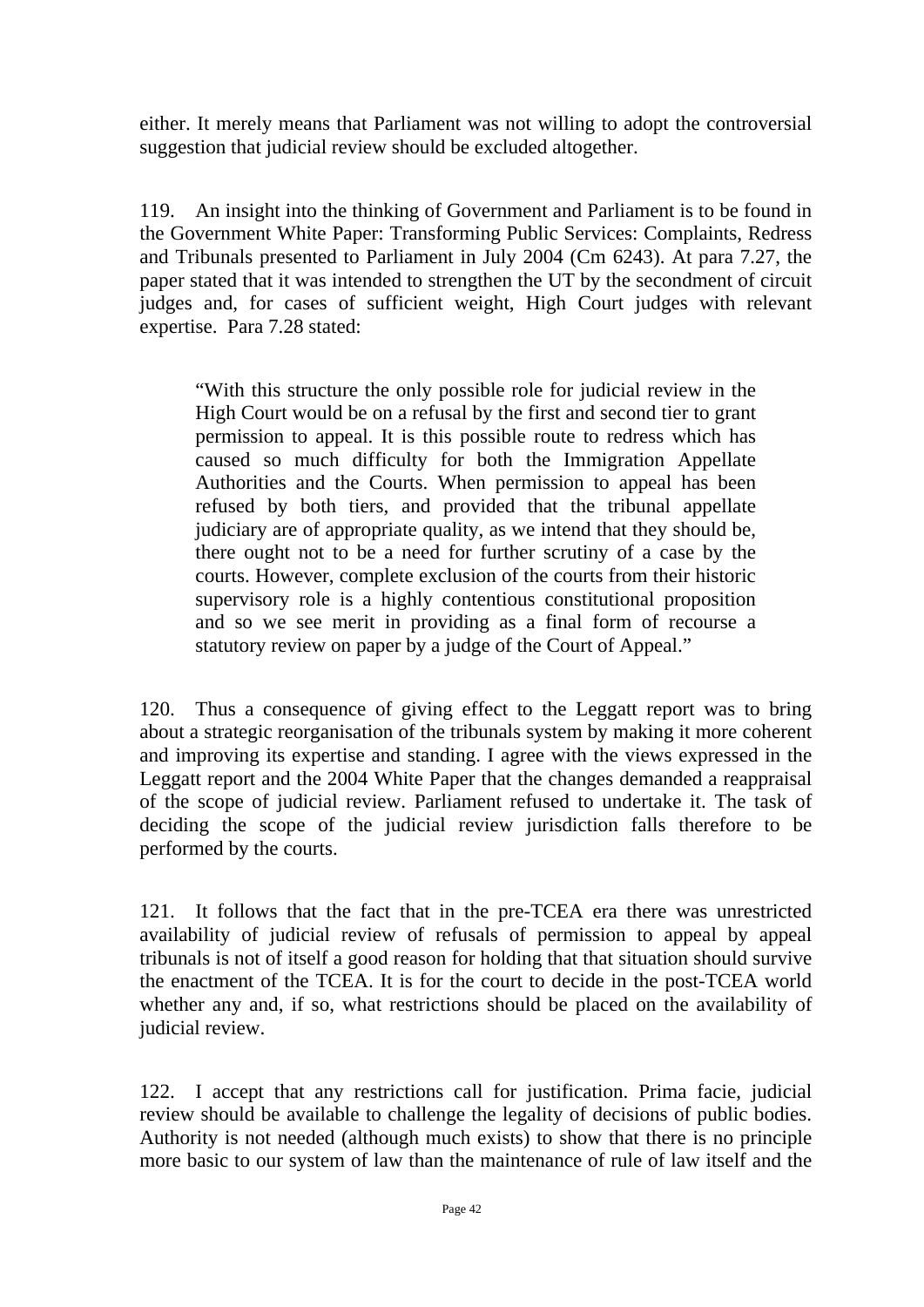constitutional protection afforded by judicial review. But the scope of judicial review should be no more (as well as no less) than is proportionate and necessary for the maintaining of the rule of law. The status and functions of the UT to which I have already referred are important here.

123. In my view, there are three reasons why unrestricted judicial review of unappealable decisions of the UT is neither proportionate nor necessary for maintaining the rule of law. First, there is the status, nature and role of the UT to which I have already referred. Secondly, the TCEA gives those who wish to challenge the decision of a First-tier Tribunal ("FTT") the opportunity to have the decision scrutinised on several occasions: first when the FTT decides whether or not to review its decision under section 9(1) and (2); second, if the FTT decides not to review its decision, when it decides whether or not to grant permission to appeal to the UT under section  $11(4)(a)$ ; third, if the FTT refuses permission to appeal, when the UT decides whether or not to grant permission to appeal under section 11(4)(b). The UT initially decides this on the papers. In certain categories of case, there is a right to renew the application at an oral hearing (Tribunal Procedure (Upper Tribunal) Rules 2008 (SI 2008/2698) rules 22(3) and (4); in any event, the UT has the power, if it considers it appropriate to do so, to hold an oral hearing to decide permission (ibid, rules  $5(1)$  and  $5(3)(g)$ ).

124. The third reason involves the issue of resources. There is no doubt that immigration and asylum cases have presented huge problems for the justice system. The relevant history is summarised at paras 46 and 47 of Lady Hale's judgment. It is singled out for particular mention in the 2004 White Paper as having caused "so much difficulty for both the Immigration Appellate Authorities and the Courts.". The adoption of unrestricted judicial review of refusals of permission to appeal by the Upper Tribunal (Immigration and Asylum Chamber) would involve a return to the position under the Immigration Act 1971 and the Asylum and Immigration Appeals Act 1993 when the courts were inundated with unmeritorious applications for judicial review of refusals by the Immigration Appeal Tribunal of decisions of the special adjudicator. Parliament recognised the existence of the problem and sought to overcome it successively by enacting Nationality, Immigration and Asylum Act 2002 and the Asylum and Immigration (Treatment of Claimants etc) Act 2004 (see para 21 of Lady Hale's judgment). It cannot have been intended by Parliament when it enacted the TCEA that there should, in effect, be a return to the situation that obtained before the enactment of the 2002 Act. Mr Gill does not suggest that this was Parliament's intention. His point is simply that, in the absence of the plainest express words to restrict the court's historical role of supervising statutory tribunals of limited jurisdiction, it is unconstitutional for the courts to limit that role. Recognising that a return to the pre-2002 Act days would be unlikely to commend itself to this court as necessary and proportionate for the maintenance of the rule of law, Mr Gill suggested in his reply, as an alternative to his principal submission, that judicial review should lie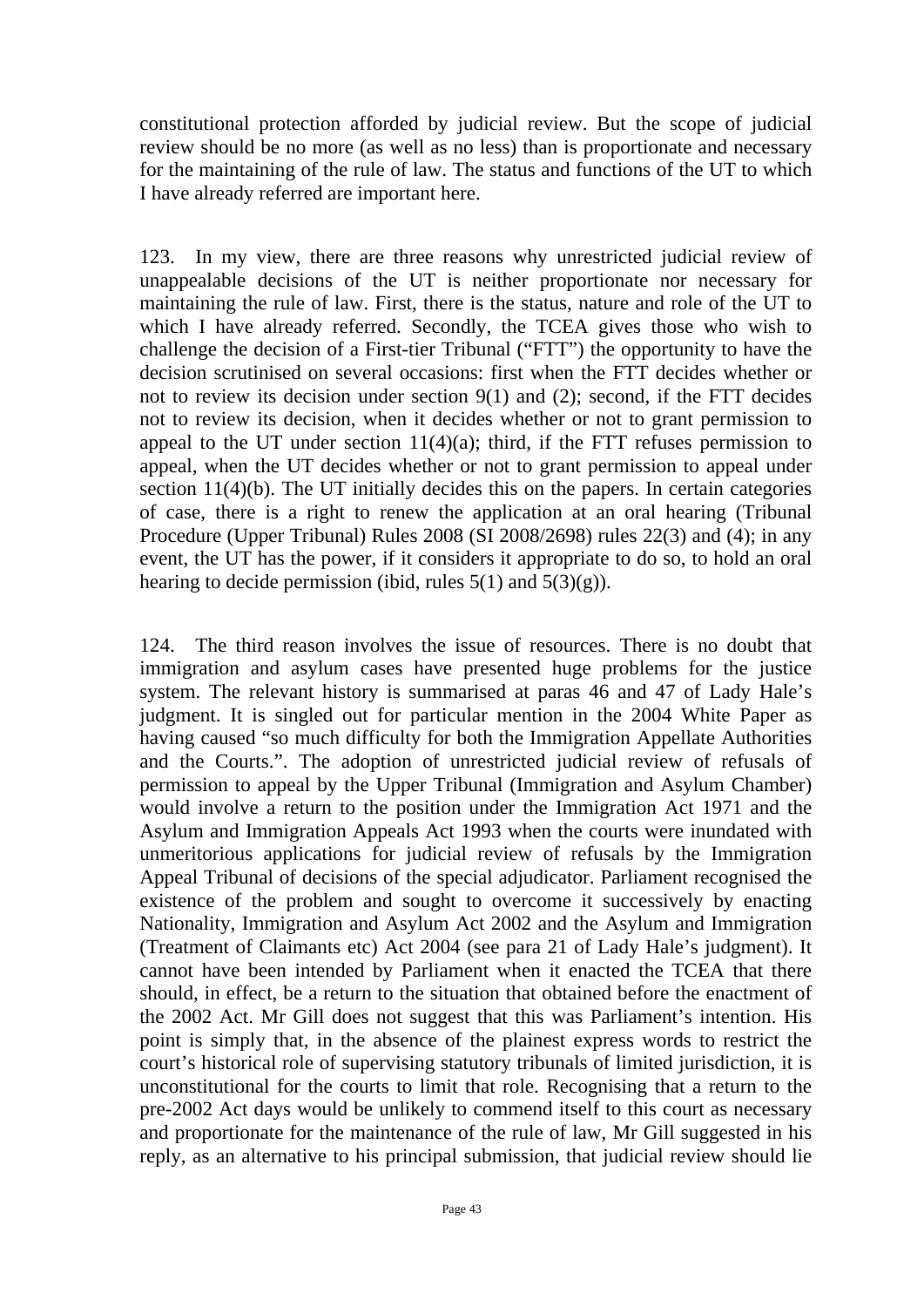in cases where there was "clear and obvious" error and where the prospects of success were "strong" as opposed to "real".

125. One can readily sympathise with the argument that problems that are peculiar to the immigration and asylum cases should not determine the scope of judicial review in all other cases. It seems that the courts have not been inundated with unmeritorious applications for judicial review of the refusal of leave to appeal from other tribunals. But Sullivan LJ was right, for the reasons that he gave at paras 51 to 53 of his judgment in *MR (Pakistan),* to hold that the same approach should be applied to permission decisions made by the Immigration and Asylum Chamber of the Upper Tribunal as they do to decisions made by other chambers. In the light of the unified tribunal structure created by the TCEA, there should be a unified approach as to the grounds, if any, on which a judicial review of decisions of the UT can be sought. It would be contrary to the unifying purpose of the TCEA for a different approach to be adopted depending on the subject-matter of the decision being appealed.

126. I accept that floodgates arguments must be examined with care. But they cannot be ignored, particularly in the light of the experience in the immigration and asylum field. As Lord Phillips says, judicial resources are limited. It is clear from the general acceptance of the Leggatt report and from the terms of the 2004 White Paper that Parliament intended that there should *not* be a return to the pre-2002 Act days in immigration and asylum cases when the courts were overwhelmed with unmeritorious judicial review claims.

127. If the floodgates argument were the only point militating against unrestricted judicial review, I doubt whether it would be enough. But it does not stand alone. The various factors to which I have drawn attention (in particular, the reorganisation of the tribunal system) lead me to conclude that it is not necessary or proportionate for the maintaining of the rule of law to allow unrestricted judicial review of unappealable decisions of the UT. For these reasons, I would hold that unrestricted judicial review is not necessary for the maintenance of the rule of law and is not proportionate.

#### *The second-tier appeals approach*

128. It follows from what I have said so far that the court must find another solution. The problem with the exceptional circumstances approach is that, although it recognises the need to restrict the scope of judicial review, it does so in a way which creates its own problems and does not target arguable errors of law of general importance. The problem with unrestricted judicial review is that it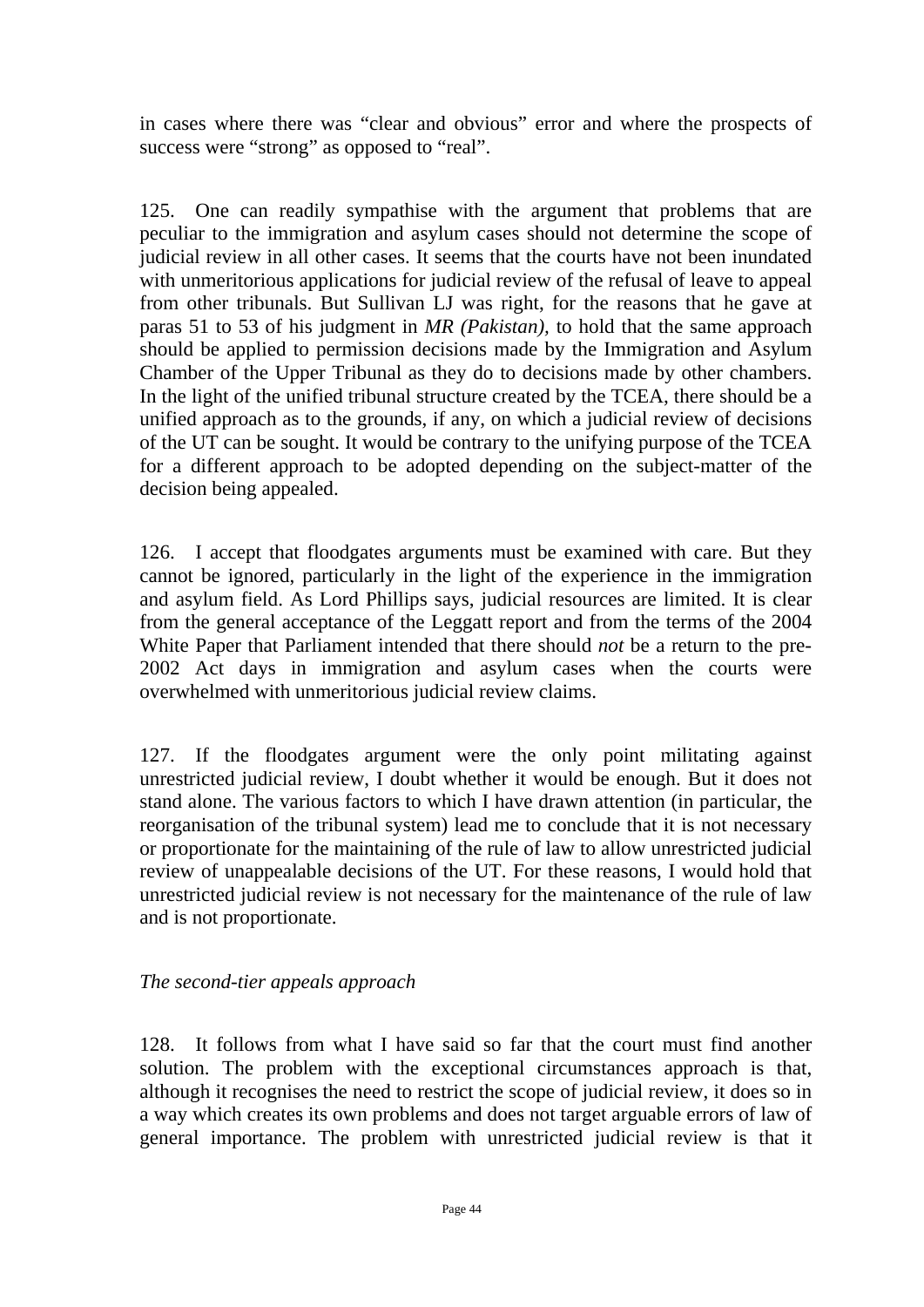captures all arguable errors of law without discriminating between them notwithstanding the countervailing factors to which I have referred.

129. In *R (Wiles) v Social Security Commissioner* [2010] EWCA Civ 258, I suggested that there was much to be said for applying (by analogy) the criteria for the grant of permission by the UT to the Court of Appeal. Section 13(6) of the TCEA provides that permission shall not be granted unless "(a) the proposed appeal would raise some important point of principle or practice; or (b) there is some other compelling reason for the relevant appellate court to hear the appeal." These criteria are identical to those that apply to any second appeal in the courts: see section 55(1) of the Access to Justice Act 1999.

130. It seems to me that the second appeal criteria approach offers a number of advantages. First, and obviously, it does not suffer from the defects of the two alternatives that I have rejected. Secondly, and positively, it ensures that errors on important points of principle or practice do not become fossilised within the UT system. An individual who has been unsuccessful before the FTT will be able to raise an important point of law in the courts if the UT refuses to grant permission to appeal to itself. As explained by the Court of Appeal in *Uphill v BRB (Residuary) Ltd* [2005] 1 WLR 2070, it is not enough to point to a litigant's private interest in the correction of error in order to obtain permission for a second appeal. Permission will only be given where there is an element of general interest, which justifies the use of the court's scarce resources: see also *Zuckerman on Civil Procedure*  $2<sup>nd</sup>$  ed, (2006) para 23.139. It follows that, if the law is clear and well established but arguably has not been properly applied in the particular case, it will be difficult to show that an important point of principle or practice would be raised by an appeal. The position might be different where it is arguable that, although the law is clear, the UT is systematically misapplying it: see, for example, *Cramp v Hastings Borough Council* [2005] 4 All ER 1014.

131. Thirdly, the second limb of the test ("some other compelling reason") would enable the court to examine an arguable error of law in a decision of the FTT which may not raise an important point of principle or practice, but which cries out for consideration by the court if the UT refuses to do so. Care should be exercised in giving examples of what might be "some other compelling reason", because it will depend on the particular circumstances of the case. But they might include (i) a case where it is strongly arguable that the individual has suffered what Laws LJ referred to at para 99 as "a wholly exceptional collapse of fair procedure" or (ii) a case where it is strongly arguable that there has been an error of law which has caused truly drastic consequences.

132. The second appeal criteria have been in force in the courts since October 2000. The exceptional nature of the test is well understood. A perusal of the